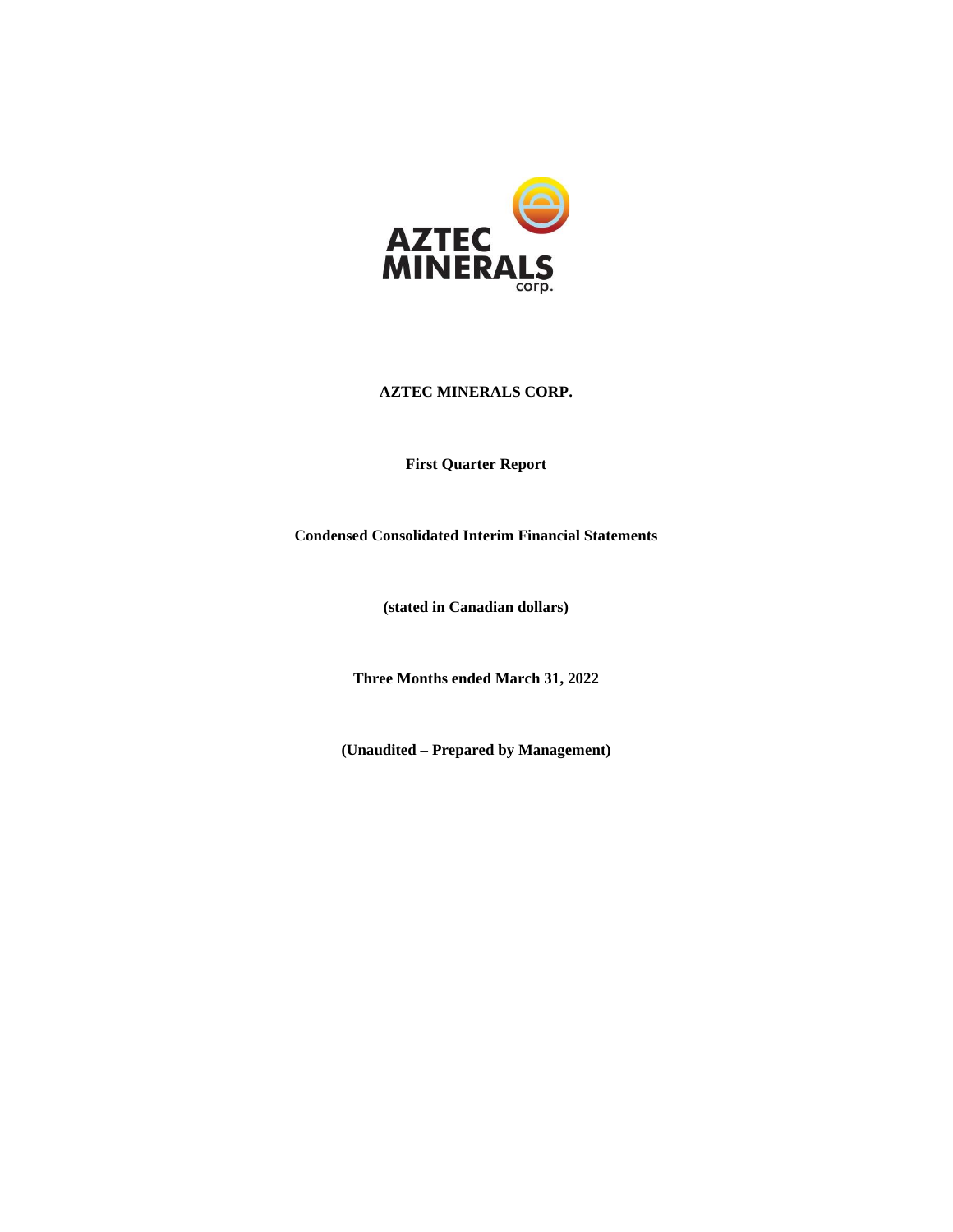## **Notice of No Auditor Review of Unaudited Condensed Consolidated Interim Financial Statements For the Three Months Ended March 31, 2022**

In accordance with National Instrument 51-102 Part 4, subsection 4.3(3)(a), if an auditor has not performed a review of these unaudited condensed consolidated interim financial statements, they must be accompanied by a notice indicating that the unaudited condensed consolidated interim financial statements have not been reviewed by an auditor.

The accompanying unaudited condensed consolidated interim financial statements of Aztec Minerals Corp. (the "Company") for the three months ended March 31, 2022 (the "Financial Statements") have been prepared by and are the responsibility of the Company's management, and have not been reviewed by the Company's auditors. The Financial Statements are stated in Canadian dollars, unless otherwise indicated, and are prepared in accordance with International Accounting Standards 34 ("IAS 34") and International Financial Reporting Standards ("IFRS").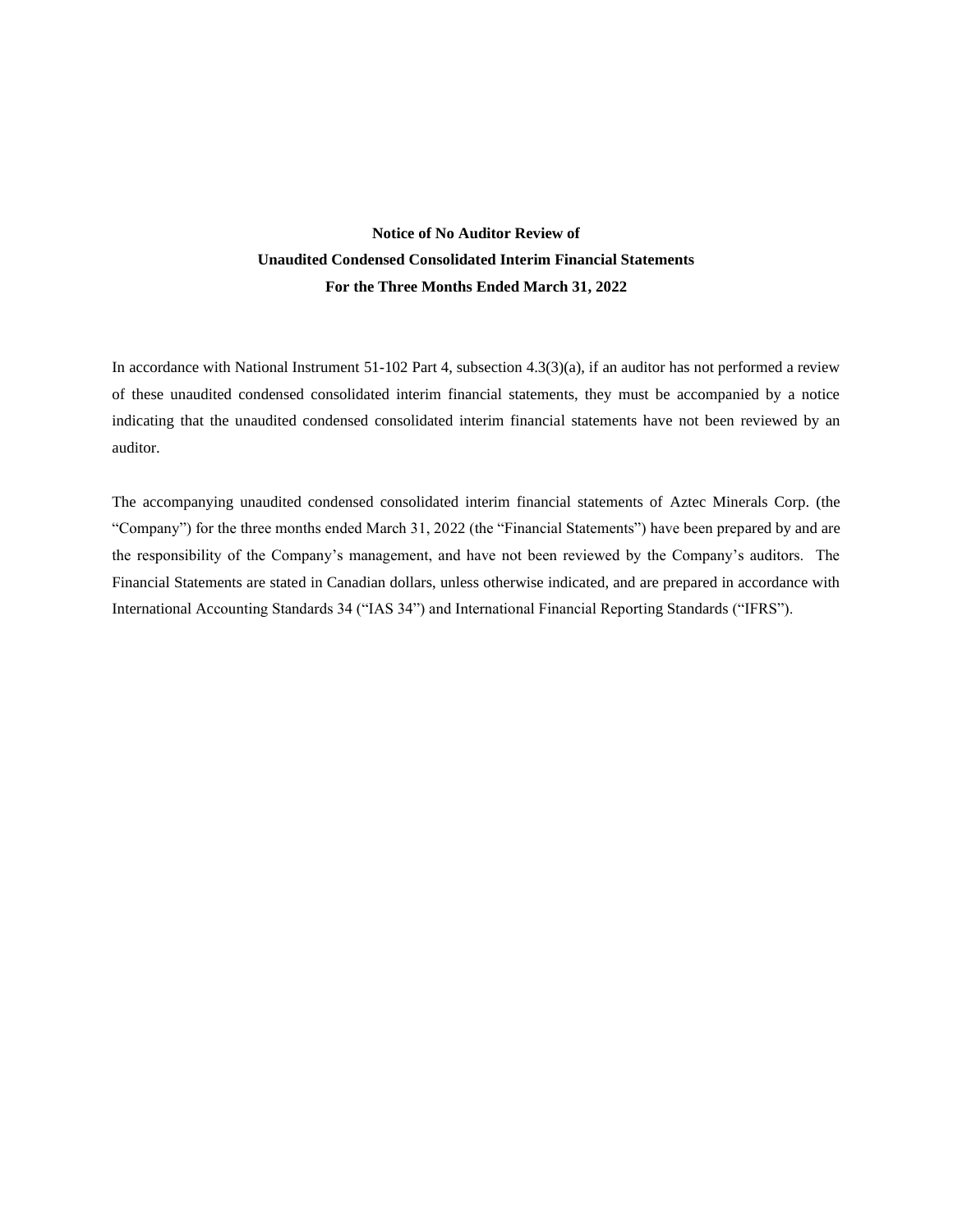(An Exploration Stage Company) Condensed Consolidated Interim Statements of Financial Position (Unaudited – Prepared by Management) (Stated in Canadian dollars)

|                                             |              | March 31,       | December 31,    |
|---------------------------------------------|--------------|-----------------|-----------------|
|                                             | <b>Notes</b> | 2022            | 2021            |
| <b>ASSETS</b>                               |              |                 |                 |
| <b>Current Assets</b>                       |              |                 |                 |
| Cash                                        |              | \$<br>911,840   | \$<br>1,620,241 |
| Receivables                                 | 6            | 380,492         | 527,818         |
| Prepaids, current                           |              | 197,412         | 210,080         |
| <b>Total Current Assets</b>                 |              | 1,489,744       | 2,358,139       |
| <b>Non-Current Assets</b>                   |              |                 |                 |
| Prepaids, non-current                       |              |                 | 126,524         |
| Mineral property interests                  | 6, 8(b), 10  | 6,864,862       | 5,738,545       |
| Equipment                                   | 7            | 2,727           | 3,176           |
| <b>Total Non-Current Assets</b>             |              | 6,867,589       | 5,868,245       |
| <b>Total Assets</b>                         |              | \$<br>8,357,333 | \$<br>8,226,384 |
| <b>LIABILITIES AND SHAREHOLDERS' EQUITY</b> |              |                 |                 |
| <b>Current Liabilities</b>                  |              |                 |                 |
| Accounts payable and accrued liabilities    | 10           | \$<br>386,597   | \$<br>219,113   |
| <b>Shareholders' Equity</b>                 |              |                 |                 |
| Share capital                               | 8(b)         | 11,989,179      | 11,749,159      |
| Reserve for share-based payments            |              | 1,695,381       | 1,576,759       |
| Deficit                                     |              | (7, 465, 053)   | (7,040,014)     |
| Non-controlling interest                    | 6(a)         | 1,751,229       | 1,721,367       |
| <b>Total Shareholders' Equity</b>           |              | 7,970,736       | 8,007,271       |
| Total Liabilities and Shareholders' Equity  |              | \$<br>8,357,333 | \$<br>8,226,384 |

Nature of operations and going concern (Note 1)

Refer to the accompanying notes to the condensed consolidated interim financial statements.

Approved on behalf of the Board:

*/s/ Bradford Cooke /s/ Patricio Varas*

Director Director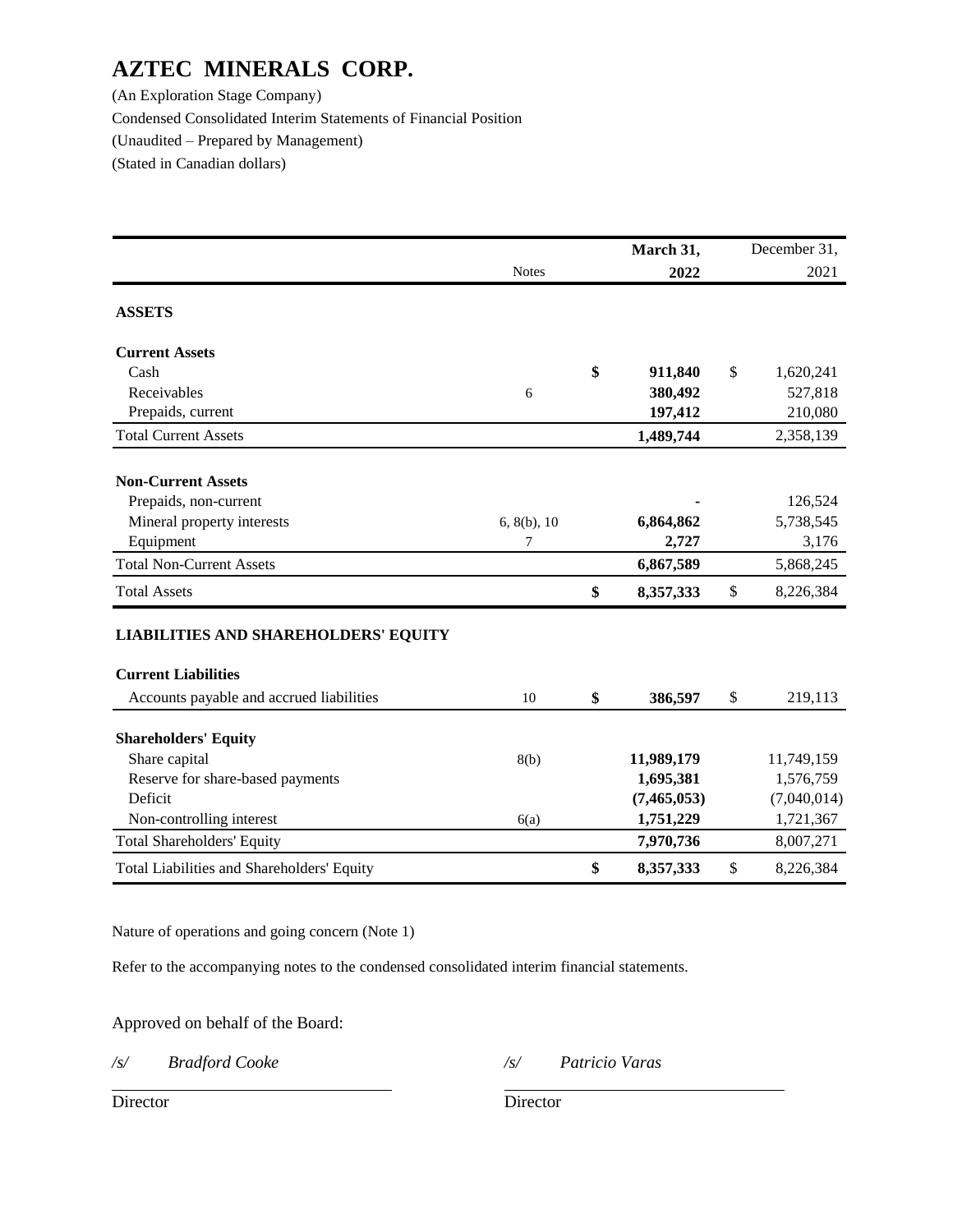(An Exploration Stage Company) Condensed Consolidated Interim Statements of Comprehensive Loss (Unaudited – Prepared by Management) (Stated in Canadian dollars)

|                                                      |               |    | Three Months ended March 31, |                 |
|------------------------------------------------------|---------------|----|------------------------------|-----------------|
|                                                      | <b>Notes</b>  |    | 2022                         | 2021            |
| <b>Expenses:</b>                                     |               |    |                              |                 |
| Accounting                                           |               | \$ | 17,527                       | \$<br>2,813     |
| Amortization                                         |               |    | 449                          | 395             |
| Employee and director remuneration                   | 10            |    | 70,453                       | 63,870          |
| Legal                                                |               |    | 10,005                       | 2,621           |
| Office and sundry                                    | 9 and 10      |    | 20,265                       | 26,501          |
| Regulatory                                           |               |    | 18,216                       | 14,360          |
| Shareholder relations                                |               |    | 169,493                      | 66,671          |
| Share-based payments                                 | $8(c)$ and 10 |    | 126,170                      | 79,094          |
| <b>Operating loss</b>                                |               |    | (432,578)                    | (256, 325)      |
| Interest income                                      |               |    | 148                          | 978             |
| Foreign exchange gain (loss)                         |               |    | 336                          | (8, 448)        |
| Net loss and comprehensive loss for the period       |               | \$ | (432,094)                    | \$<br>(263,795) |
| <b>Attributable to:</b>                              |               |    |                              |                 |
| Non-controlling interest                             |               | \$ | (493)                        | \$<br>1,721     |
| Shareholders of Aztec Minerals Corp.                 |               |    | (432, 587)                   | (262, 074)      |
|                                                      |               |    |                              |                 |
| Basic and diluted loss per share                     |               | \$ | (0.01)                       | \$              |
| Weighted average number of common shares outstanding |               |    | 65,214,616                   | 56,396,113      |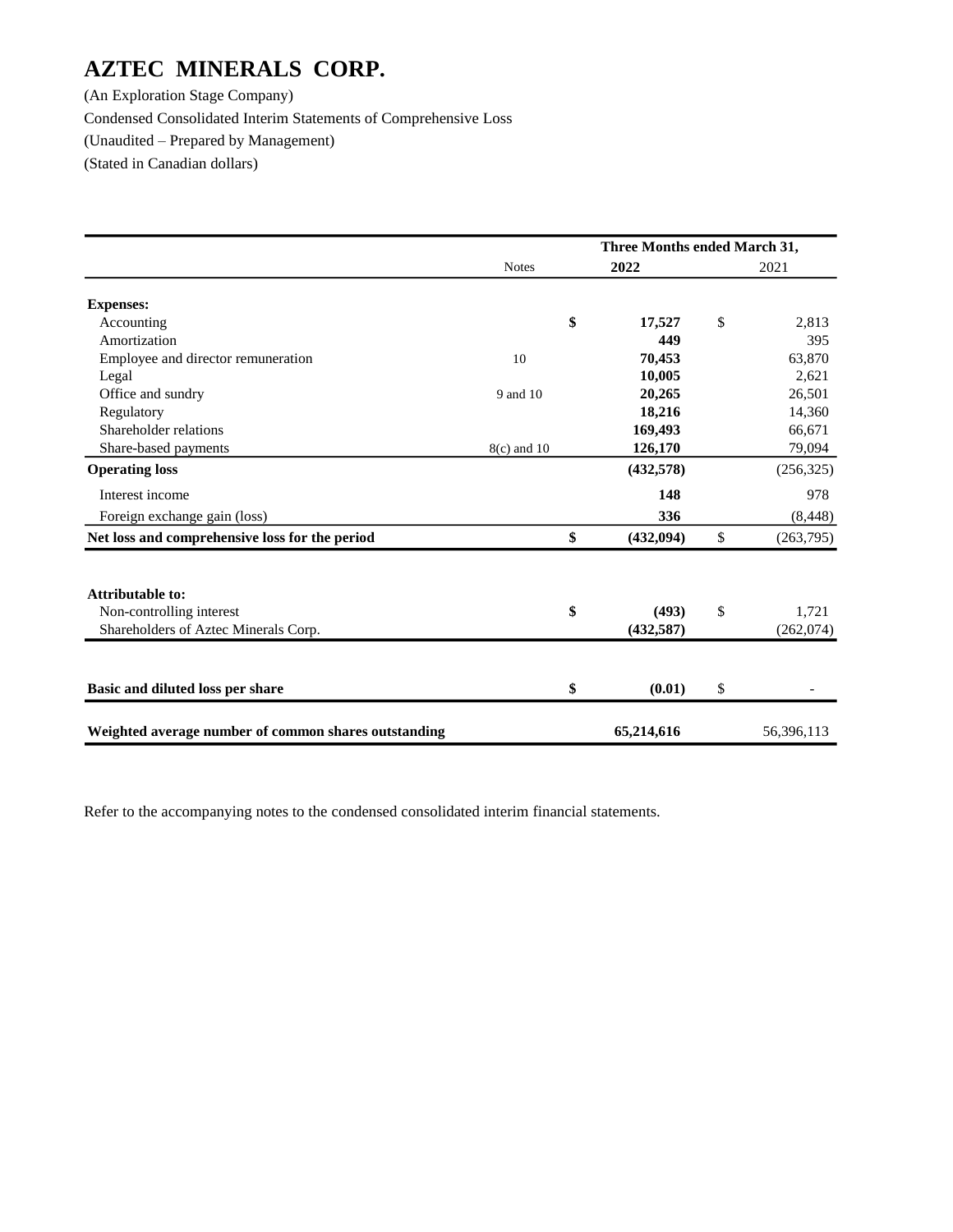(An Exploration Stage Company)

Condensed Consolidated Interim Statements of Changes in Shareholders' Equity

(Unaudited – Prepared by Management)

(Stated in Canadian dollars)

|                                                                                                        |              | Share Capital                 |                                        | Reserve for                  |                   |                   |                                        |
|--------------------------------------------------------------------------------------------------------|--------------|-------------------------------|----------------------------------------|------------------------------|-------------------|-------------------|----------------------------------------|
|                                                                                                        |              | Number of                     |                                        | Share-Based                  |                   | Non-Controlling   |                                        |
|                                                                                                        | <b>Notes</b> | <b>Shares</b>                 | Amount                                 | Payments                     | Deficit           | Interest          | Total                                  |
| Balance, December 31, 2020                                                                             |              | 55,771,113                    | \$<br>9,388,293                        | \$<br>1,281,139              | \$<br>(5,660,832) | \$<br>954,847     | \$<br>5,963,447                        |
| Private placement<br>Share issue expenses                                                              | 8(b)(ii)     | 5,250,392                     | 1,436,785<br>(17,702)                  | 138,332                      |                   |                   | 1,575,117<br>(17,702)                  |
| Property acquisition<br>Exercise of stock options                                                      | 8(b)(ii)     | 600,000<br>160,000            | 201,000<br>29,530                      | (10, 330)                    |                   |                   | 201,000<br>19,200                      |
| Exercise of warrants<br>Fair value of finders fee warrants<br>Expiration of stock options              | 8(d)<br>8(c) | 3,200,000                     | 711,400<br>(147)                       | (83,400)<br>147<br>(64, 498) | 64,498            |                   | 628,000                                |
| Expiration of warrants<br>Share-based payments                                                         |              |                               |                                        | (6,600)<br>321,969           | 6,600             |                   | 321,969                                |
| Contributions by non-controlling interest<br>Comprehensive loss for the year                           | 6(a)         |                               |                                        |                              | (1,450,280)       | 765,083<br>1,437  | 765,083<br>(1,448,843)                 |
| Balance, December 31, 2021                                                                             |              | 64,981,505                    | 11,749,159                             | 1,576,759                    | (7,040,014)       | 1,721,367         | 8,007,271                              |
| Share issue expenses<br>Exercise of warrants                                                           |              | 2,480,000                     | (7,980)<br>248,000                     |                              |                   |                   | (7,980)<br>248,000                     |
| Expiration of stock options<br>Share-based payments                                                    | 8(c)         |                               |                                        | (7,548)<br>126,170           | 7,548             |                   | 126,170                                |
| Contributions by non-controlling interest<br>Comprehensive loss for the period                         | 6(a)         |                               |                                        |                              | (432, 587)        | 29.369<br>493     | 29,369<br>(432,094)                    |
| Balance, March 31, 2022                                                                                |              | 67,461,505                    | \$11,989,179                           | \$<br>1,695,381              | \$<br>(7,465,053) | \$<br>1,751,229   | \$<br>7,970,736                        |
| Balance, December 31, 2020                                                                             |              | 55,771,113                    | \$<br>9,388,293                        | \$<br>1,281,139              | \$<br>(5,660,832) | \$<br>954,847     | \$<br>5,963,447                        |
| Share issue expenses<br>Property acquisition<br>Exercise of stock options<br>Exercise of warrants      | 8(b)(ii)     | 600,000<br>160,000<br>330,000 | (1,751)<br>201,000<br>29,530<br>62,900 | (10, 330)<br>(6,900)         |                   |                   | (1,751)<br>201,000<br>19,200<br>56,000 |
| Share-based payments<br>Contributions by non-controlling interest<br>Comprehensive loss for the period | 6(a)         |                               |                                        | 79,094                       | (262, 074)        | 79,482<br>(1,721) | 79,094<br>79,482<br>(263,795)          |
| Balance, March 31, 2021                                                                                |              | 56.861.113                    | \$<br>9,679,972                        | \$<br>1,343,003              | \$<br>(5,922,906) | \$<br>1,032,608   | \$<br>6,132,677                        |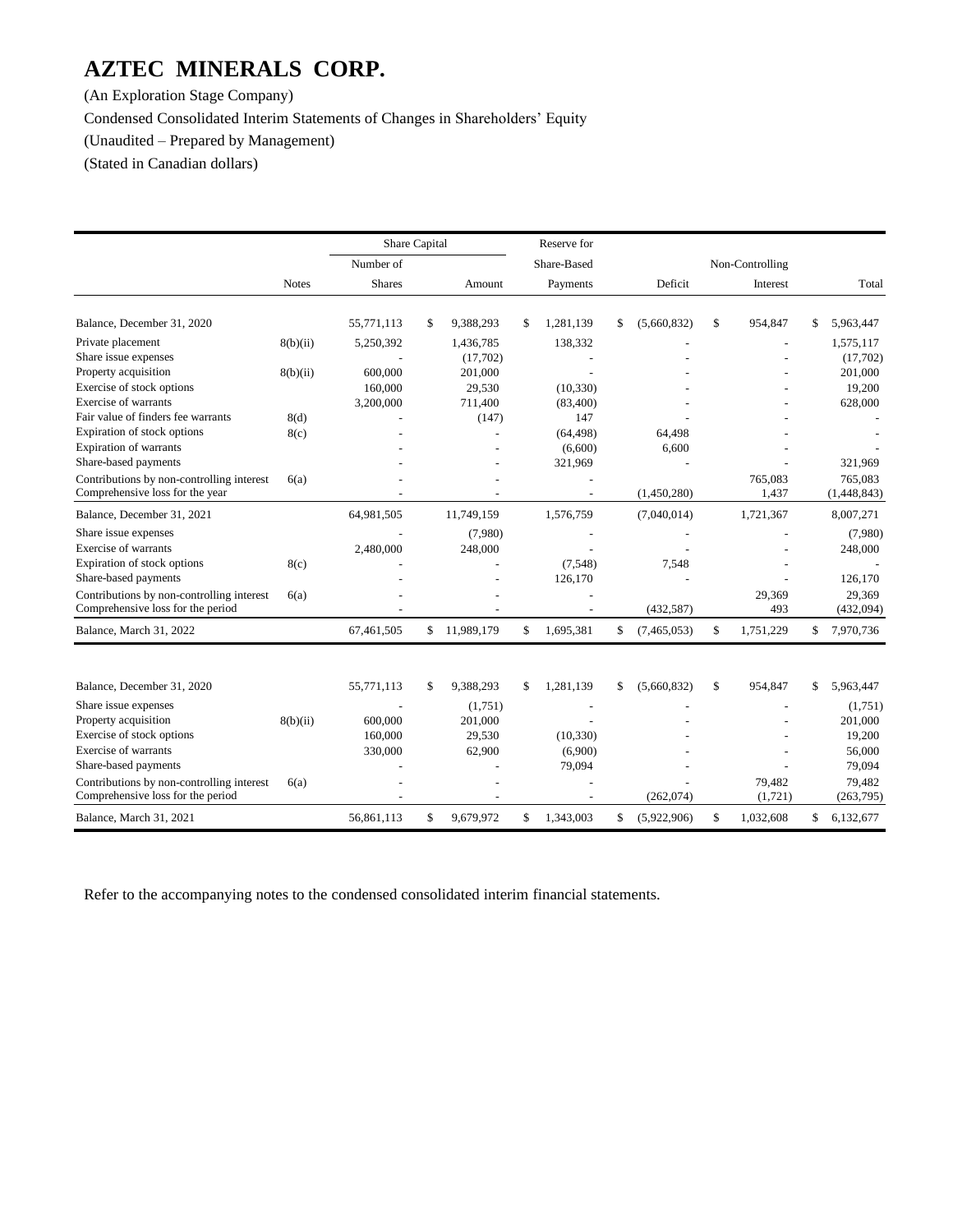(An Exploration Stage Company) Condensed Consolidated Interim Statements of Cash Flows (Unaudited – Prepared by Management) (Stated in Canadian dollars)

|                                                               | Three Months ended March 31, |            |    |            |  |  |  |
|---------------------------------------------------------------|------------------------------|------------|----|------------|--|--|--|
|                                                               |                              | 2022       |    | 2021       |  |  |  |
| Cash provided from (used by):                                 |                              |            |    |            |  |  |  |
| <b>Operations:</b>                                            |                              |            |    |            |  |  |  |
| Net loss for the period                                       | \$                           | (432,094)  | \$ | (262,074)  |  |  |  |
| Items not involving cash:                                     |                              |            |    |            |  |  |  |
| Amortization                                                  |                              | 449        |    | 395        |  |  |  |
| Foreign exchange loss (gain)                                  |                              | 8,878      |    | 1,859      |  |  |  |
| Share-based payments                                          |                              | 126,170    |    | 79,094     |  |  |  |
|                                                               |                              | (296, 597) |    | (180, 726) |  |  |  |
| Changes in non-cash working capital items:                    |                              |            |    |            |  |  |  |
| Receivables                                                   |                              | 178,505    |    | (2,731)    |  |  |  |
| Prepaids                                                      |                              | 12,668     |    |            |  |  |  |
| Accounts payable and accrued liabilities                      |                              | (39, 195)  |    | (837)      |  |  |  |
| Cash used by operating activities                             |                              | (144, 619) |    | (184, 294) |  |  |  |
| <b>Financing:</b>                                             |                              |            |    |            |  |  |  |
| Share issuance expenses                                       |                              | (7,980)    |    | (1,751)    |  |  |  |
| Exercise of stock options                                     |                              |            |    | 19,200     |  |  |  |
| Exercise of warrants                                          |                              | 248,000    |    | 56,000     |  |  |  |
| Cash provided from financing activities                       |                              | 240,020    |    | 73,449     |  |  |  |
| <b>Investing:</b>                                             |                              |            |    |            |  |  |  |
| Mineral property interests, net of recoveries                 |                              | (794, 924) |    | (267, 239) |  |  |  |
| Acquisition of equipment                                      |                              |            |    | (1,307)    |  |  |  |
| Non controlling interest in joint venture                     |                              |            |    | 77,761     |  |  |  |
| Cash used by investing activities                             |                              | (794, 924) |    | (190, 785) |  |  |  |
| Foreign exchange (loss) gain on cash held in foreign currency |                              | (8, 878)   |    | (1, 859)   |  |  |  |
|                                                               |                              |            |    |            |  |  |  |
| Decrease in cash                                              |                              | (708, 401) |    | (303, 489) |  |  |  |
| Cash, beginning of period                                     |                              | 1,620,241  |    | 1,919,485  |  |  |  |
| Cash, end of period                                           | \$                           | 911,840    | \$ | 1,615,996  |  |  |  |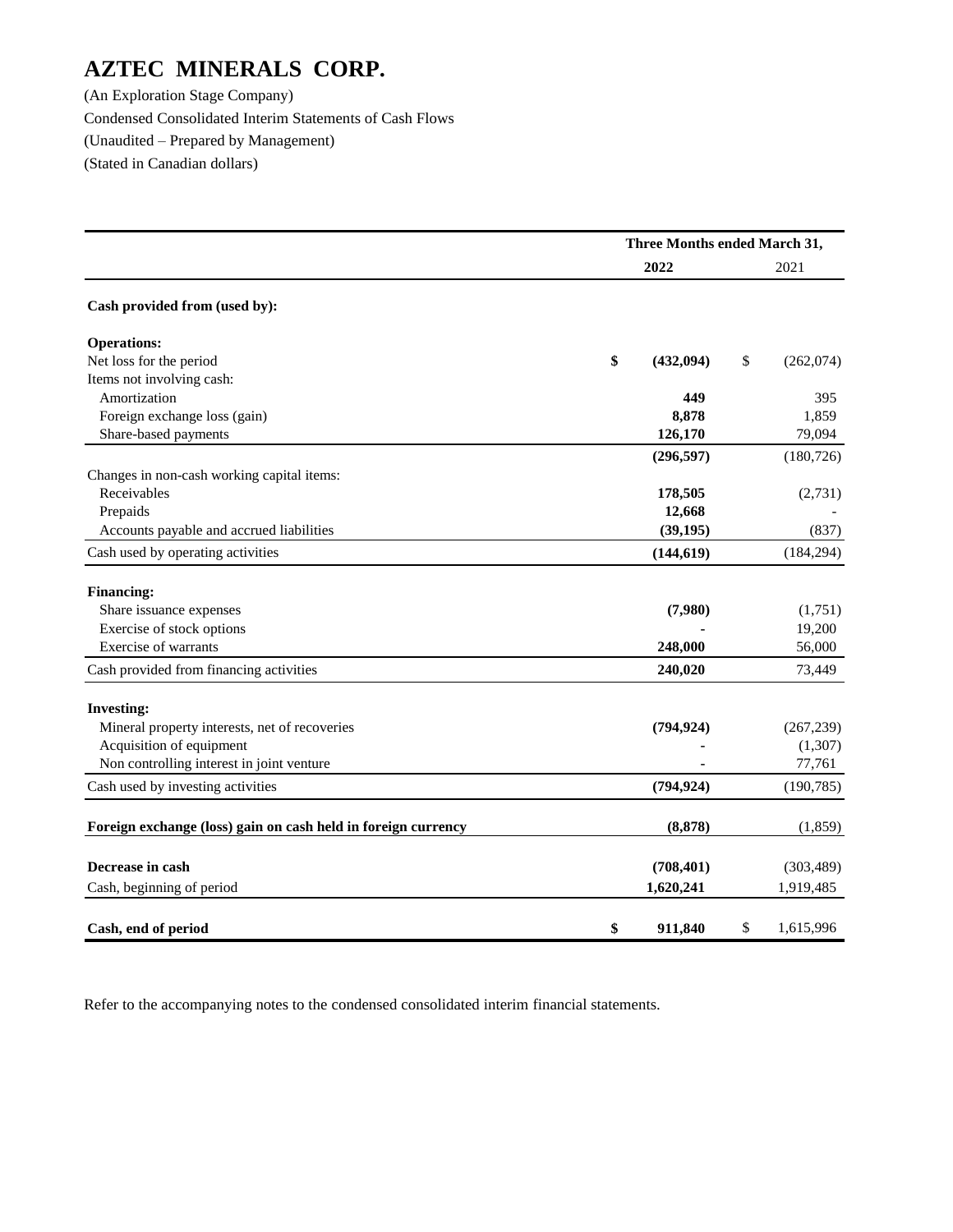(An Exploration Stage Company) Condensed Consolidated Interim Statements of Cash Flows (Unaudited – Prepared by Management) (Stated in Canadian dollars)

|                                                    |              |      | Three Months ended March 31, |      |         |
|----------------------------------------------------|--------------|------|------------------------------|------|---------|
|                                                    | <b>Notes</b> | 2022 |                              | 2021 |         |
|                                                    |              |      |                              |      |         |
| Non-cash financing and investing activities:       |              |      |                              |      |         |
| Accrual for mineral property interest expenditures |              | \$   | 310,465                      | \$   | 16,654  |
| Fair values of common shares issued for:           |              |      |                              |      |         |
| Property acquisition                               | 8(b)(ii)     |      |                              |      | 201,000 |
| Exercise of stock options                          |              |      |                              |      | 10,330  |
| Exercise of warrants                               |              |      |                              |      | 6,900   |
| Fair values from the expiration of:                |              |      |                              |      |         |
| Stock options                                      |              |      | 7,548                        |      |         |
|                                                    |              |      |                              |      |         |
| Interest paid                                      |              |      | ٠                            |      |         |
| Income taxes paid                                  |              |      | ۰                            |      |         |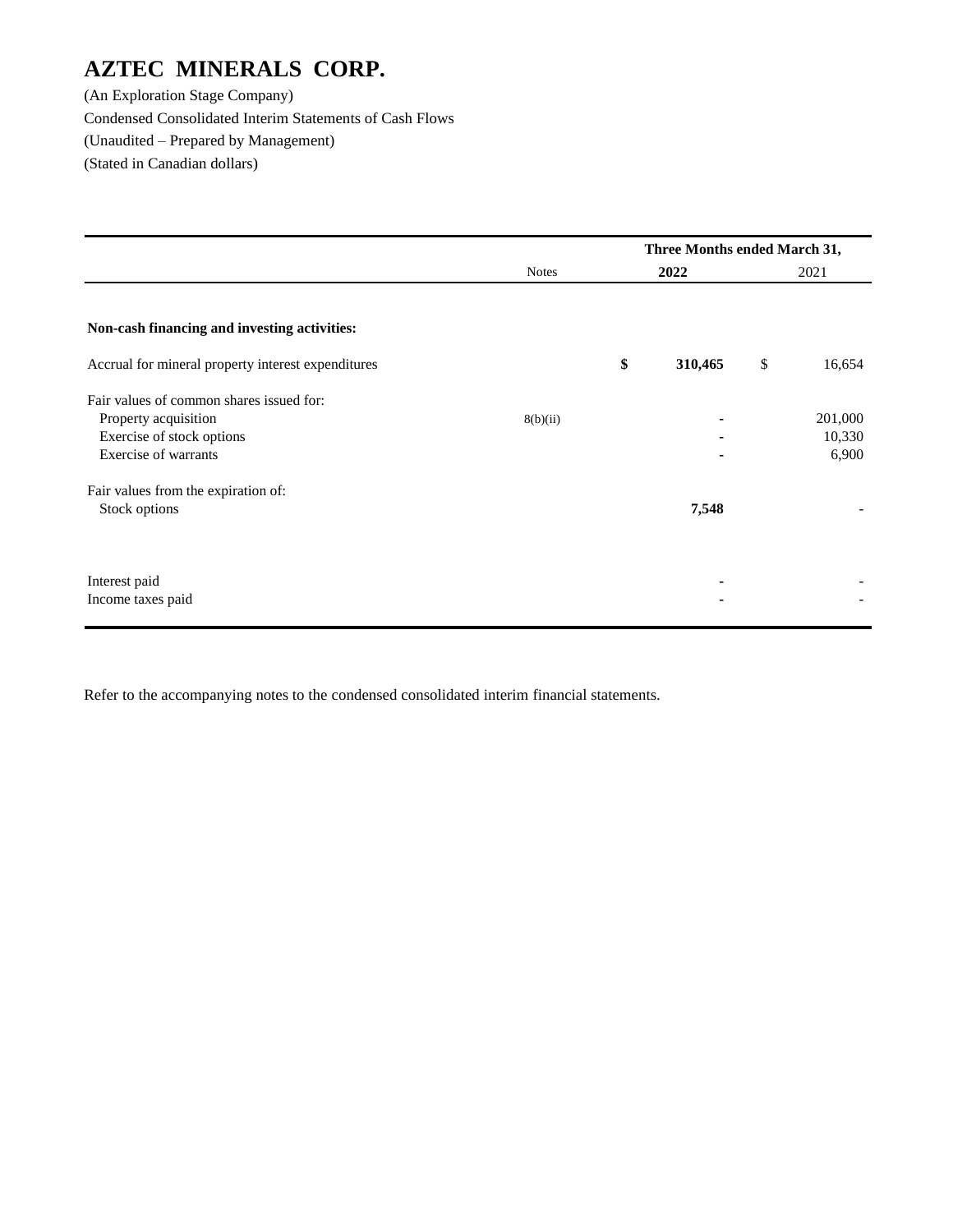(An Exploration Stage Company) Notes to the Condensed Consolidated Interim Financial Statements Three months ended March 31, 2022 (Unaudited – Prepared by Management) (Stated in Canadian dollars)

### **1. Nature of Operations and Going Concern**

Aztec Minerals Corp. (the "Company") was incorporated on July 6, 2007 under the laws of British Columbia, Canada. The address of the Company's registered office is #910 – 800 West Pender Street, Vancouver, BC, Canada, V6C 2V6 and its principal place of business is  $\#810 - 625$  Howe Street, Vancouver, BC, Canada, V6C 2T6.

The Company is in the mineral exploration business and has not yet determined whether its mineral property interests contain reserves. The recoverability of amounts capitalized for mineral property interests is dependent upon the ability of the Company to arrange appropriate financing as needed, the discovery of reserves, the development of its properties, confirmation and maintenance of the Company's interest in the underlying properties, the receipt of necessary permitting and upon future profitable production or proceeds from the disposition thereof.

The Company has no operating revenues, has incurred a significant net loss of approximately \$432,100 for the three months ended March 31, 2022 (March 31, 2021 - \$263,800), and has a deficit of \$7.47 million as at March 31, 2022 (December 31, 2021 - \$7.04 million). These condensed consolidated interim financial statements have been prepared on a going concern basis, which assumes the realization of assets and liquidation of liabilities in the normal course of business. The Company's ability to continue as a going concern is dependent on the ability of the Company to raise debt or equity financings, and the attainment of profitable operations. Management would need to raise the necessary capital to meet its planned business objectives. There can be no assurance that management's plans will be successful. These matters indicate the existence of material uncertainties that may cast significant doubt about the Company's ability to continue as a going concern. These condensed consolidated interim financial statements do not include any adjustments to the recoverability and classification of recorded asset amounts and classification of liabilities that might be necessary should the Company be unable to continue as a going concern, and such adjustments could be material.

### **2. Basis of Presentation**

(a) Statement of compliance:

These condensed consolidated interim financial statements have been prepared in accordance with International Accounting Standard 34 *Interim Financial Reporting* ("IAS 34") using accounting policies consistent with International Financial Reporting Standards ("IFRS") as issued by the International Accounting Standards Board and the interpretations of the International Financial Reporting Standards Interpretations Committee. These unaudited condensed consolidated interim financial statements do not include all of the information and disclosures required for full and complete annual financial statements, and accordingly should be read in conjunction with the Company's audited consolidated financial statements for the year ended December 31, 2021. The Company has consistently applied the same accounting policies for all periods as presented. Certain of the prior periods' comparative figures may have been reclassified to conform to the presentation adopted in the current period.

(b) Approval of condensed consolidated interim financial statements:

These condensed consolidated interim financial statements were approved by the Company's Board of Directors on May 27, 2022.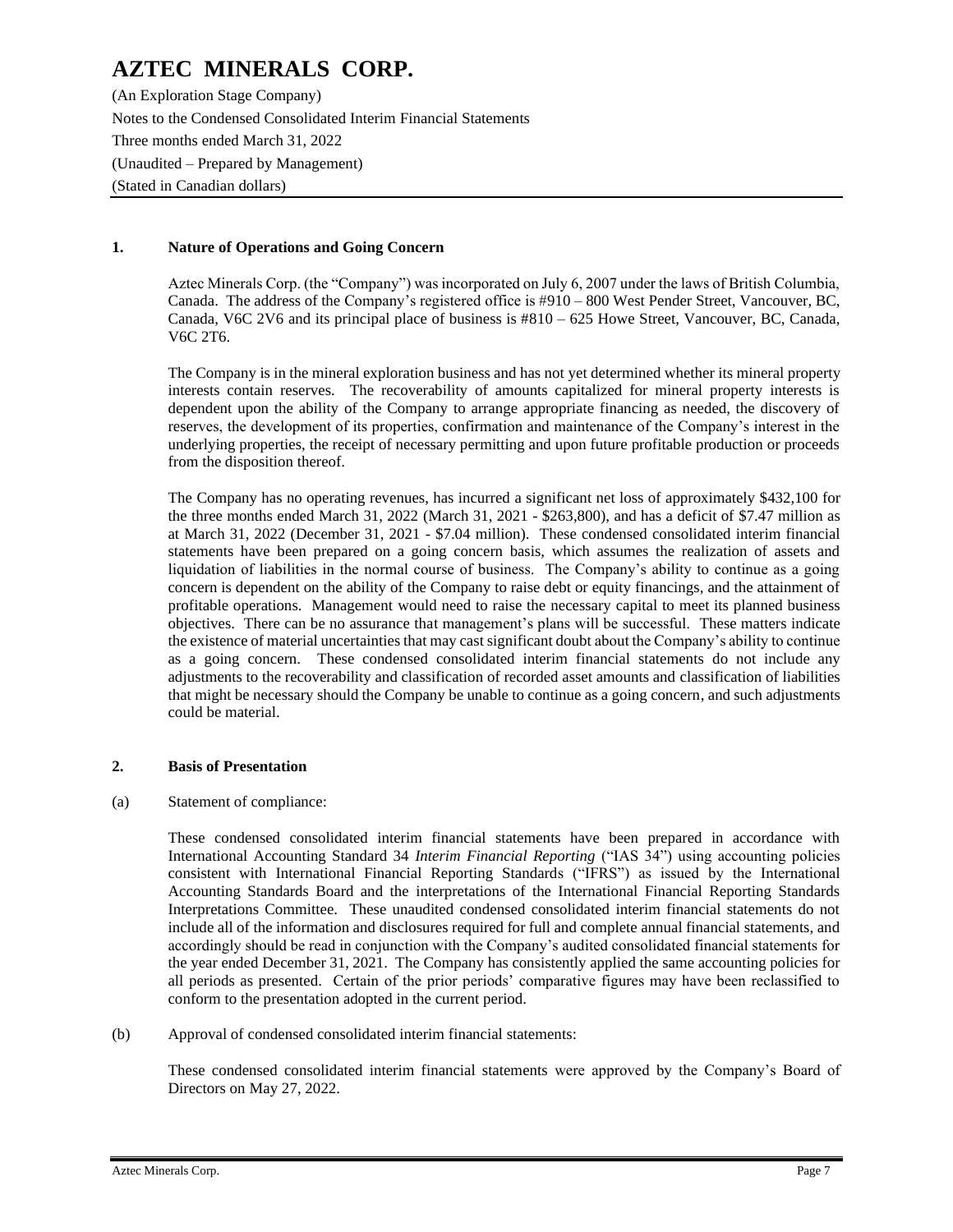(An Exploration Stage Company) Notes to the Condensed Consolidated Interim Financial Statements Three months ended March 31, 2022 (Unaudited – Prepared by Management) (Stated in Canadian dollars)

### **2. Basis of Presentation** (continued)

(c) Basis of presentation:

These condensed consolidated interim financial statements have been prepared on a historical cost basis except for certain financial instruments which are measured at fair value, as disclosed in Note 5. In addition, these condensed consolidated interim financial statements have been prepared using the accrual basis of accounting, except for cash flow information.

(d) Functional currency and presentation currency:

The functional and presentation currencies of the Company and its subsidiaries are the Canadian dollar. Amounts recorded in a foreign currency are translated into Canadian dollars as follows:

- monetary assets and liabilities at the exchange rate at the consolidated statement of financial position date;
- non-monetary assets and liabilities at historical exchange rates, unless such items are carried at fair value, in which case they are translated at the exchange rate in effect on the date which the fair value was determined; and
- revenue and expense items at the rate of exchange in effect on the transaction date.

Exchange gains and losses are recorded in profit or loss in the period in which they occur.

(e) Critical accounting estimates and judgments:

The preparation of the condensed consolidated interim financial statements in accordance with IFRS requires management to make estimates, assumptions and judgements that affect the application of accounting policies and the reported amounts of assets and liabilities and disclosure of contingent assets and liabilities at the date of the financial statements along with the reported amounts of revenues, if any, and expenses during the period. Actual results may differ from these estimates and, as such, estimates and underlying assumptions are reviewed on an ongoing basis. Revisions are recognized in the period in which the estimates are revised and in any future periods affected.

Significant areas requiring the use of management estimates relate to the variables used in the determination of the fair values of stock options granted and finders fee warrants issued; and the valuation of deferred tax assets. While management believes the estimates are reasonable, actual results could differ from those estimates and could impact future financial performance and cash flows.

The Company applies judgment in assessing whether material uncertainties exist that would cast significant doubt as to whether the Company could continue as a going concern.

The Company applies judgment in assessing the functional currency of each entity consolidated in these condensed consolidated interim financial statements. The functional currency of the Company and its subsidiaries is determined using the currency of the primary economic environment in which that entity operates.

The Company applies judgement in determining whether the Company has control of its entities by assessing the following factors: whether the Company has power; whether the Company has exposure or rights to variable returns; and whether the Company has the ability to use its power to affect the amount of its returns.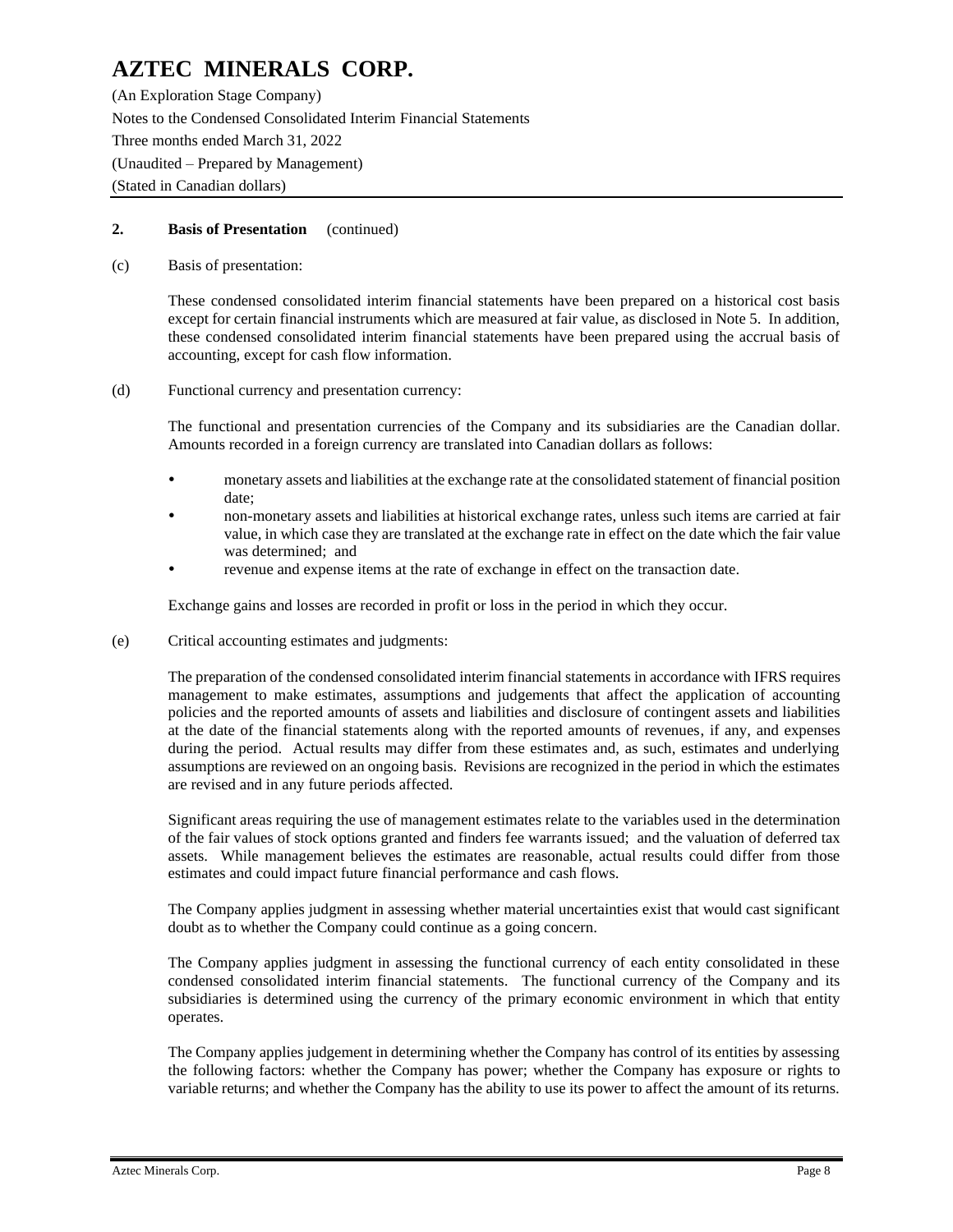(An Exploration Stage Company) Notes to the Condensed Consolidated Interim Financial Statements Three months ended March 31, 2022 (Unaudited – Prepared by Management) (Stated in Canadian dollars)

### **2. Basis of Presentation** (continued)

(e) Critical accounting estimates and judgments: (continued)

At the end of each reporting period, the Company assesses each of its mineral property interests to determine whether any indication of impairment exists. Judgment is required in determining whether indicators of impairment exist, including factors such as: the period for which the Company has the right to explore; expected renewals of exploration rights; whether substantive expenditures on further exploration and evaluation of mineral property interests are budgeted or planned; and results of exploration and evaluation activities.

#### **3. Significant Accounting Policies**

The accounting policies set out below have been applied consistently to all periods presented in these condensed consolidated interim financial statements.

(a) Basis of consolidation:

These condensed consolidated interim financial statements include the accounts of the Company and its wholly-owned subsidiary, Aztec Minerals America Corp. (USA). The financial statements of subsidiaries are included in the condensed consolidated interim financial statements from the date control commences until the date control ceases. All significant intercompany transactions and balances are eliminated on consolidation.

Control is achieved when the Company is exposed, or has rights, to variable returns from its involvement with the investee and has the ability to affect those returns through its power over the investee. Noncontrolling interests in the net assets are identified separately from the Company's deficiency. The noncontrolling interest consists of the non-controlling interest as at the date of the original acquisition plus the non-controlling interest's share of changes in equity or deficiency since the date of acquisition.

#### (b) Financial instruments:

The Company categorizes financial instruments measured at fair value at one of three levels according to the reliability of the inputs used to estimate fair values. The fair value of financial assets and financial liabilities included in Level 1 are determined by reference to quoted prices in active markets for identical assets and liabilities. Financial assets and liabilities in Level 2 are valued using inputs other than quoted prices for which all significant inputs are based on observable market data. Level 3 valuations are based on inputs that are not based on observable market data.

#### (c) Mineral property interests:

The Company capitalizes all costs related to investments in mineral property interests on a property-byproperty basis. Such costs include mineral property acquisition or staking costs and exploration and development expenditures, net of any recoveries. Costs are deferred until such time as the extent of mineralization has been determined and mineral property interests are either developed or the Company's mineral rights are allowed to lapse.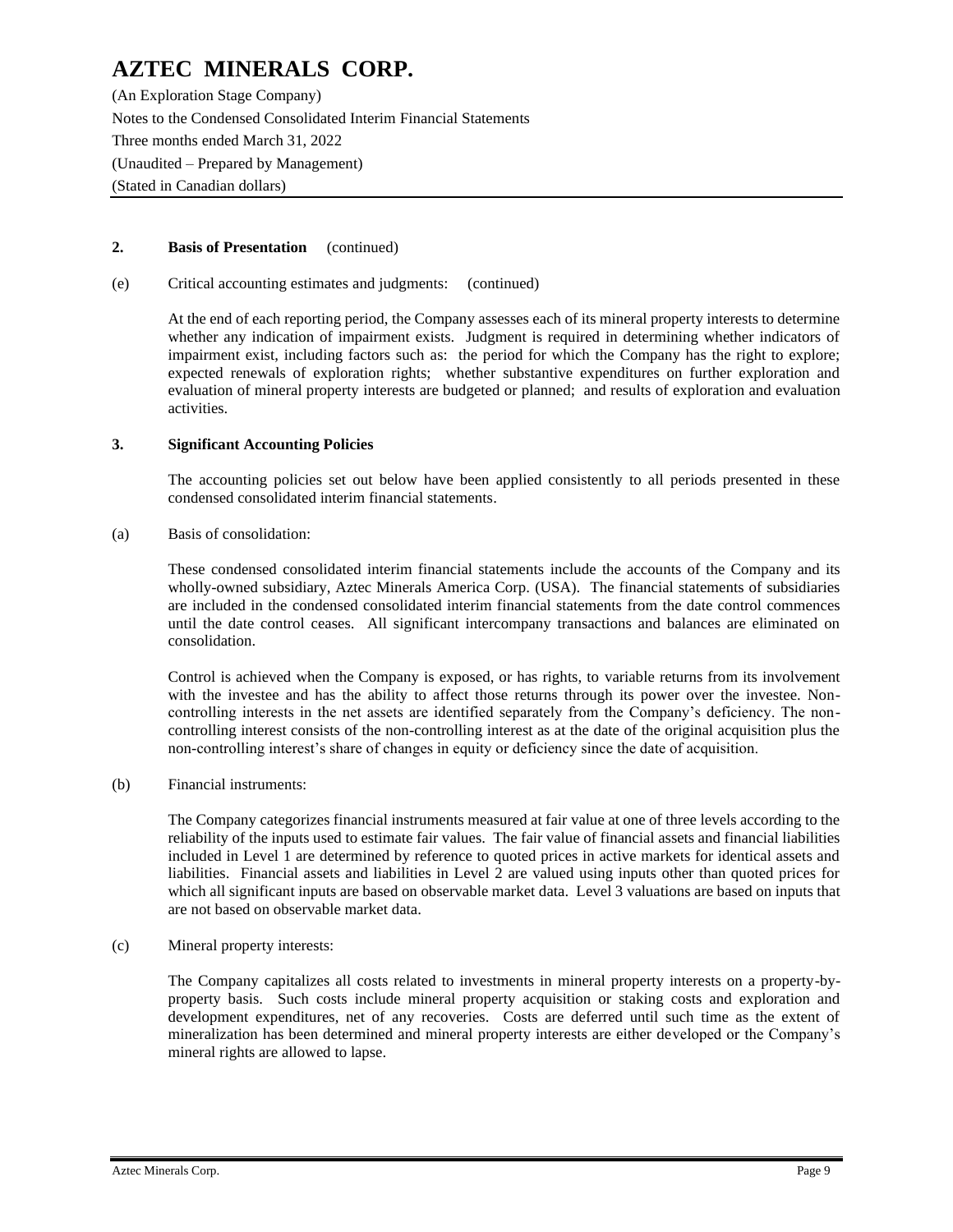(An Exploration Stage Company) Notes to the Condensed Consolidated Interim Financial Statements Three months ended March 31, 2022 (Unaudited – Prepared by Management) (Stated in Canadian dollars)

### **3. Significant Accounting Policies** (continued)

#### (c) Mineral property interests: (continued)

All deferred mineral property expenditures are reviewed, on a property-by-property basis, to consider whether there are any conditions that may indicate impairment. When the carrying value of a property exceeds its net recoverable amount that may be estimated by quantifiable evidence of an economic geological resource or reserve, joint venture expenditure commitments or the Company's assessment of its ability to sell the property for an amount exceeding the deferred costs, provision is made for the impairment in value.

The amounts shown for acquisition costs and deferred exploration expenditures represent costs incurred to date and do not necessarily reflect present or future values. These costs will be depleted over the useful lives of the properties upon commencement of commercial production or written off if the property interests are abandoned or the claims are allowed to lapse.

From time to time, the Company may acquire or dispose of a mineral property interest pursuant to the terms of a property option agreement. As the property options are exercisable entirely at the discretion of the optionee, the amounts payable or receivable in the future are not recorded. Property option payments are recorded as property costs or recoveries when the payments are made or received, respectively. When the amount of recoveries exceeds the total amount of capitalized costs of the property, the amount in excess of costs is credited to profit or loss.

### **4. Management of Capital**

The Company is an exploration stage company and its activities involve a high degree of risk. The Company has not yet determined whether its mineral property interests contain reserves and currently has not earned any revenues from its mineral property interests and does not generate cash flows from operations. The Company's primary sources of funds are from debt capital and the issuance of share capital.

The Company defines its capital as debt and share capital. Capital requirements are driven by the Company's exploration activities on its mineral property interests. To effectively manage the Company's capital requirements, the Company has a planning and budgeting process in place to ensure that adequate funds are available to meet its strategic goals. The Company monitors actual expenses on all exploration projects and overhead to manage its costs, commitments and exploration activities.

The Company invests its excess capital in liquid investments to obtain adequate returns. The investment decision is based on cash management to ensure working capital is available to meet the Company's shortterm obligations while maximizing liquidity and returns of unused capital.

Management reviews the capital availability and needs on a regular basis to ensure the above-noted objectives are met. There have been no changes to the Company's approach to capital management during the three months ended March 31, 2022.

Although the Company has raised funds in the past from the issuance of share capital, it is uncertain whether it would be able to continue this financing in the future. The Company will continue to rely on debt and equity financings to meet its commitments as they become due, to continue exploration work on its mineral property interests, and to meet its administrative overhead costs for the coming periods.

As at March 31, 2022, the Company was not subject to any externally imposed capital requirements.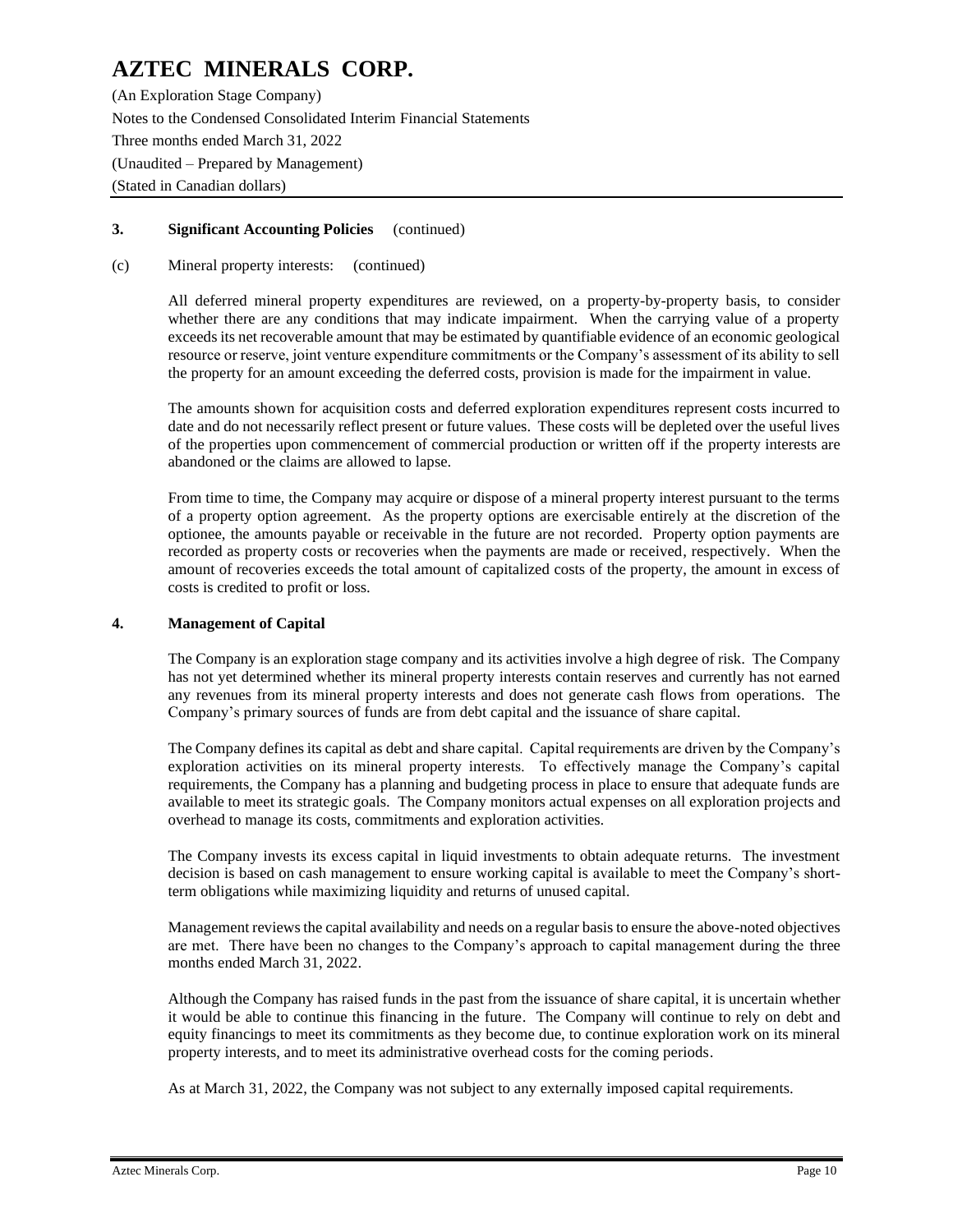(An Exploration Stage Company) Notes to the Condensed Consolidated Interim Financial Statements Three months ended March 31, 2022 (Unaudited – Prepared by Management) (Stated in Canadian dollars)

### **5. Financial Instruments and Management of Financial Risk**

The Company has classified its cash as FVTPL; receivables as amortized cost; and accounts payable and accrued liabilities as amortized cost.

The fair values of the Company's receivables and accounts payable and accrued liabilities approximate their carrying values due to the short terms to maturity. Cash is measured at fair value using Level 1 inputs.

The Company is exposed in varying degrees to a variety of financial instrument related risks, including credit risk, liquidity risk, and market risk which includes foreign currency risk, interest rate risk and other price risk. The types of risk exposure and the way in which such exposure is managed are as follows.

(a) Credit risk:

Credit risk is the risk of potential loss to the Company if the counterparty to a financial instrument fails to meet its contractual obligations.

The Company's credit risk is primarily attributable to its cash. The Company limits exposure to credit risk on liquid financial assets through maintaining its cash with high-credit quality Canadian financial institutions. Non-contractual taxes receivables from government agencies are not considered financial instruments.

Management has reviewed the items comprising the accounts receivable balance, and determined that the accounts are collectible.

(b) Liquidity risk:

Liquidity risk is the risk that the Company will not be able to meet its financial obligations as they become due.

The Company ensures that there is sufficient capital in order to meet short-term business requirements, after taking into account the Company's holdings of cash and its ability to raise debt and equity financings. As at March 31, 2022, the Company had working capital (current assets less current liabilities) of \$1.10 million (December 31, 2021 - \$2.14 million). The Company will require additional funding to meet its short-term liabilities and administrative overhead costs, and to maintain its mineral property interests in 2022.

Accounts payable and accrued liabilities are due in less than 90 days.

(c) Market risk:

The significant market risk to which the Company is exposed are foreign currency risk, interest rate risk and other price risk.

(i) Foreign currency risk:

The Company has certain cash and accounts payable stated in United States dollars and Mexican pesos, mineral property interests which are in the USA and Mexico, and a portion of its operations are in Mexico, resulting in expenditures subject to foreign currency fluctuations. Fluctuations in the United States dollar and Mexican peso would impact the losses of the Company and the values of its assets and liabilities as the Company's functional and presentation currencies are the Canadian dollar. The Canadian dollar fluctuates with the United States dollar and Mexican peso.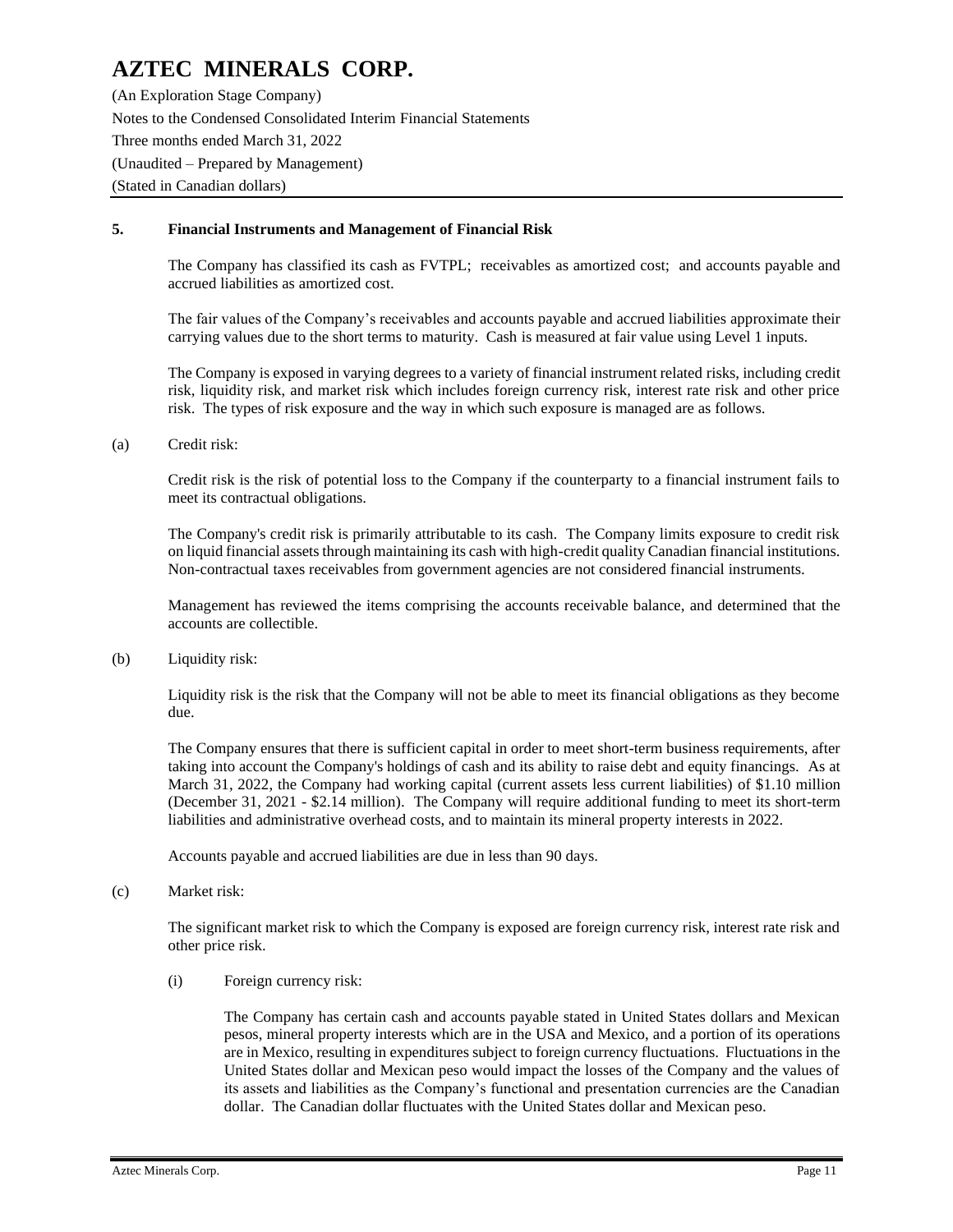(An Exploration Stage Company) Notes to the Condensed Consolidated Interim Financial Statements Three months ended March 31, 2022 (Unaudited – Prepared by Management) (Stated in Canadian dollars)

## **5. Financial Instruments and Management of Financial Risk** (continued)

- (c) Market risk: (continued)
	- (i) Foreign currency risk: (continued)

At March 31, 2022, the Company was exposed to currency risk for its Canadian dollar equivalent of financial assets and liabilities denominated in currencies other than Canadian dollars as follows:

|                                                    | <b>Stated in Canadian Dollars</b> |                |    |                      |    |           |  |  |
|----------------------------------------------------|-----------------------------------|----------------|----|----------------------|----|-----------|--|--|
|                                                    |                                   | Held in        |    |                      |    | Total     |  |  |
|                                                    | <b>United States</b>              |                |    |                      |    |           |  |  |
|                                                    |                                   | <b>Dollars</b> |    | <b>Mexican Pesos</b> |    |           |  |  |
| Cash                                               | \$                                | 569,571        | S  | 2,546                | \$ | 572,117   |  |  |
| Accounts receivable                                |                                   | 106,124        |    |                      |    | 106,124   |  |  |
| Accounts payable and accrued liabilities           |                                   | (268, 893)     |    | (73, 599)            |    | (342,492) |  |  |
| Net financial assets (liabilities), March 31, 2022 | \$                                | 406.802        | \$ | (71,053)             | \$ | 335,749   |  |  |

Based upon the above net exposure as at March 31, 2022 and assuming all other variables remain constant, a 5% depreciation or appreciation of the Canadian dollar relative to the United States dollar and Mexican pesos could result in a decrease/increase of approximately \$16,800 in the Company's net losses.

The Company has not entered into any agreements or purchased any instruments to hedge possible currency risks at this time.

(ii) Interest rate risk:

In respect of financial assets, the Company's policy is to invest excess cash at floating rates of interest in cash equivalents, in order to maintain liquidity, while achieving a satisfactory return. Fluctuations in interest rates impact on the value of cash equivalents. Interest rate risk is not significant to the Company as it has no cash equivalents at year-end.

(iii) Other price risk:

Other price risk is the risk that the value of a financial instrument will fluctuate as a result of changes in market prices. The Company currently does not have any financial instruments which fluctuate with market prices.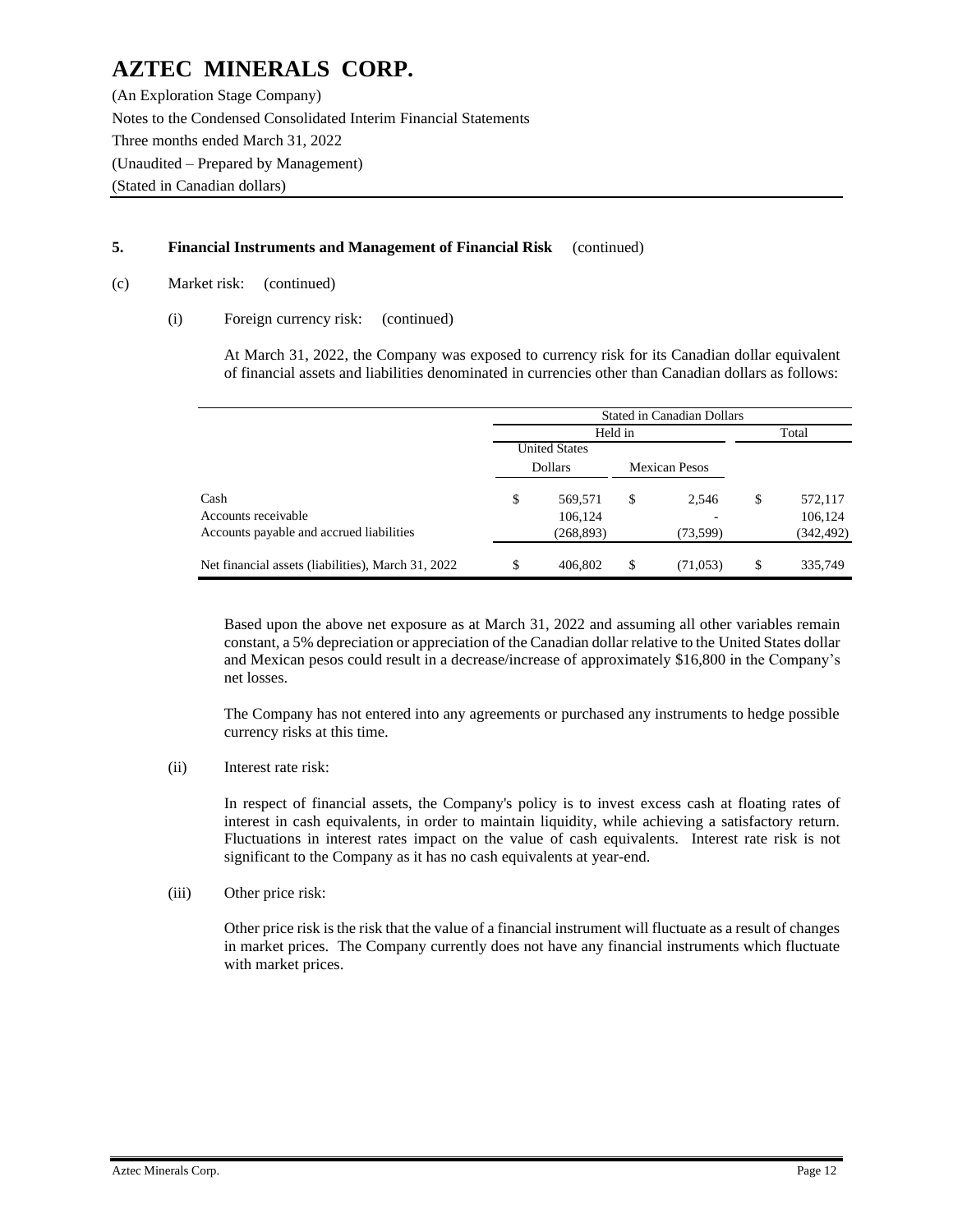(An Exploration Stage Company) Notes to the Condensed Consolidated Interim Financial Statements Three months ended March 31, 2022 (Unaudited – Prepared by Management) (Stated in Canadian dollars)

## **6. Mineral Property Interests**

|                                           | March 31, 2022 |                  |    |                  |    |                  |
|-------------------------------------------|----------------|------------------|----|------------------|----|------------------|
|                                           |                | Mexico           |    | <b>USA</b>       |    |                  |
|                                           |                | <b>Cervantes</b> |    | <b>Tombstone</b> |    | <b>Total</b>     |
| <b>Acquisition Costs:</b>                 |                |                  |    |                  |    |                  |
| Balance, December 31, 2021<br>Acquisition | \$             | 582,611          | \$ | 478,203<br>109   | \$ | 1,060,814<br>109 |
| Balance, March 31, 2022                   |                | 582,611          |    | 478,312          |    | 1,060,923        |
| <b>Deferred Exploration Expenditures:</b> |                |                  |    |                  |    |                  |
| Balance, December 31, 2021                |                | 2,953,719        |    | 1,724,012        |    | 4,677,731        |
| Access and facilities                     |                | 86,987           |    |                  |    | 86,987           |
| Assays                                    |                | 57,593           |    |                  |    | 57,593           |
| Drilling                                  |                | 796,296          |    |                  |    | 796,296          |
| Equipment and systems                     |                | 6,291            |    |                  |    | 6,291            |
| Field, camp, supplies                     |                | 15,689           |    |                  |    | 15,689           |
| Foreign exhange                           |                |                  |    | 4,119            |    | 4,119            |
| General, administrative, legal, sundry    |                | 12,896           |    | 2,493            |    | 15,389           |
| Geology                                   |                | 57,634           |    |                  |    | 57,634           |
| Salaries and local labour                 |                | 44,917           |    | 2,570            |    | 47,487           |
| Surface taxes                             |                | 8,666            |    |                  |    | 8,666            |
| Surveying                                 |                | 9,957            |    |                  |    | 9,957            |
| Transportation and travel                 |                | 21,910           |    |                  |    | 21,910           |
| Contribution by joint venture partner     |                |                  |    | (1, 810)         |    | (1, 810)         |
| Balance, March 31, 2022                   |                | 4,072,555        |    | 1,731,384        |    | 5,803,939        |
| <b>Mineral Property Interests:</b>        |                |                  |    |                  |    |                  |
| December 31, 2021                         | \$             | 3,536,330        | \$ | 2,202,215        | \$ | 5,738,545        |
| March 31, 2022                            |                | 4,655,166        |    | 2,209,696        |    | 6,864,862        |

### (a) Cervantes property (Mexico):

On September 30, 2016, the Company entered into the Option Amendment and Assignment Agreement for the Cervantes Property ("Option Assignment Agreement") for the Cervantes Property with Aztec Metals Corp., which share common directors with the Company, ("AzMet") and Kootenay Silver Inc. ("Kootenay"), whereby AzMet assigned to the Company all of its rights and interests in the Property Option Agreement dated July 25, 2015 between AzMet and Kootenay (the "Option Agreement"). In July 2019, the Company earned its 65% interest in the Cervantes property.

In December 2020, the Company entered into a joint venture agreement with Kootenay whereby the Company holds 65% interest in the joint venture entity, Aztec Minerals (Mexico) JV Corp. ("Aztec Mexico JV"). Minera Azteca Dorada SA de CV is a wholly-owned subsidiary of Aztec Mexico JV and owns the Cervantes property. The Company determined that the 65% interest in Aztec Mexico JV does not constitute a loss of control. The issuance of the shares is accounted for as an equity transaction and resulted in a noncontrolling interest of \$954,847.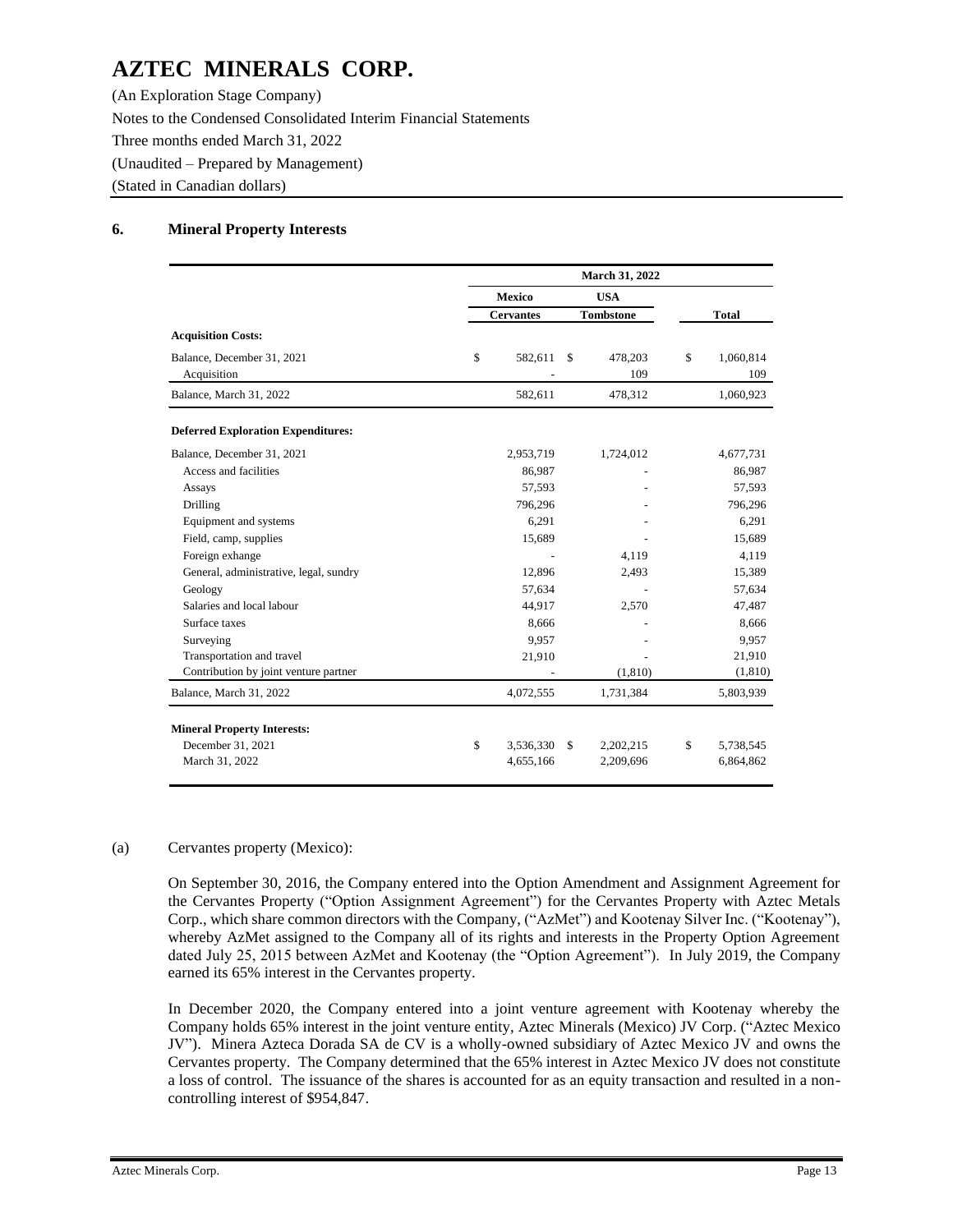(An Exploration Stage Company) Notes to the Condensed Consolidated Interim Financial Statements Three months ended March 31, 2022 (Unaudited – Prepared by Management) (Stated in Canadian dollars)

### **6. Mineral Property Interests** (continued)

(a) Cervantes property (Mexico): (continued)

For the three months ended March 31, 2022, the Company received \$303,000 (December 31, 2021 - \$402,300) in cash contributions from Kootenay and as at March 31, 2022, the Company has an estimated amount receivable from Kootenay of \$52,300 in relation to the joint venture (December 31, 2021 - \$362,800).

(b) Tombstone property (USA):

On November 30, 2017, as amended on February 28, 2018, the Company entered into a Purchase Option Agreement for the Tombstone property (the "Tombstone Option Agreement") with Baroyeca Gold & Silver Inc. and its two wholly owned U.S. subsidiaries (collectively, "Baroyeca"). In February 2021, the Company earned a 75% interest by making cash payments of \$100,000, incurred exploration expenditures of \$1 million and issued 1 million common shares over a three year period starting from March 2018.

In February 2021, the Company entered into a joint venture with Baroyeca's two U.S. subsidiaries whereby the Company holds 75% interest in the joint venture. The Company determined that the 75% interest in the joint venture does not constitute a loss of control. The Company records its proportionate share of their 75% interest in the Tombstone property in mineral property interests. As at March 31, 2022, the Company has an estimate amount receivable from Baroyeca of \$55,600 (December 31, 2021 - \$54,600) in relation to the joint venture.

(c) Title to mineral property interests:

The Company has investigated rights of ownership of all of its mineral properties/concessions and, to the best of its knowledge, all agreements relating to such ownership rights are in good standing. However, all properties/concessions may be subject to prior claims, agreements or transfers, and rights of ownership may be affected by undetected defects.

(d) Realization of assets:

The Company's investment in and expenditures on its mineral property interests comprise a significant portion of the Company's assets. Realization of the Company's investment in these assets is dependent on establishing legal ownership of the properties, on the attainment of successful commercial production or from the proceeds of their disposal. The recoverability of the amounts shown for mineral property interests is dependent upon the existence of reserves, the ability of the Company to obtain necessary financing to complete the development of the properties, and upon future profitable production or proceeds from the disposition thereof.

(e) Environmental matters:

The Company is subject to the laws and regulations relating to environmental matters in all jurisdictions in which it operates, including provisions relating to property reclamation, discharge of hazardous materials and other matters. The Company may also be held liable should environmental problems be discovered that were caused by former owners and operators of its properties and properties in which it has previously had an interest. The Company conducts its mineral exploration activities in compliance with applicable environmental protection legislation. The Company is not aware of any existing environmental problems related to any of its current or former mineral property interests that may result in material liability to the Company.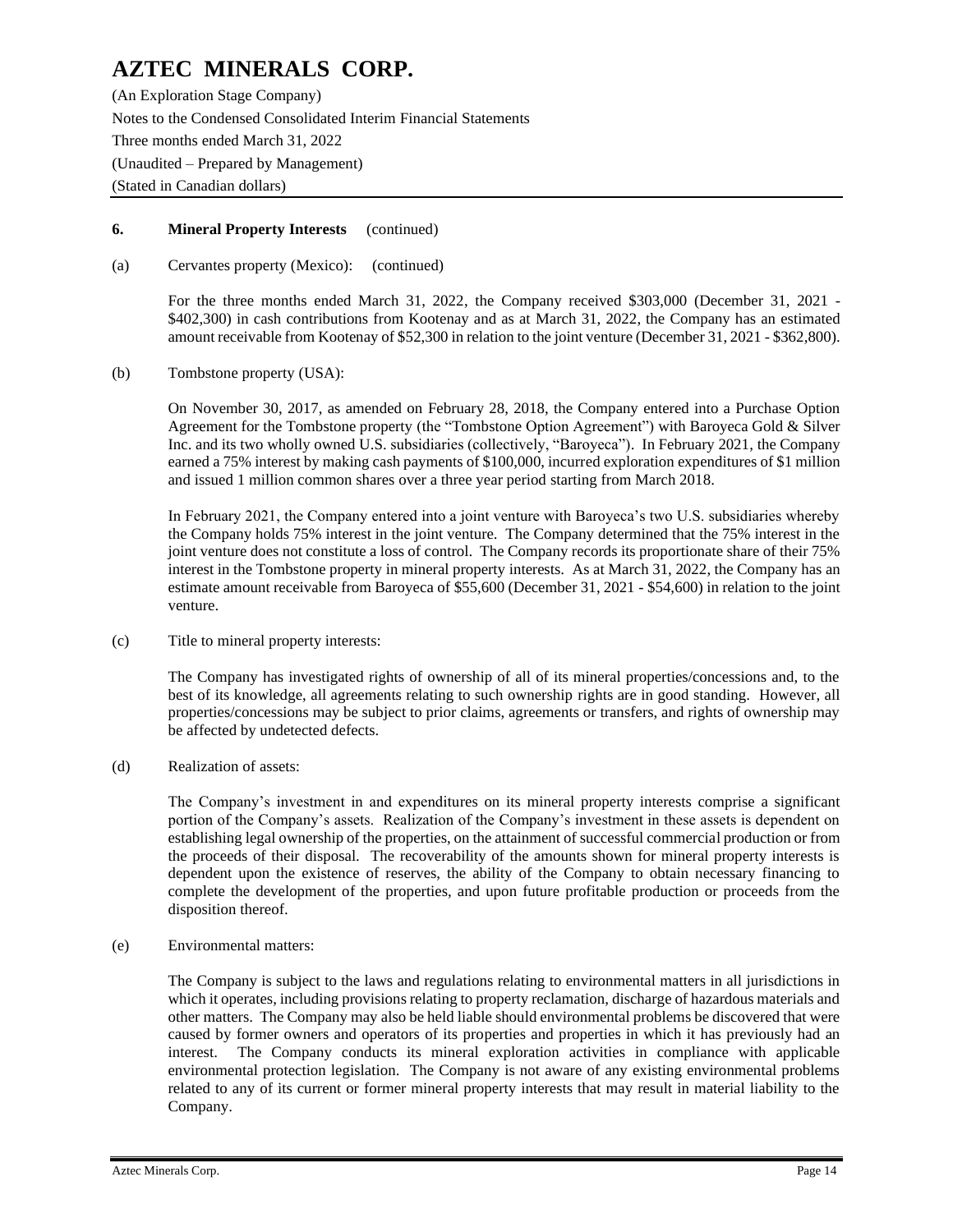(An Exploration Stage Company) Notes to the Condensed Consolidated Interim Financial Statements Three months ended March 31, 2022 (Unaudited – Prepared by Management) (Stated in Canadian dollars)

### **6. Mineral Property Interests** (continued)

#### (f) Environmental matters:

Environmental legislation is becoming increasingly stringent and costs and expenses of regulatory compliance are increasing. The impact of new and future environmental legislation of the Company's operation may cause additional expenses and restrictions. If the restrictions adversely affect the scope of exploration and development on the mineral properties, the potential for production on the property may be diminished or negated.

#### **7. Equipment**

|                                  | Office      | Office                 |               |
|----------------------------------|-------------|------------------------|---------------|
|                                  | Furnishings | Equipment              | Total         |
| Cost:                            |             |                        |               |
| Balance, December 31, 2020       | \$<br>4,121 | 9,552<br>-S            | 13,673<br>-\$ |
| Add: Acquisitions                |             | 1,307                  | 1,307         |
| Balance, December 31, 2021       | 4,121       | 10,859                 | 14,980        |
| Add: Acquisitions                |             | ٠                      |               |
| Balance, March 31, 2022          | 4,121       | 10,859                 | 14,980        |
| <b>Accumulated amortization:</b> |             |                        |               |
| Balance, December 31, 2020       | 2,310       | 7,753                  | 10,063        |
| Add: Amortization                | 802         | 939                    | 1,741         |
| Balance, December 31, 2021       | 3.112       | 8,692                  | 11,804        |
| Add: Amortization                | 248         | 201                    | 449           |
| Balance, March 31, 2022          | \$<br>3,360 | \$<br>8,893            | \$<br>12,253  |
| Net book value:                  |             |                        |               |
| Balance, December 31, 2021       | \$<br>1,009 | <sup>\$</sup><br>2,167 | \$<br>3,176   |
| Balance, March 31, 2022          | 761         | 1,966                  | 2,727         |

#### **8. Share Capital**

#### (a) Authorized:

The authorized share capital of the Company is comprised of an unlimited number of common shares without par value.

#### (b) Issued:

(i) In the first quarter of 2022, warrants for 2,480,000 common shares were exercised for proceeds of \$248,000. Subsequent to the first quarter of 2022, stock options for 1.3 million common shares were exercised for proceeds of \$136,500.

In May 2022, the Company announced a private placement for up to 10 million units at \$0.30 per unit. Each unit is comprised of one common share and one share purchase warrant which is exercisable to acquire one common share at an exercise price of \$0.40 for a period of two years.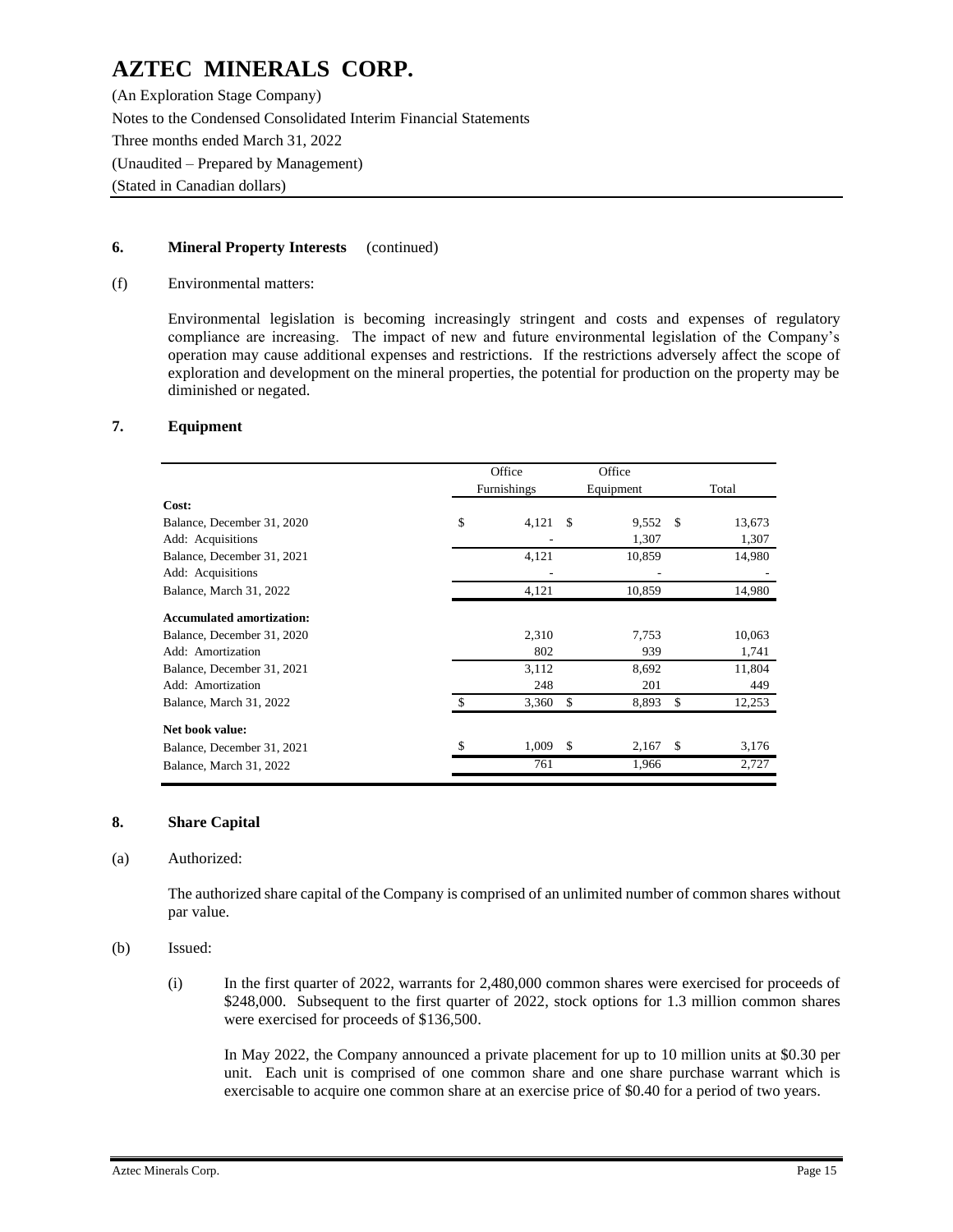(An Exploration Stage Company) Notes to the Condensed Consolidated Interim Financial Statements Three months ended March 31, 2022 (Unaudited – Prepared by Management) (Stated in Canadian dollars)

## **8. Share Capital** (continued)

- (b) Issued: (continued)
	- (ii) On February 17, 2021, the Company issued 600,000 common shares at a fair value of \$0.335 per share to earn its 75% in the Tombstone property (Note 6(b)).

In October and November 2021, the Company closed a private placement in two tranches totalling 5.25 million units at \$0.30 per unit for gross proceeds of \$1.58 million. Each unit was comprised of one common share and one share purchase warrant which is exercisable to acquire one common share at an exercise price of \$0.40 for a period of two years. On October 29, 2021, the Company closed the first tranche for 3.3 million units for gross proceeds of \$1 million. On November 17, 2021, the Company closed the second tranche for 1.9 million units for gross proceeds of \$575,000. Finders fees were comprised of \$294 in cash and 980 warrants with the same terms as the underlying warrants in the private placement.

In 2021, warrants for 3.2 million common shares and stock options for 160,000 common shares were exercised for gross proceeds of \$647,200, resulting in a fair value reallocation of \$93,730 from reserve for share-based payments to share capital.

(c) Stock option plan:

In January 20, 2017, the Company adopted a stock option plan that allows it to grant stock options to its directors, officers, employees and consultants, provided that the aggregate number of stock options granted shall not at any time exceed 10% of the total number of issued and outstanding common shares of the Company. The exercise price of each stock option shall be based on the market price of the Company's shares as traded on the TSX-V at the time of grant. Stock options have a maximum term of ten years and terminate 30 days following the termination of the optionee's employment, except in the case of death, in which case they terminate one year after the event. Vesting of stock options is made at the discretion of the Board at the time the stock options are granted.

The continuity of stock options for the three months ended March 31, 2022 is as follows:

|                                          | March 31, 2022      |                                    |  |  |  |
|------------------------------------------|---------------------|------------------------------------|--|--|--|
|                                          | Number<br>of shares | Weighted average<br>exercise price |  |  |  |
| Outstanding balance, beginning of period | 4,845,000           | \$0.25                             |  |  |  |
| Granted                                  | 1,875,000           | \$0.30                             |  |  |  |
| Expired                                  | (100,000)           | \$0.12                             |  |  |  |
| Outstanding balance, end of period       | 6,620,000           | \$0.26                             |  |  |  |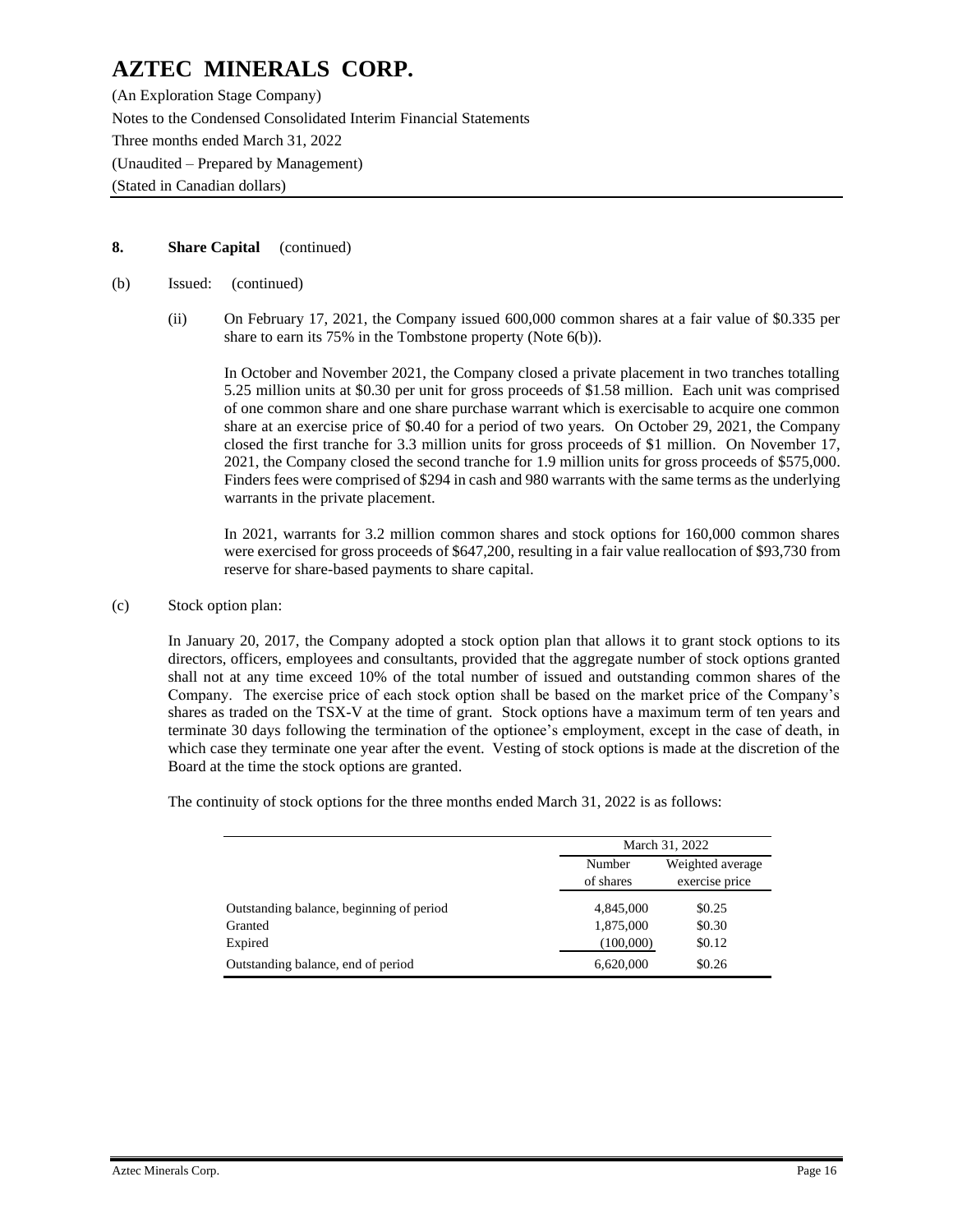(An Exploration Stage Company) Notes to the Condensed Consolidated Interim Financial Statements Three months ended March 31, 2022 (Unaudited – Prepared by Management) (Stated in Canadian dollars)

## **8. Share Capital** (continued)

### (c) Stock option plan: (continued)

The following table summarizes information about stock options outstanding and exercisable at March 31, 2022:

|                         |                | <b>Options Outstanding</b> |          | <b>Options Exercisable</b> |                   |          |
|-------------------------|----------------|----------------------------|----------|----------------------------|-------------------|----------|
|                         |                | Weighted                   |          |                            | Weighted          |          |
|                         |                | Average                    | Weighted |                            | Average           | Weighted |
|                         | Number         | Remaining                  | Average  | Number                     | Remaining         | Average  |
| Exercise                | Outstanding at | Contractual Life           | Exercise | Exercisable at             | Contractual Life  | Exercise |
| Prices                  | March 31, 2022 | (Number of Years)          | Prices   | March 31, 2022             | (Number of Years) | Prices   |
| $$0.105$ <sup>(1)</sup> | 1.300.000      | 0.09                       | \$0.105  | 1.300.000                  | 0.09              | \$0.105  |
| \$0.12                  | 800,000        | 2.26                       | \$0.12   | 800,000                    | 2.26              | \$0.12   |
| \$0.40                  | 1.630.000      | 3.35                       | \$0.40   | 1.304.000                  | 3.35              | \$0.40   |
| \$0.30                  | 1.015.000      | 4.03                       | \$0.30   | 406,000                    | 4.03              | \$0.30   |
| \$0.30                  | 1,875,000      | 4.99                       | \$0.30   | 375,000                    | 4.99              | \$0.30   |
|                         | 6.620.000      | 3.15                       | \$0.26   | 4.185.000                  | 2.34              | \$0.24   |

(1) In February 2020, the Company re-priced 1,950,000 stock options from an exercise price of \$0.35 to \$0.105. The re-pricing of the 1,950,000 stock options which are held by insiders was approved by disinterested shareholders of the Company at its annual general meeting of shareholders in June 2020, in accordance with the policies of the TSX-V. The stock options were exercised in April 2022. These stock options were fully exercised in April 2022.

On April 12, 2021, the Company granted stock options for 1,015,000 common shares to directors, officers and employees with an exercise price of \$0.30 and expiry date of April 12, 2026. The stock options are subject to vesting provisions in which 20% vest on grant date and 20% vest every 6 months thereafter.

On March 28, 2022, the Company granted stock options for 1,875,000 common shares to directors, officers and employees with an exercise price of \$0.30 and expiry date of March 28, 2027. The stock options are subject to vesting provisions in which 20% vest on grant date and 20% vest every 3 months thereafter.

During the three months ended March 31, 2022, the Company recognized share-based payments of \$126,170 (March 31, 2021 - \$79,094), net of forfeitures, based on the fair value of options that were earned by the provision of services during the period. Share-based payments are segregated between directors and officers, employees and consultants, as applicable, as follows: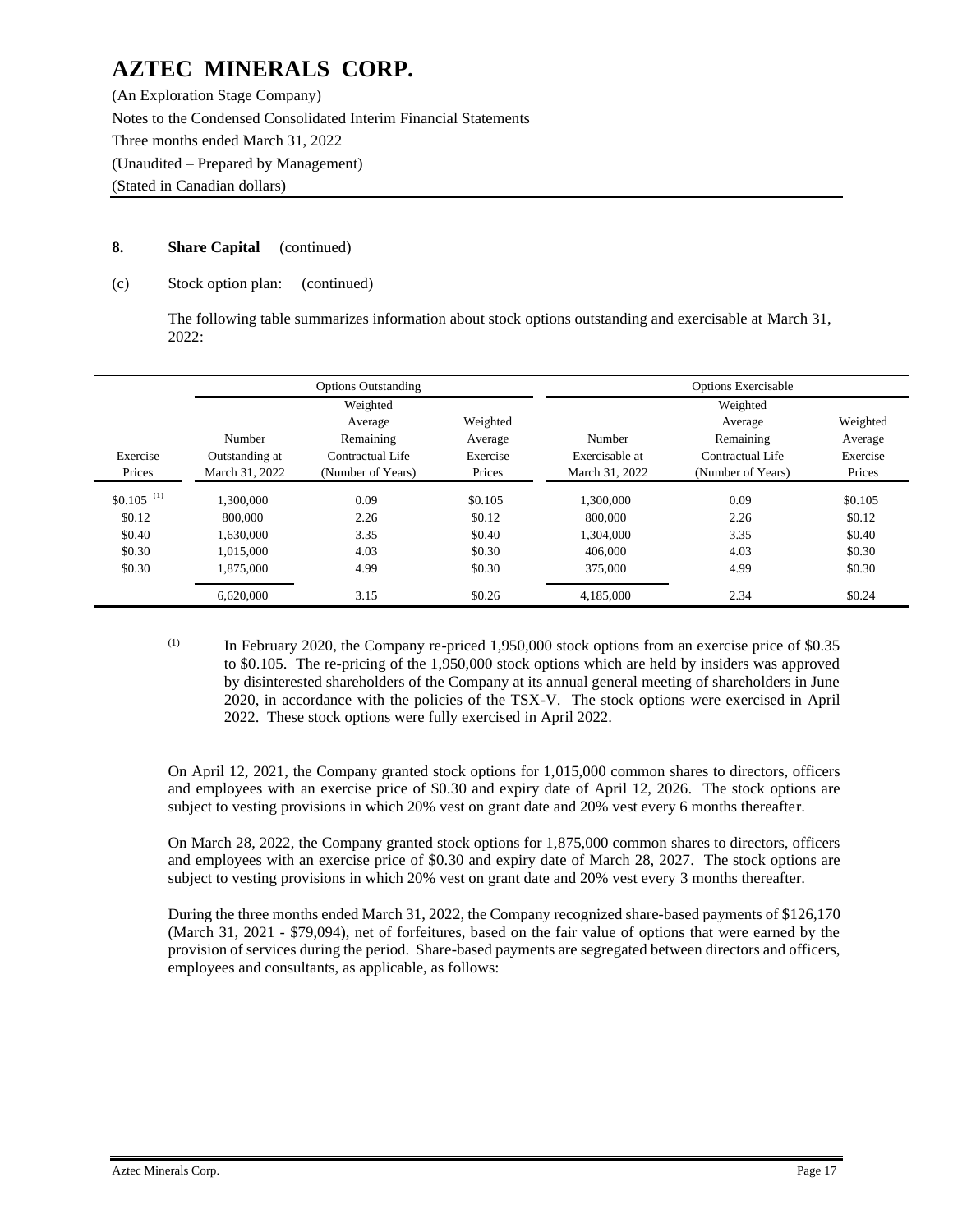(An Exploration Stage Company) Notes to the Condensed Consolidated Interim Financial Statements Three months ended March 31, 2022 (Unaudited – Prepared by Management) (Stated in Canadian dollars)

## **8. Share Capital** (continued)

## (c) Stock option plan: (continued)

|                                       |    | March 31,         |    |                 |  |      |  |
|---------------------------------------|----|-------------------|----|-----------------|--|------|--|
|                                       |    | 2022              |    |                 |  | 2021 |  |
| Directors and officers<br>Consultants | \$ | 111,109<br>14,322 | \$ | 70,761<br>6,998 |  |      |  |
| Employees                             |    | 739               |    | 1,335           |  |      |  |
|                                       | \$ | 126,170           | S  | 79,094          |  |      |  |

The weighted average fair value of stock options granted and the weighted average assumptions used to calculate share-based payments for stock option grants are estimated using the Black-Scholes option pricing model as follows:

|                                      | March 31, |      |
|--------------------------------------|-----------|------|
|                                      | 2022      | 2021 |
|                                      |           |      |
| Number of stock options granted      | 1,875,000 | Nil  |
| Fair value of stock options granted  | \$0.21    | n/a  |
| Market price of shares on grant date | \$0.30    | n/a  |
| Pre-vest forfeiture rate             | 5.50%     | n/a  |
| Risk-free interest rate              | 2.37%     | n/a  |
| Expected dividend yield              | $0\%$     | n/a  |
| Expected stock price volatility      | 116.69%   | n/a  |
| Expected option life in years        | 3.37      | n/a  |

Expected stock price volatility is based on the historical price volatility of the Company.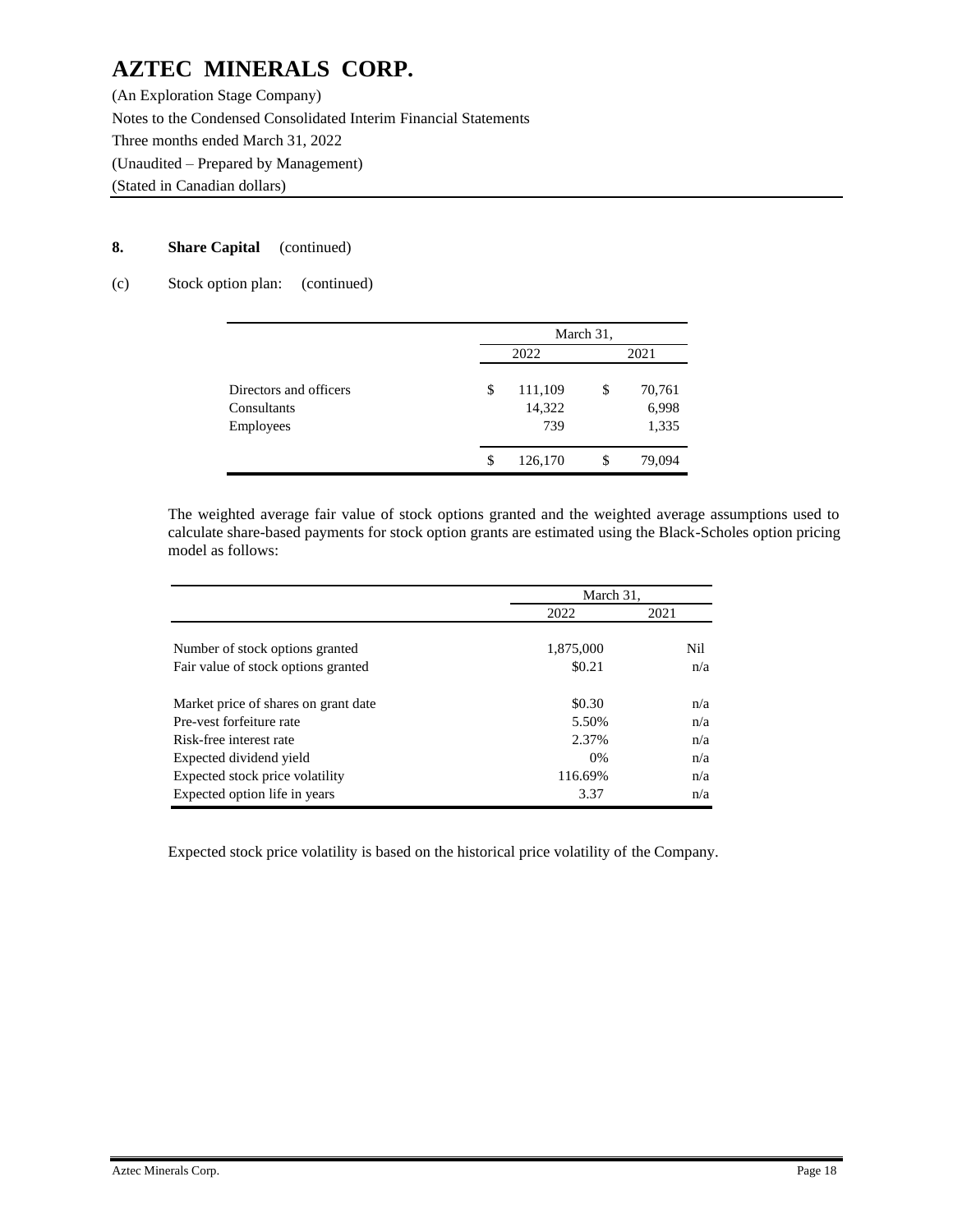(An Exploration Stage Company) Notes to the Condensed Consolidated Interim Financial Statements Three months ended March 31, 2022 (Unaudited – Prepared by Management) (Stated in Canadian dollars)

## **8. Share Capital** (continued)

#### (d) Warrants:

At March 31, 2022, the Company had outstanding warrants as follows:

| Exercise<br>Prices | <b>Expiry Dates</b>              | Outstanding at<br>December 31, 2021 | <b>Issued</b> | Exercised   | Expired | Outstanding at<br>March 31, 2022 |
|--------------------|----------------------------------|-------------------------------------|---------------|-------------|---------|----------------------------------|
| \$0.10             | April 3, 2022                    | 2,480,000                           | ۰             | (2,480,000) | ۰       |                                  |
| \$0.40             | July 9, 2022                     | 3,538,082                           |               | ۰           |         | 3,538,082                        |
| \$0.40             | July 9, 2022 <sup>(1)</sup>      | 212,040                             |               | ۰           | ۰       | 212,040                          |
| \$0.40             | July 22, 2022                    | 1,591,342                           |               | ۰           | ۰       | 1,591,342                        |
| \$0.40             | July 22, 2022 <sup>(2)</sup>     | 89.837                              | ۰             | ۰           | ۰       | 89,837                           |
| \$0.40             | October 29, 2023 <sup>(3)</sup>  | 3,332,453                           |               |             |         | 3,332,453                        |
| \$0.40             | October 29, 2023 <sup>(4)</sup>  | 980                                 | ۰             |             | ۰       | 980                              |
| \$0.40             | November 17, 2023 <sup>(5)</sup> | 1,917,939                           | ۰             | ۰           | ۰       | 1,917,939                        |
|                    |                                  | 13,162,673                          |               | (2,480,000) |         | 10,682,673                       |

- (1) These finders fee warrants have a fair value of \$50,767 and was recorded as share issuance expense as applied to share capital with a corresponding credit to reserve for share-based payments calculated using the Black-Scholes option pricing model with the following assumptions: volatility 129%, risk-free rate 0.28%, expected life 2 years, and expected dividend yield 0%.
- $(2)$  These finders fee warrants have a fair value of \$22,962 and was recorded as share issuance expense as applied to share capital with a corresponding credit to reserve for share-based payments calculated using the Black-Scholes option pricing model with the following assumptions: volatility 129%, risk-free rate 0.27%, expected life 2 years, and expected dividend yield 0%.
- (3) On October 29, 2021, the Company issued 3,332,453 warrants with an exercise price of \$0.40 and an expiry date of October 29, 2023, and have a total fair value of \$99,973 as determined by the excess private placement price over the market price of the common share on closing date (Note  $8(b)(ii)$ ).
- (4) These finders fee warrants have a fair value of \$147 and was recorded as share issuance expense as applied to share capital with a corresponding credit to reserve for share-based payments calculated using the Black-Scholes option pricing model with the following assumptions: volatility 126%, risk-free rate 1.08%, expected life 2 years, and expected dividend yield 0%.
- $(5)$  On November 17, 2021, the Company issued 1,917,939 warrants with an exercise price of \$0.40 and an expiry date of November 17, 2023, and have a total fair value of \$38,358 as determined by the excess private placement price over the market price of the common share on closing date (Note  $8(b)(ii)$ ).

In the first quarter of 2022, the weighted average share price for the warrant exercise is \$0.29.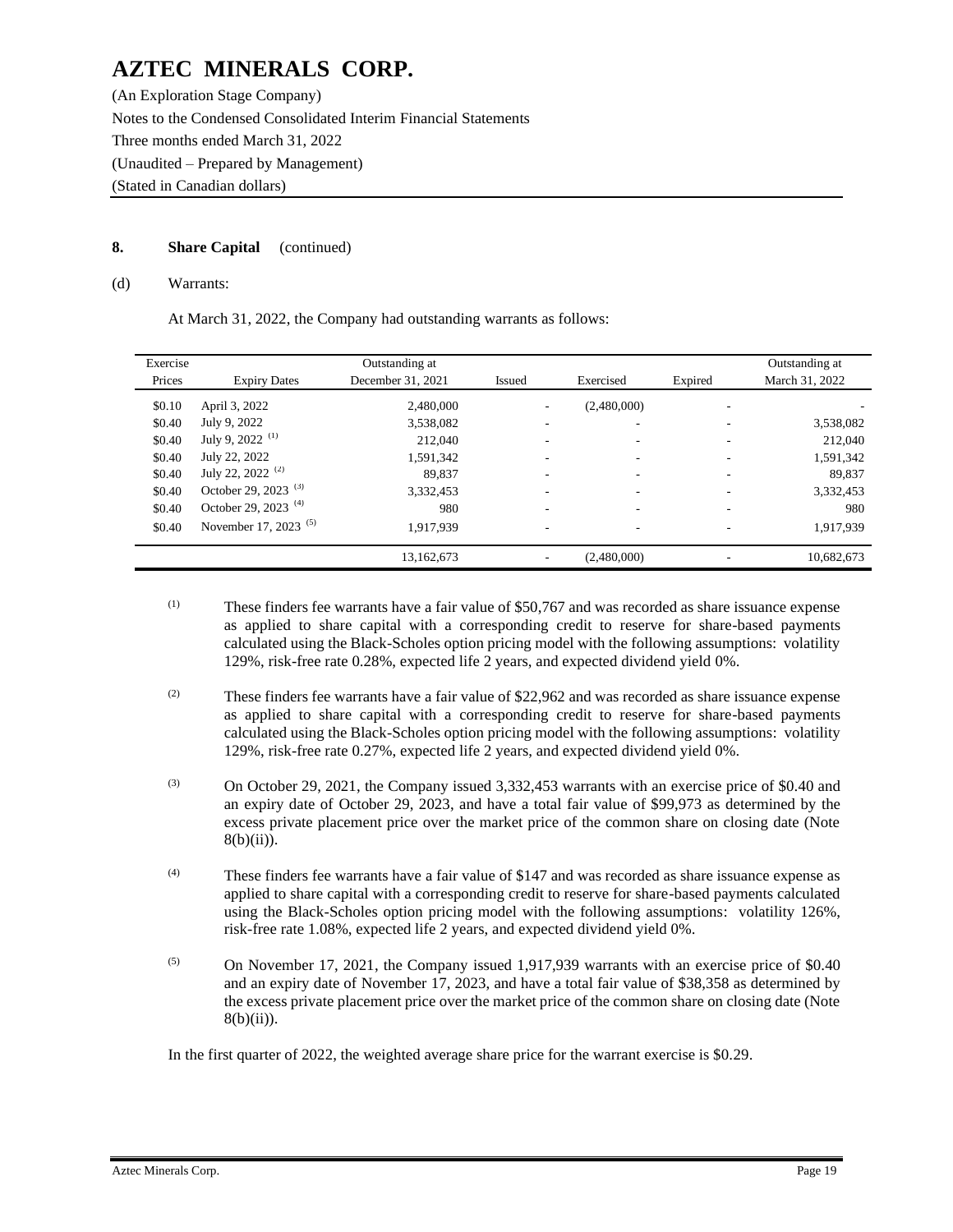(An Exploration Stage Company) Notes to the Condensed Consolidated Interim Financial Statements Three months ended March 31, 2022 (Unaudited – Prepared by Management) (Stated in Canadian dollars)

## **9. Office and Sundry**

|                              | Three months ended March 31, |    |        |  |  |  |  |  |
|------------------------------|------------------------------|----|--------|--|--|--|--|--|
|                              | 2022                         |    |        |  |  |  |  |  |
| Office and Sundry:           |                              |    |        |  |  |  |  |  |
| Insurance                    | \$<br>3,550                  | \$ | 6,225  |  |  |  |  |  |
| Office and sundry            | 2,102                        |    | 3,326  |  |  |  |  |  |
| Rent                         | 4,655                        |    | 5,019  |  |  |  |  |  |
| Software and systems support | 7,859                        |    | 9,932  |  |  |  |  |  |
| Telecommunications           | 2,099                        |    | 1,999  |  |  |  |  |  |
|                              | 20,265                       | S  | 26,501 |  |  |  |  |  |

## **10. Related Party Transactions**

Key management includes directors (executive and non-executive) and senior management. The compensation paid or payable to key management for employee services is disclosed in the table below.

Except as disclosed elsewhere in the condensed consolidated interim financial statements, the Company had the following transactions with related parties:

|                                                                                              |                              |               |               | Net balance receivable (payable) |              |  |  |
|----------------------------------------------------------------------------------------------|------------------------------|---------------|---------------|----------------------------------|--------------|--|--|
|                                                                                              | Three months ended March 31, |               | March 31,     |                                  | December 31. |  |  |
|                                                                                              | 2022                         | 2021          | 2022          |                                  | 2021         |  |  |
| Key management compensation:                                                                 |                              |               |               |                                  |              |  |  |
| Executive salaries and remuneration $(1)$                                                    | \$<br>111,488                | \$<br>71,153  | \$            | \$                               |              |  |  |
| Directors fees                                                                               | 5,563                        | 1,375         | (5,563)       |                                  |              |  |  |
| Share-based payments                                                                         | 111,109                      | 70,761        |               |                                  |              |  |  |
| Executive salaries and remuneration $(1)$                                                    | 228,160                      | \$<br>143,289 | \$<br>(5,563) | \$                               |              |  |  |
| Net office, sundry, rent and salary allocations<br>recovered from (incurred to) company(ies) |                              |               |               |                                  |              |  |  |
| sharing certain common director(s) $^{(2)}$                                                  | (6,584)                      | \$<br>(4,808) | \$<br>(1,751) | \$                               | (2,538)      |  |  |

- (1) Includes key management compensation which is included in mineral property interests, employee remuneration and property investigation.
- (2) The companies are Canagold Resources Ltd. and Endeavour Silver Corp. which share a certain common director with the Company.

The above related party transactions are incurred in the normal course of business.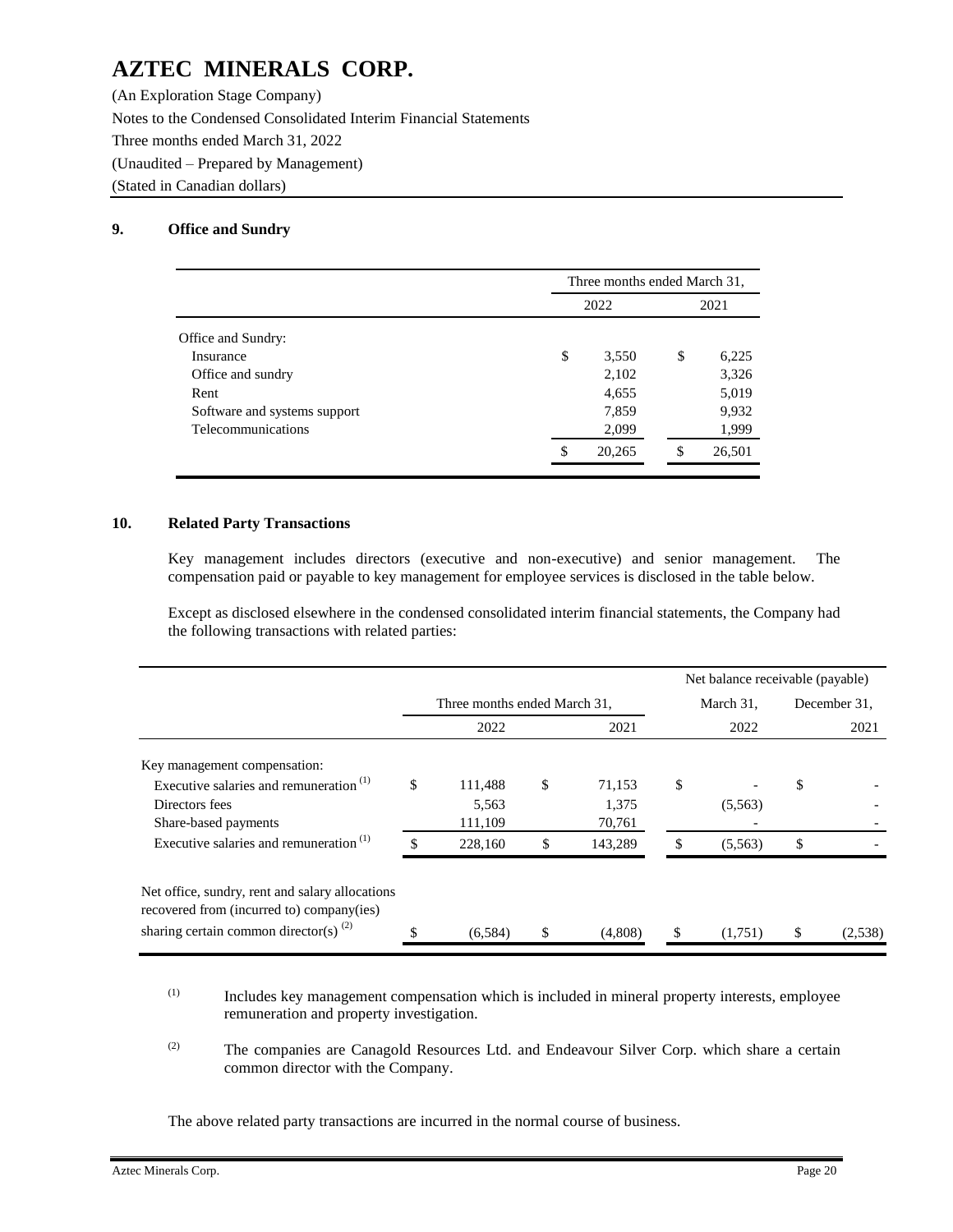(An Exploration Stage Company) Notes to the Condensed Consolidated Interim Financial Statements Three months ended March 31, 2022 (Unaudited – Prepared by Management) (Stated in Canadian dollars)

## **11. Segment Disclosures**

The Company has one operating segment, being mineral exploration, with assets located in Canada, Mexico and U.S.A, as follows:

|                               |        |                                 | March 31, 2022           |             | December 31, 2021 |        |                              |                          |             |  |  |  |  |  |
|-------------------------------|--------|---------------------------------|--------------------------|-------------|-------------------|--------|------------------------------|--------------------------|-------------|--|--|--|--|--|
|                               | Canada | Mexico                          | <b>USA</b>               | Total       |                   | Canada | <b>M</b> exico               | <b>USA</b>               | Total       |  |  |  |  |  |
| Mineral property<br>interests | \$     | \$4,655,166<br>$\sim$ 100 $\mu$ | \$2,209,696              | \$6,864,862 | \$                | $\sim$ | \$3,536,330                  | \$2,202,215              | \$5,738,545 |  |  |  |  |  |
| Equipment                     | 2,727  | $\overline{\phantom{a}}$        | $\overline{\phantom{a}}$ | 2.727       |                   | 3,176  | $\qquad \qquad \blacksquare$ | $\overline{\phantom{a}}$ | 3,176       |  |  |  |  |  |

## **12. COVID-19**

In 2020, the coronavirus global pandemic ("COVID-19") affected the global economy as well as caused volatility in the global financial markets. While the full impact of COVID-19 on the global economy remains uncertain, rapid spread of COVID-19 may have an adverse effect on the Company's financing capabilities. The extent to which COVID-19 may impact the Company's business will depend on future developments such as the geographic spread of the disease, vaccination rates, the duration of the outbreak, travel restrictions and social distancing, business closures or business disruptions, and the effectiveness of actions taken in Canada, the United States and other countries to contain and treat the disease. It is not possible to reliably estimate the length or severity of these developments and their financial impact to the date of approval of these condensed consolidated interim financial statements.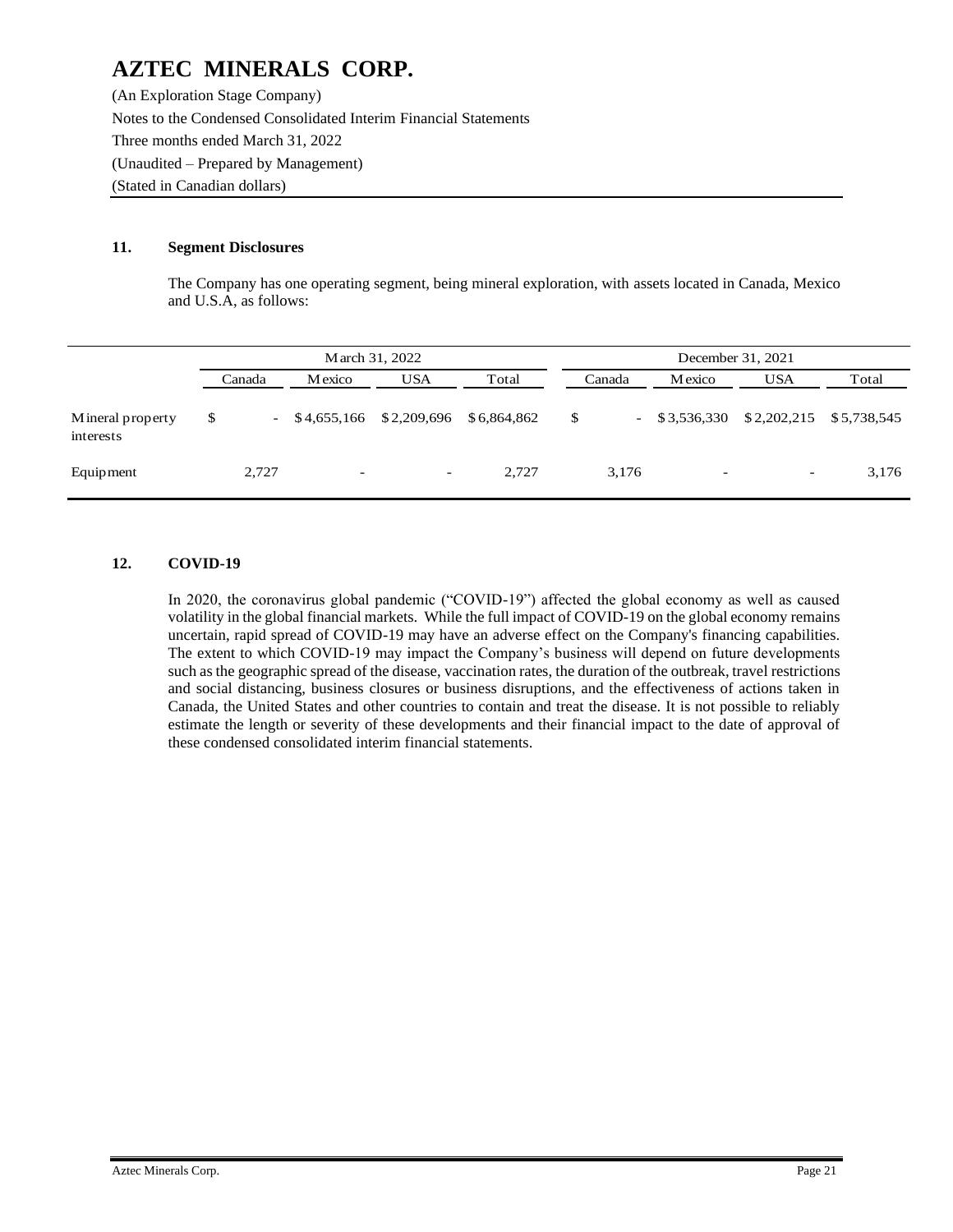| <b>HEAD OFFICE</b>                            | $\text{\#}1130 - 609$ West Pender Street<br>Vancouver, BC, Canada, V7Y 1G5                                                                                                         |  |  |  |  |  |  |  |
|-----------------------------------------------|------------------------------------------------------------------------------------------------------------------------------------------------------------------------------------|--|--|--|--|--|--|--|
|                                               | Telephone:<br>$(604) 685 - 9770$                                                                                                                                                   |  |  |  |  |  |  |  |
| <b>DIRECTORS</b>                              | <b>Bradford Cooke</b><br>J. Patricio Varas<br>Mark Rebagliati<br><b>James Schilling</b><br><b>Stewart Lockwood</b>                                                                 |  |  |  |  |  |  |  |
| <b>OFFICERS</b>                               | Simon Dyakowski ~ Chief Executive Officer and President<br>Allen David Heyl ~ Vice President (Exploration)<br>Philip Yee ~ Chief Financial Officer<br>Stewart Lockwood ~ Secretary |  |  |  |  |  |  |  |
| <b>REGISTRAR AND</b><br><b>TRANSFER AGENT</b> | Computershare Investor Services Inc.<br>3rd Floor, 510 Burrard Street<br>Vancouver, BC, Canada, V6C 3B9                                                                            |  |  |  |  |  |  |  |
| <b>AUDITORS</b>                               | Smythe LLP<br>$\text{\#1700} - 475$ Howe Street<br>Vancouver, BC, Canada, V6C 2B3                                                                                                  |  |  |  |  |  |  |  |
| <b>SOLICITORS</b>                             | Maxis Law Corporation<br>#910 - 800 West Pender Street<br>Vancouver, BC, Canada, V6C 2V6                                                                                           |  |  |  |  |  |  |  |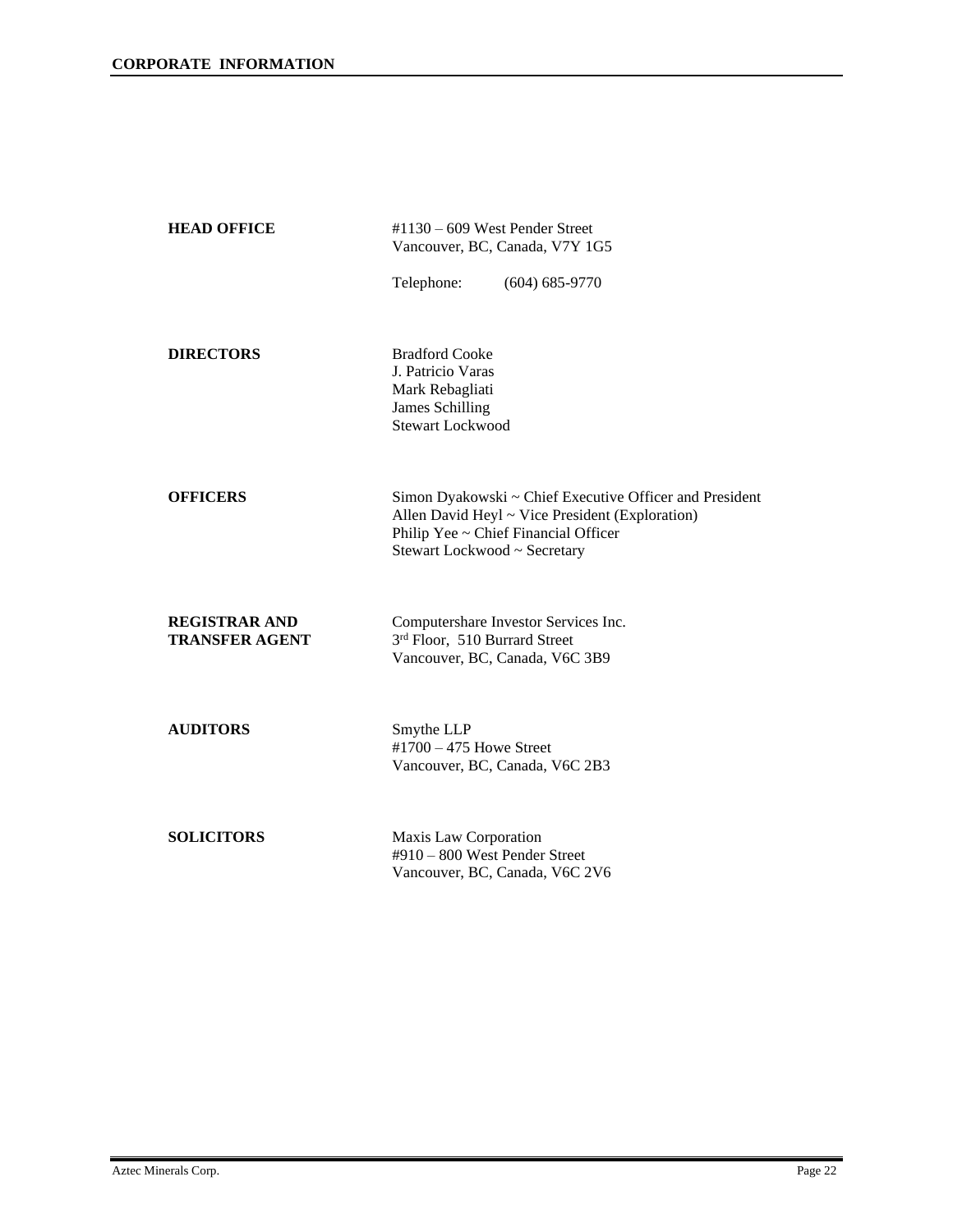

## **First Quarter Report**

**Management Discussion and Analysis**

**(expressed in Canadian dollars)** 

**Three months ended March 31, 2022**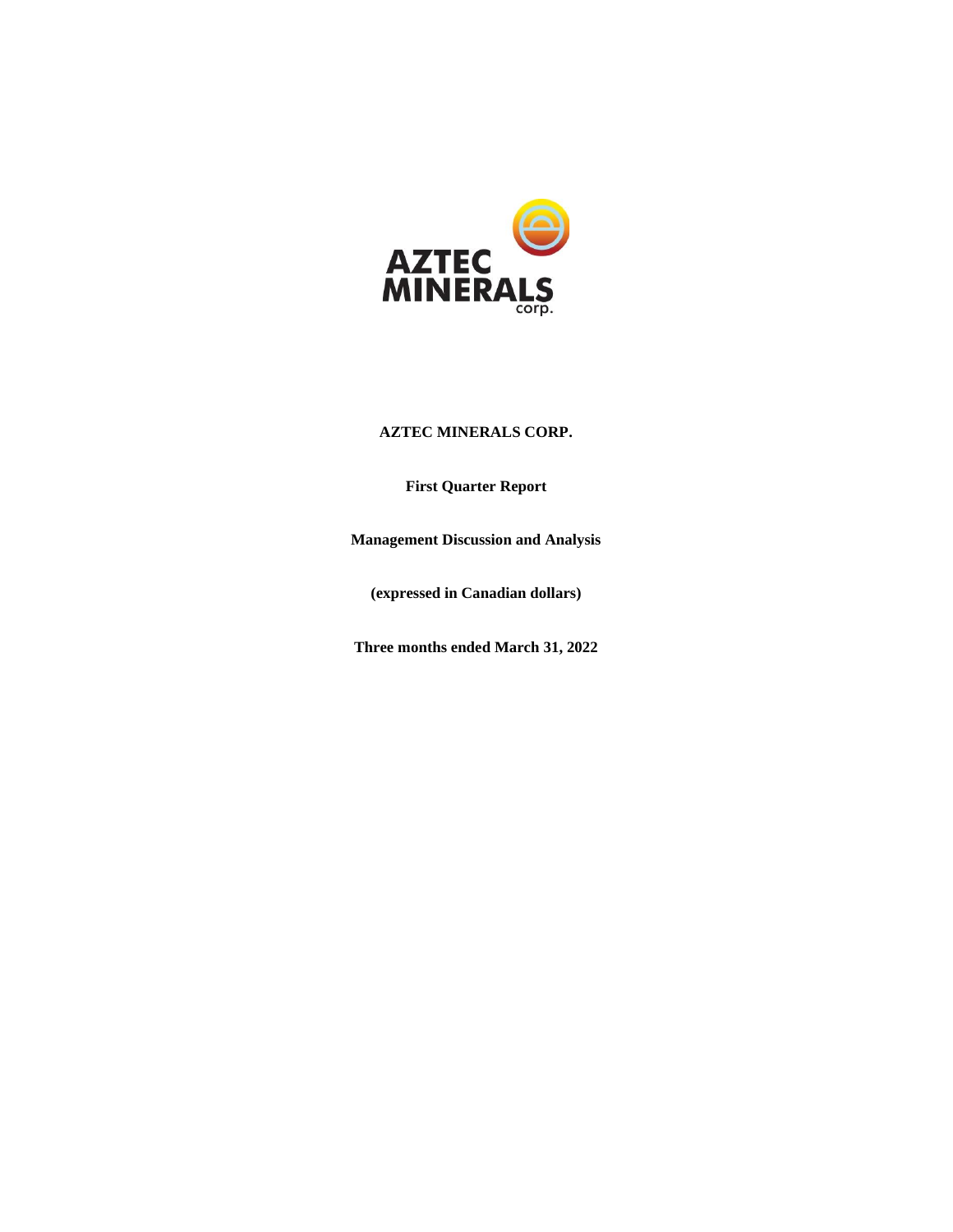(the "**Company**")

#### **First Quarter Report**

#### **Management's Discussion and Analysis For the Three Months ended March 31, 2022** (expressed in Canadian dollars)

#### **CAUTION – FORWARD LOOKING STATEMENTS**

Certain statements contained herein regarding the Company and its operations constitute "forward-looking statements" within the meaning of the United States Private Securities Litigation Reform Act of 1995. All statements that are not historical facts, including without limitation statements regarding future estimates, plans, objectives, assumptions or expectations of future performance, are "forward-looking statements". We caution you that such "forward looking statements" involve known and unknown risks and uncertainties that could cause actual results and future events to differ materially from those anticipated in such statements. Such risks and uncertainties include fluctuations in precious metal prices, unpredictable results of exploration activities, uncertainties inherent in the estimation of mineral reserves and resources, if any, fluctuations in the costs of goods and services, problems associated with exploration and mining operations, changes in legal, social or political conditions in the jurisdictions where the Company operates, lack of appropriate funding and other risk factors, as discussed in the Company's filings with Canadian and American Securities regulatory agencies. The Company expressly disclaims any obligation to update any forward-looking statements, other than as may be specifically required by applicable securities laws and regulations.

#### **1.0 Preliminary Information**

The following Management's Discussion and Analysis ("MD&A") of Aztec Minerals Corp. (the "Company") should be read in conjunction with the accompanying unaudited condensed consolidated interim financial statements for the three months ended March 31, 2022 and audited consolidated statement of financial position as at December 31, 2021 and 2020 and the consolidated statements of comprehensive loss, changes in shareholders' equity and cash flows for the years ended December 31, 2021 and 2020, and a summary of significant accounting policies and other explanatory information, prepared in accordance with International Financial Reporting Standards ("IFRS") as issued by the International Accounting Standards Board ("IASB"), all of which are available at the SEDAR website at [www.sedar.com.](http://www.sedar.com/)

All dollar amounts are expressed in United States dollars unless otherwise indicated.

All information contained in the MD&A is as of May 27, 2022 unless otherwise indicated.

David Heyl, BSc, PGeo, Vice President (Exploration), or Bradford Cooke, PGeo, a Director of the Company, is the Qualified Person who reviewed and approved any technical information in this MD&A for 2022 and 2021.

#### **1.1 Background**

The Company was incorporated on July 6, 2007 under the laws of British Columbia, Canada, pursuant to the *Business Corporations Act* (British Columbia) and had been dormant until 2016. The Company is engaged primarily in the business of evaluating, acquiring and exploring natural resource properties.

The Company acquires properties by staking initial claims, negotiating for permits from government authorities, negotiating with holders of claims or permits, entering into property option agreements to acquire interests in claims, or purchasing companies with claims or permits. On these properties, the Company explores for minerals on its own or in joint ventures with others. Exploration for metals usually includes surface sampling, airborne and/or ground geophysical surveys and drilling. The Company is not limited to any particular metal or region, but the corporate focus is on precious and base metals in North America.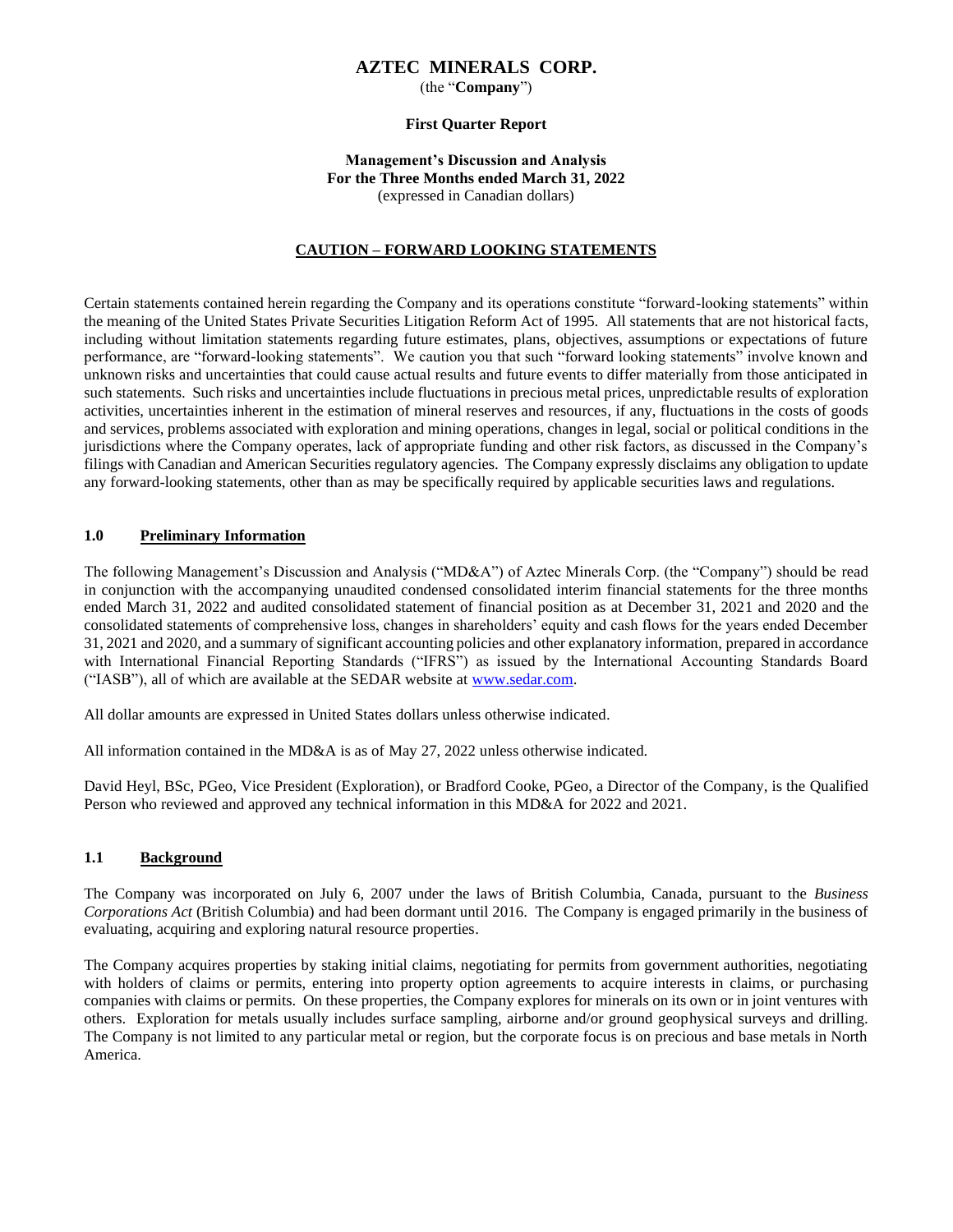## **AZTEC MINERALS CORP.** (An Exploration Stage Company) Management's Discussion and Analysis For the Three Months ended March 31, 2022 (expressed in Canadian dollars)

As the Company is focused on its mineral exploration activities, there is no mineral production, sales or inventory in the conventional sense. The recoverability of amounts capitalized for mineral property interests is dependent upon the existence of reserves in its mineral property interests; the ability of the Company to arrange appropriate financing and receive necessary permitting for the exploration and development of its property interests; confirmation of the Company's interest in certain properties; and upon future profitable production or proceeds from the disposition thereof. Such exploration and development activities normally take years to complete and the amount of resulting income, if any, is difficult to determine with any certainty at this time. Many of the key factors are outside of the Company's control. As the carrying value and amortization of mineral property interests and capital assets are, in part, related to the Company's mineral reserves and resources, if any, the estimation of such reserves and resources is significant to the Company's financial position and results of operations.

## **1.2 Overall Performance**

## *Cervantes Property*

The Cervantes is a highly prospective porphyry gold-copper property located in southeastern Sonora state, Mexico. The project lies 160 km east of Hermosillo, Sonora, Mexico within the prolific Laramide porphyry copper belt approximately 265 km southeast of the Cananea porphyry copper-molybdenum mine (Grupo Mexico). Cervantes also lies along an east-west trending gold belt 60 km west of the Mulatos epithermal gold mine (Alamos Gold), 35 km northeast of the Osisko Development San Antonio gold mine, 45 km west of the La India mine (Agnico Eagle), and 40 km northwest of Santana gold deposit (Minera Alamos).

On September 30, 2016, the Company entered into the Option Amendment and Assignment Agreement for the Cervantes Property ("Option Assignment Agreement") for the Cervantes property with Aztec Metals Corp., which share common directors with the Company, ("AzMet") and Kootenay Silver Inc. ("Kootenay"), whereby AzMet assigned to the Company all of its rights and interests in the Property Option Agreement dated July 25, 2015 between AzMet and Kootenay (the "Cervantes Option Agreement"). In July 2019, the Company earned its 65% interest in the Cervantes property whereby the Company issued 500,000 common shares to Kootenay; paid US\$50,000 in cash; and incurred exploration expenditures totalling US\$1.2 million. The Company entered into a joint venture agreement with Kootenay in December 2020. The property is composed of 4 concessions of 3,649 hectares.

In late February 2021, the Company mobilized a field crew to conduct a soil and outcrop rock chip surface sampling program which outlined new gold-copper-molybdenum geochemical soil and rock anomalies on the Cervantes porphyry gold-copper property in Sonora, Mexico. The soil sample grid covered 518 hectares (5.18 square kilometers) with 477 samples in a 100 by 100 meter spacing, to extend its coverage over the Estrella, California, Brazil and California North targets to the western, northern, and eastern limits of the property. The outcrop rock chip sampling comprised 110 samples making the current project total 340, plus previous to 2021 the Company collected 608 channel samples and 23 stream sediment samples.

Highlights of the exploration program are as follows:

- Rock chip sampling returned assays up to 21.3 grams per tonne (gpT) gold, with ten samples running over 1 gpT Au, with anomalous results of 20-250 ppb Au occurring proximal to the strongest rock gold values.
- Soil sampling returned assays up to 3.60 gpT Au, with anomalous results of 10-70 ppb Au occurring proximal to the strongest soil gold values.

Note that rock chip samples are selective by nature and do not represent intervals of mineralization hosted on the property.

In December 2021, the Company mobilized a reverse circulation drilling program which was completed in March 2022 for 26 holes totaling 5,249 metres. The RC drill program in December started the testing at the Purisima East target, where three drill holes were completed in December 2021 totaling 581.5 metres with anomalous results and encountering mineralized quartz feldspar porphyry. Purisma East is the first of four main targets for the RC drill program, namely, California, California North,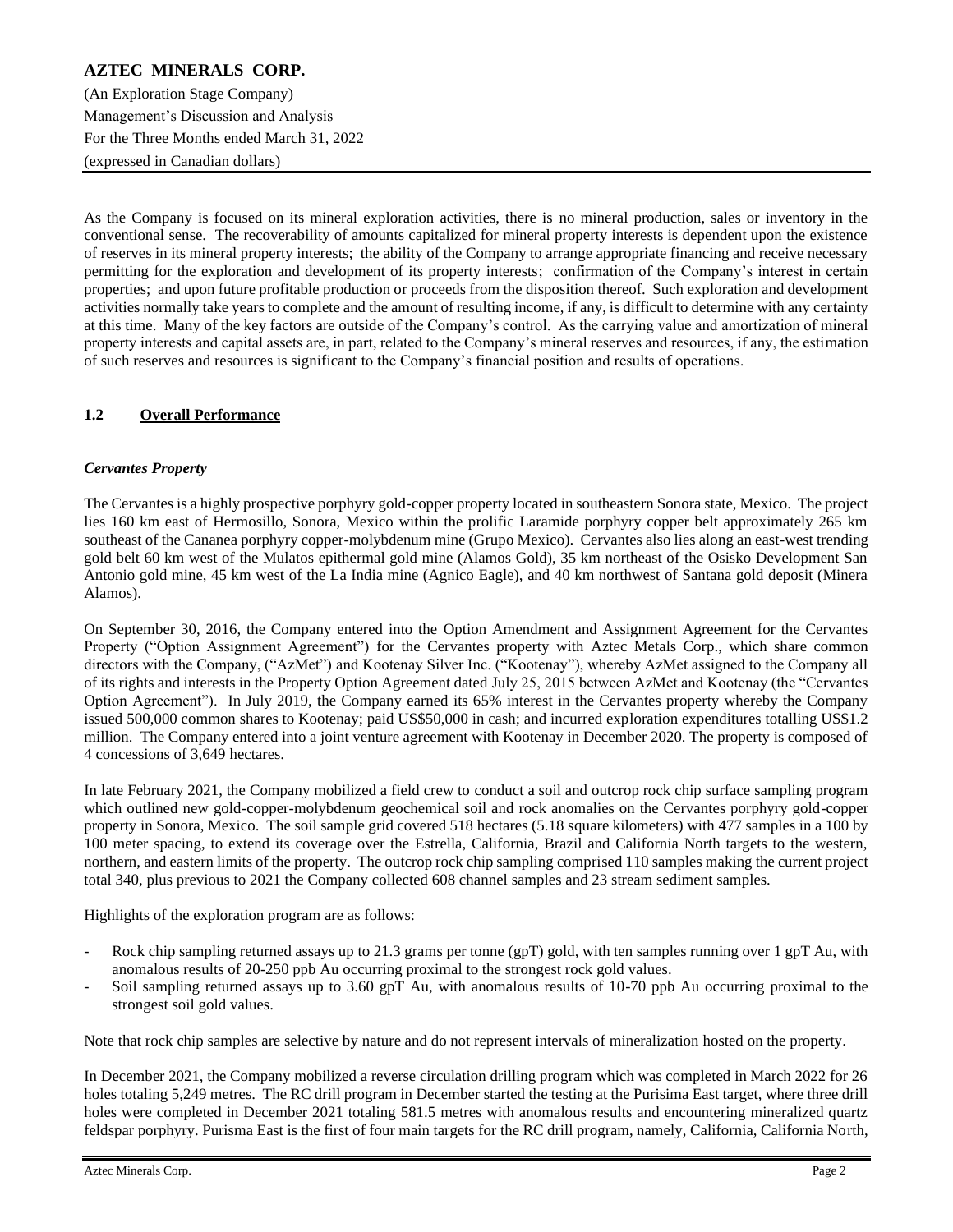(An Exploration Stage Company) Management's Discussion and Analysis For the Three Months ended March 31, 2022 (expressed in Canadian dollars)

Jasper and Purisima East. Concurrently with the start of the RC drilling program 201 channel samples were collected on the roadcuts at the Purisma East. Anomalous results and mineralized quartz feldspar porphyries were encountered. The drilling at Purisma East finished with a fourth RC drill hole of 182.9 m with anomalous results and mineralized quartz feldspar porphyry in early January, 2002.

California zone drilling initiated in early January 2022 and its drill highlights are as follows:

- 1.1 grams per tonne (gpT) Au over 88.41 m in mineralized quartz feldspar porphyry including 1.56 gpT Au over 54.9 m in CAL22-001
- 1.002 gpT Au over 167.2 m in mineralized quartz feldspar porphyry, including 24.4 metres of 4.247 gpT Au in CAL22-004, located in the central part of the mineralized zone
- 0.374 gpT Au over 99.1 m in mineralized porphyries and hydrothermal breccias in CAL22-002 located at the west end of the mineralized zone
- 0.451 gpT Au over 45.7 m in mineralized porphyries in CAL22-003, including 13.7 metres of 0.868 gpT Au located at the south end of the mineralized zone
- 1.486 gpT Au over 136.8 m in mineralized quartz feldspar porphyry and hydrothermal breccias, including 51.7 metres of 3.424 gpT Au in CAL22-005, located at the southern edge of the central part of the mineralized zone
- 0.75 gpT Au over 100.3 m in mineralized porphyries and hydrothermal breccias, including 9.1 metres of 3.087 gpT Au in CAL22-006 located at the northern edge of the central portion of the mineralized zone
- 0.422 gpT Au over 63.8 m in mineralized porphyries and hydrothermal breccias in CAL22-007, located at the northern edge of the central portion of the mineralized zone
- 0.884 gpT Au over 54.7 m in mineralized quartz feldspar porphyry and hydrothermal breccias, including 13.7 metres of 1.965 gpT Au in CAL22-008, located at the southern edge of the eastern part of the mineralized zone
- 0.50 gpT Au over 86.6 m in mineralized porphyries and hydrothermal breccias in CAL22-009 located at the southern edge of the central portion of the mineralized zone
- 0.53 gpT Au over 138.3 m in mineralized porphyries and hydrothermal breccias, including 10.67 m of 1.622 gpt Au in CAL22-010, located in the central portion of the mineralized zone
- 0.43 gpT Au over 132.2 m in mineralized quartz feldspar porphyry and hydrothermal breccias in CAL22-011, including 12.2 metres of 1.29 gpT Au located at the northern edge of the central portion of the mineralized zone
- 0.87 gpT Au over 152.4 m in mineralized porphyries and hydrothermal breccias in CAL22-012 including 33.5 metres of 2.05 gpT Au located at the northern edge of the central portion of the mineralized zone
- 0.48 gpT Au over 54.9 m in mineralized porphyries and hydrothermal breccias in CAL22-014, located at the northern edge of the eastern portion of the mineralized zone
- 9.1 metres of 0.332 gpT Au and 150 metres with visible Copper oxides and secondary sulfides in mineralized quartz feldspar porphyry intrusive, sediments and hydrothermal breccias in JAS22-001, as a 180 m step-out in the Jasper target to the southwest of the 2018 drilling.
- 24.3 metres of 0.315 gpT Au and 6.1 metres of 1.649 gpT Au in mineralized quartz feldspar porphyry, sediments and hydrothermal breccias in CAL22-017, as a 350 m step-out north onto the southern edge of the California North target.
- 0.421 gpT Au over 68.4 m in mineralized porphyries and hydrothermal breccias in CAL22-015 located at the southern edge of the eastern portion of the mineralized zone
- 0.475 gpT Au over 56.2 m in mineralized porphyries and hydrothermal breccias in CAL22-016, located at the northern edge of the eastern portion of the mineralized zone

Reported lengths are apparent widths, not true widths, and the observed gold mineralization appears to be widely distributed in disseminations, fractures and veinlets within quartz-feldspar porphyry, feldspar porphyry stocks and related hydrothermal breccias. The RC drilling program successfully confirmed gold and copper mineralization and quartz feldspar porphyry at the Jasper and at the California North targets, expanding the areas for potential exploration.

To-date, every hole drilled at California has intersected near surface, oxidized gold mineralization with minor copper oxides. The primary objectives of the RC drilling exploration program were attained, including to better define the open pit, heap leach gold potential of the porphyry oxide cap at California, evaluate the potential for deeper copper-gold porphyry sulfide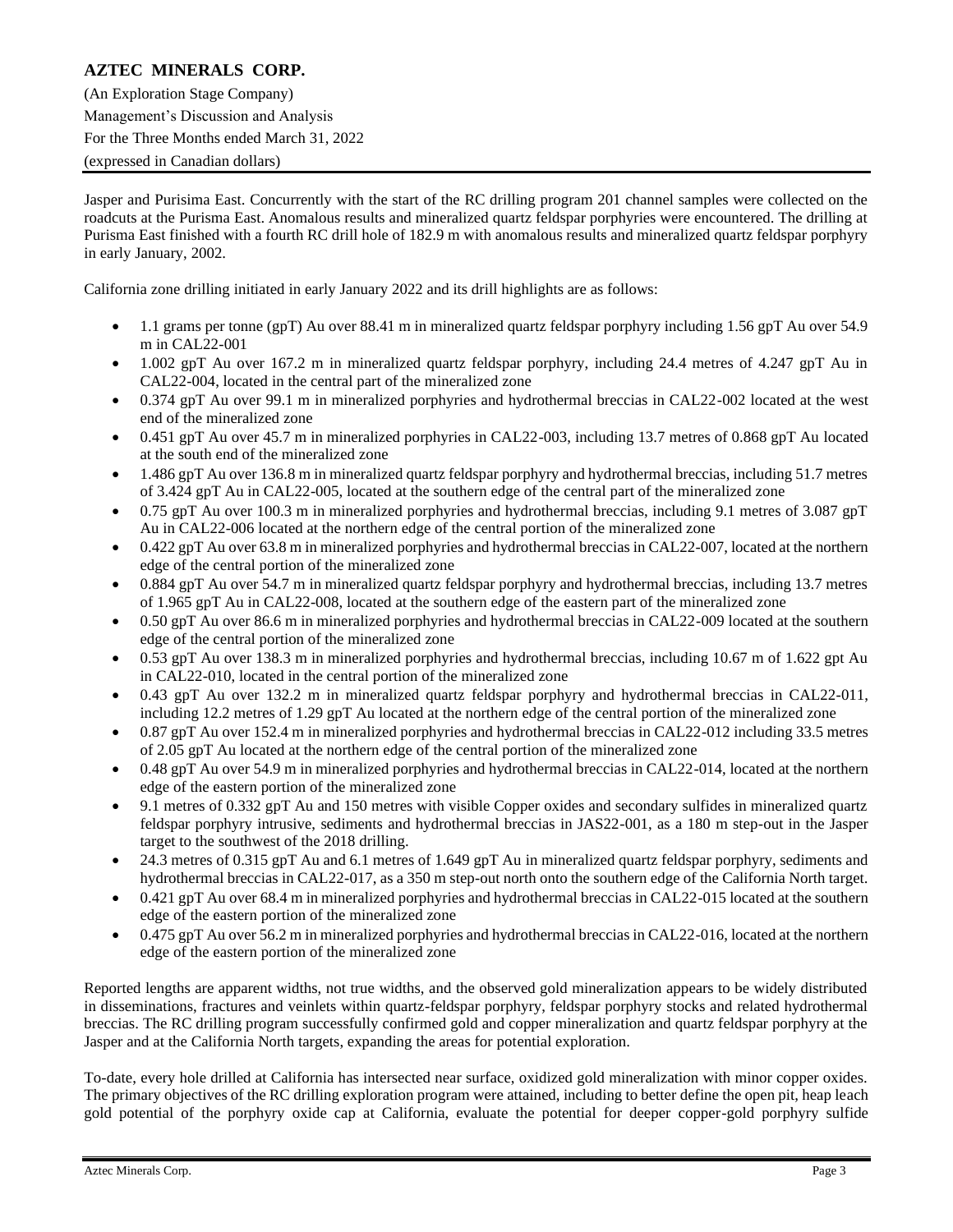(An Exploration Stage Company) Management's Discussion and Analysis For the Three Months ended March 31, 2022 (expressed in Canadian dollars)

mineralization underlying the oxide cap, tested for north and west extensions of the California mineralization at California North and Jasper, and assess the breccia potential of Purisima East.

The Company has recently completed drill hole collar surveying, QAQC evaluations on the drilling samples and analyses, field work for Drone Photogrammetry survey to create a detailed ortho-topographic base map, and Terraspec readings on the RC drill chips. The Company plans to carry out channel sampling and geologic mapping of the new drill roads at California, California Norte and Jasper, as well as to expand surface sampling and mapping on the property in general to continue the 2021 surface program.

Further details of the exploration programs for the Cervantes project are provided in the Company's news releases:

- News Release dated February 23, 2021 and titled, "*Aztec Minerals – Kootenay Silver Joint Venture Commences 2021 Exploration Program on the Cervantes Porphyry Gold-Copper Property in Sonora, Mexico"*.
- News Release dated August 4, 2021 and titled, "*Aztec – Kootenay JV Outlines New Gold-Copper-Molybdenum Geochemical Soil and Rock Anomalies on the Cervantes Porphyry Gold-Copper Property in Sonora, Mexico"*.
- News Release dated November 4, 2021 and titled, "*Aztec - Kootenay Joint Venture Approves 22 hole, 5000 meter RC Drill Program at Cervantes Gold-Copper Project, Sonora, Mexico"*.
- News Release dated December 14, 2021 and titled, "*Aztec - Kootenay Joint Venture Commences 22 hole, 5000 meter RC Drill Program at Cervantes Gold-Copper Project, Sonora, Mexico"*.
- News Release dated January 26, 2022 and titled, "*Aztec – Kootenay JV Completes First 14 Holes of Phase 2 Drill Program on the Cervantes Porphyry Gold-Copper Property in Sonora, Mexico"*.
- News Release dated February 16, 2022 and titled, "*Aztec – Kootenay JV Intersects Broad, High-Grade Gold Mineralized Zone in First Hole of Phase 2 RC Drill Program at the Cervantes Project in Sonora, Mexico; Including 1.1 gpt Au over 88.4 metres"*.
- News Release dated February 23, 2022 and titled, "*Aztec – Kootenay JV Continues to Intersect Broad, High-Grade Gold Mineralization in Phase 2 RC Drill Program at the Cervantes Project in Sonora, Mexico; Including 1.0 gpt Au over 167.2 metres"*.
- News Release dated March 2, 2022 and titled, "*Aztec – Kootenay JV Reports Best Hole Yet from California Zone at Cervantes Project in Sonora, Mexico; Intersects 1.49 gpt Au over 136.8 m Including 3.42 gpt Au over 51.7 m"*.
- News Release dated March 22, 2022 and titled, "*Aztec – Kootenay JV Reports Continued Strong Drill Results from California Zone at Cervantes Project in Sonora, Mexico; Intersects 0.53 gpt Au over 138.3 m and 0.88 gpt Au over 54.7 m"*.
- News Release dated April 13, 2022 and titled, "*Aztec – Kootenay JV Reports Additional Strong Drill Results from California Zone at Cervantes Project in Sonora, Mexico; Intersects 0.87 gpT Au over 152.4 m Including 2.05 gpT Au over 33.5m"*.
- News Release dated May 5, 2022 and titled, "*Aztec – Kootenay JV Reports Drill Intercept of 0.32 gpT Au over 24.3 metres and 6.1 metres of 1.649 gpT Au at California North Prospect, 350 m North of California Zone, Cervantes Project, Sonora, Mexico"*.

### *Tombstone Property*

The Tombstone property includes the historic Contention Mine and surrounding patented claims totaling 435.7 acres (176.32 hectares) with an additional 840 acres (339.94 hectares) of 42 unpatented claims. The Tombstone Mining District, located 65 miles southeast of Tucson, Arizona, and accessed by State Highway 80, is well known for its high grade, oxidized, deposits of silver-gold-lead mineralization hosted in veins, mantos, pipes and disseminated orebodies.

On November 30, 2017, as amended on February 28, 2018, the Company entered into a Purchase Option Agreement for the Tombstone property (the "Tombstone Option Agreement") with Baroyeca Gold & Silver Inc. and its two wholly owned U.S. subsidiaries (collectively, "Baroyeca"). The Company can earn a 75% interest by making cash payments of \$100,000, incurring exploration expenditures of \$1 million and issuing 1 million common shares over a three year period starting from March 23, 2018. In February 2021, the Company earned its 75% interest and entered into a joint venture for the Tombstone property.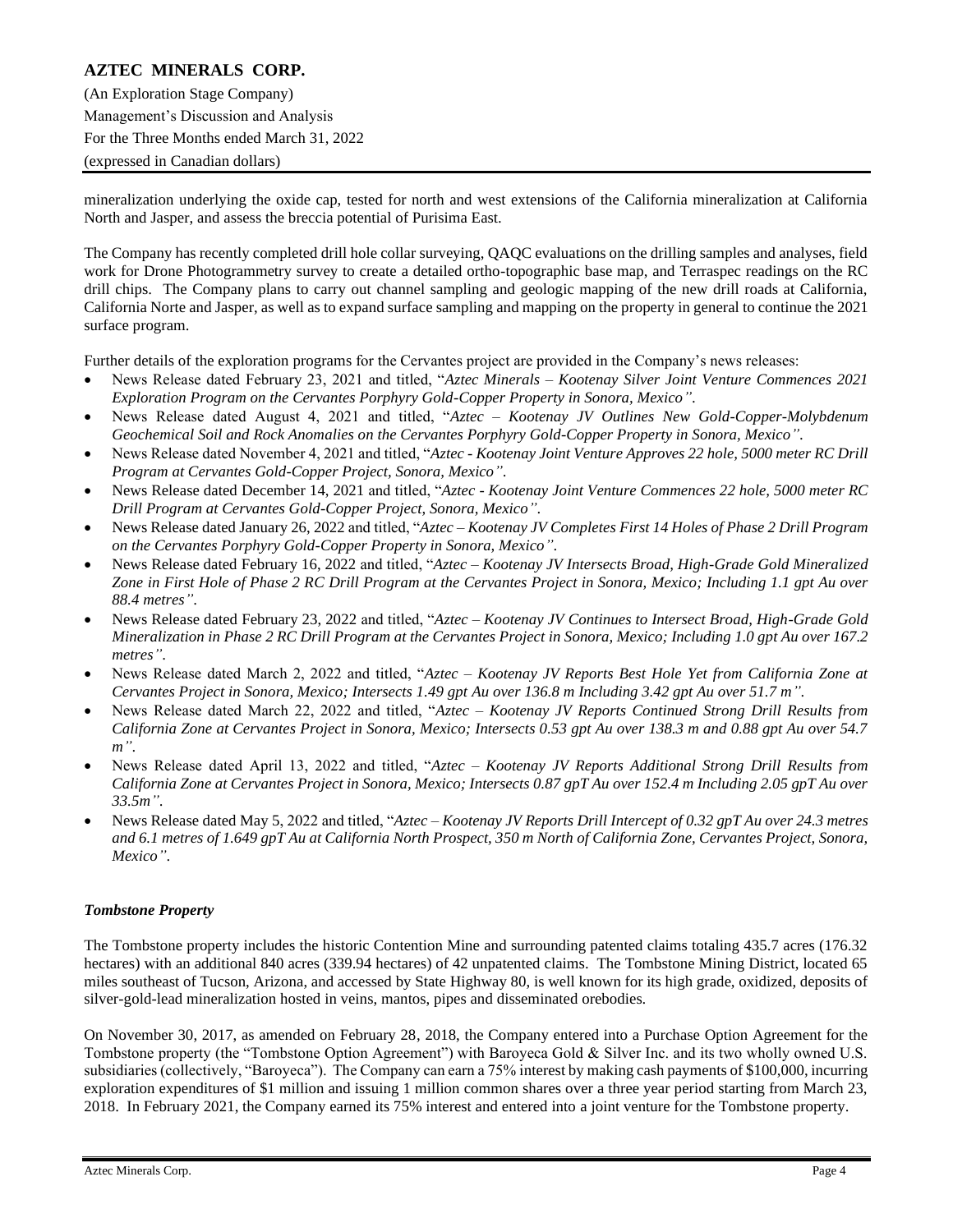(An Exploration Stage Company) Management's Discussion and Analysis For the Three Months ended March 31, 2022 (expressed in Canadian dollars)

In March 2021, the Company acquired two patented claims amounting to 15.17 hectares (37.5 acres), increasing the overall Tombstone joint venture land package to 516.26 hectares (1,275.69 acres). In April 2021, the Company mobilized a reverse circulation drill program at Tombstone which was completed in July 2021 for 23 holes for 2,716 metres. The RC program was designed to step out and downwards from the Phase 1 drill patterns drilled in 2020 to expand the shallow, broad, bulk tonnage gold-silver mineralization discovered around and below the Contention pit.

Drill highlights are as follows:

 $\triangleright$  Hole TR21-13 - 1.8 grams per tonne (gpT) gold and 36.9 gpT silver (2.33 gpT gold equivalent (AuEq\*) over 70.1 meters (m), including 6.08 m grading 2.93 gpT gold and 157 gpT silver (5.17 gpT gold equivalent AuEq\*) and 1.52 m with visible gold in quartz veining grading 55.71 gpT gold and 176.1 gpT silver (58.22 gpT gold equivalent AuEq\*). Hole bottomed in mineralization grading 0.37 gpT AuEq\* when ground caving forced early termination of the hole.

Interval has argillic and siliceous alteration, fine-grained sandstones, siltstones cut by quartz-feldspar porphyry dikes, faults/fissures, and hydrothermal breccias with quartz veining. Moderate to strong iron oxides, weak manganese oxides, orange-red color, and 1-3% oxidized pyrite. The drill hole interval exposed one mine working, adjacent to strong oxidation. Visible gold and cerargyrite (AgCl) was found at 132.6 – 135.7 m in a quartz vein.

 $\blacktriangleright$  Hole TR21-10 - 1.39 gpT gold and 56.4 gpT silver (2.20 gpT gold equivalent AuEq\*) over 96.04 meters (m), including 39.94 m grading 2.47 gpT Au and 28.9 gpT Ag (2.97 gpT AuEq\*), 19.82 m grading 0.96 gpT Au and 24.98 gpT Ag  $(1.31 \text{ g})$ T AuEq\*), and 10.67 m grading 0.837 gpT Au and 60.96 gpT Ag  $(1.71 \text{ g})$ T AuEq\*).

Interval has siliceous alteration, fine-grained sandstones, siltstones and limestones cut by quartz-feldspar porphyry dikes, faults/fissures, and hydrothermal breccias with quartz veining. Moderate to strong iron oxides, manganese oxides, orange to red color, and 1 to 4 % oxidized pyrite sites. The drill hole interval exposed two mine workings, adjacent to breccias and dikes.

 $\blacktriangleright$  Hole TR21-11 - 1.2 gpT gold and 71.6 gpT silver (2.22 gpT AuEq\*) over 24.3 m, and 0.17 gpT Au and 6 gpT Ag (0.26 gpt AuEq\*) over 16.7 m.

Interval has argillic and siliceous alteration, fine-grained sandstones, siltstones cut by quartz-feldspar porphyry dikes, faults/fissures, and hydrothermal breccias with strong quartz veining. Moderate to strong iron oxides, manganese oxides, orange to red to black color, and 1 to 4 % oxidized pyrite sites. The interval exposed one mine workings below the strong mineralization, a possible development tunnel.

 $\triangleright$  Hole TR21-15 – 0.22 gpT gold and 18.3 gpT silver (0.487 gpT gold equivalent (AuEq\*) over 42.7 meters (m).

Interval has siliceous alteration, fine-grained siltstones and limestones cut by quartz-feldspar porphyry dikes, faults/fissures, and hydrothermal breccias with quartz veining. Weak to strong iron oxides, manganese oxides, orange to red to black color, and trace to 2% oxidized pyrite. The drill hole interval exposed one mine stope of 6.1 m in a mineralized dike.

 $\blacktriangleright$  Hole TR21-16 – 0.807 gpT gold and 15.9 gpT silver (1.035 gpT AuEq<sup>\*</sup>) over 64.0 m, including 3.61 gpT gold and 51.6 gpT silver (4.34 gpT AuEq\*) over 13.7 m.

Interval has argillic and siliceous alteration, fine-grained sandstones, and siltstones cut by quartz-feldspar porphyry dikes, faults/fissures, and hydrothermal breccias with quartz veining. Moderate to strong iron oxides, weak manganese oxides, orange to red color, and 1 to 3 % oxidized pyrite sites. The higher-grade interval of 13.7 m is of hydrothermal breccias with visible gold, strong silicification and quartz veinlets.

 $\blacktriangleright$  Hole TR21-17 – 1.73 gpT gold and 56.2 gpT silver (2.53 gpT AuEq\*) over 64 m, including 6.455 gpT gold and 274 gpT silver (10.37 gpT AuEq\*) over 3.04 m, and 4.08 gpT gold and 59.4 gpT silver (4.93 gpT AuEq\*) over 10.7 m.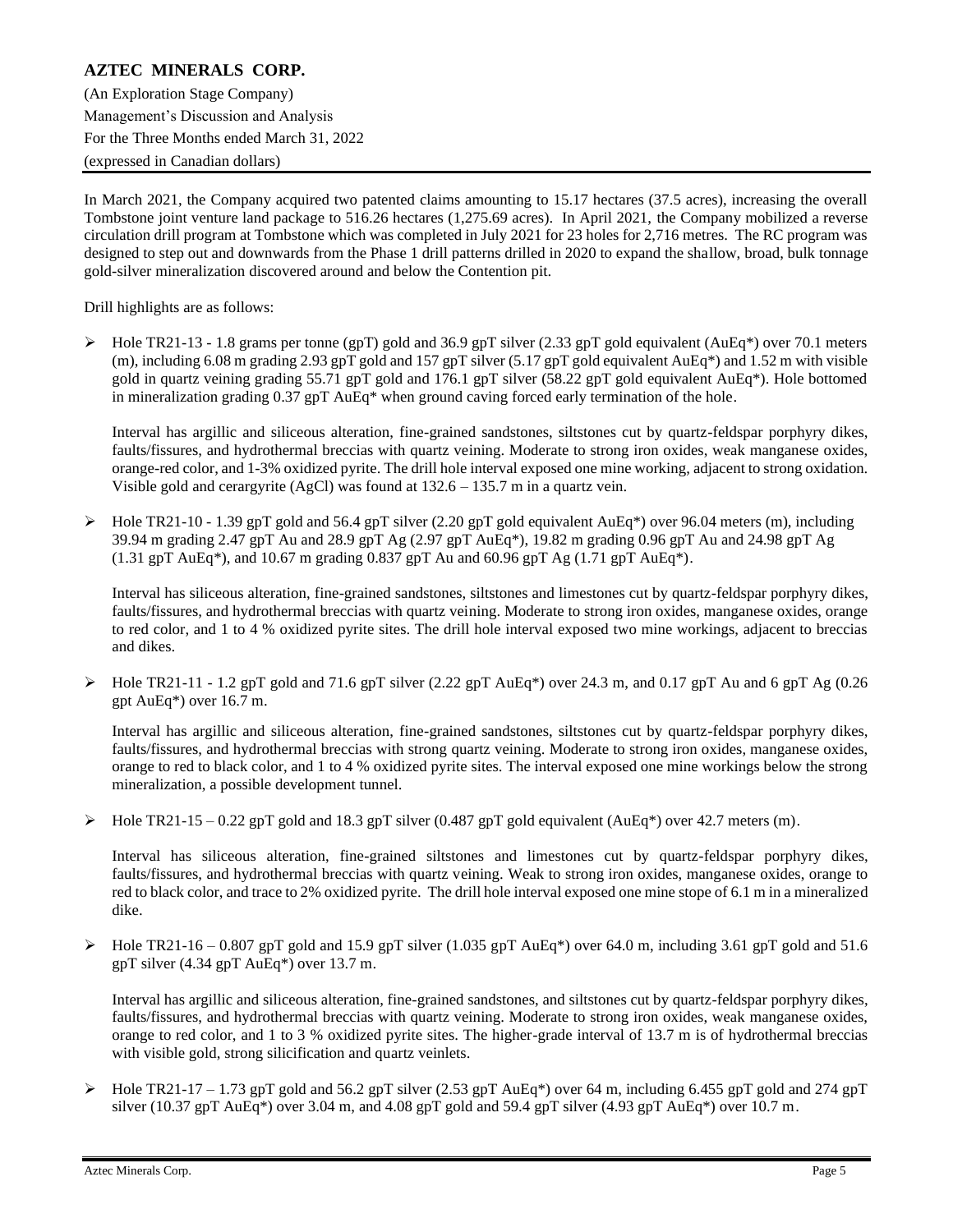## **AZTEC MINERALS CORP.** (An Exploration Stage Company) Management's Discussion and Analysis For the Three Months ended March 31, 2022 (expressed in Canadian dollars)

Interval has argillic and siliceous alteration, fine-grained sandstones, siltstones and limestones cut by quartz-feldspar porphyry dikes, faults/fissures, and hydrothermal breccias with quartz veining. Weak to strong iron oxides, manganese oxides, orange to red to black color, and trace to 3 % oxidized pyrite sites. The interval found visible gold from 32.0 to 33.5 m in hydrothermal breccias with strong silicification and quartz veinlets at the contact with overlying limestones and underlying quartz-feldspar porphyry dike. At 82.3 to 85.4 m chrysocolla (copper oxide) was found with abundant quartz veinlets adjacent to a hydrothermal breccia. This zone had the above noted 10.37 gpT AuEq\* results.

 $\triangleright$  Hole TR21-18 – 0.76 gpT gold and 20.61 gpT silver (1.049 gpT AuEq\*) over 64 m, including 2.46 gpT gold and 37.0 gpT silver (2.99 gpT AuEq\*) over 9.1 m.

Interval has siliceous alteration, fine-grained sandstones, siltstones and limestones cut by quartz-feldspar porphyry dikes, faults/fissures, and hydrothermal breccias with quartz veining. Moderate to strong iron oxides, manganese oxides, orange to red color, and 1 to 3 % oxidized pyrite sites. The interval found visible gold from 37.2 to 41.1 m in hydrothermal breccias with strong silicification, manganese oxides, and quartz veinlets within siltstones. Lower in the interval from 80.8 to 83.8 m a tunnel was found in 15.2 m of strongly silicified and quartz veined hydrothermal breccias, also hosted siltstone.

 $\blacktriangleright$  Hole TR21-22 – 2.441 gpT gold and 66.56 gpT silver (3.392 gpT AuEq\*) over 65.5 m, including 16.80 gpT gold and 374.36 gpT silver (22.148 gpT AuEq\*) over 7.6 m. This hole ended in mineralization grading 1.045 gpT AuEq\* where it was terminated due to caving. TR21-22 is a 55 m step out east of drill holes TR21-17 and TR21-18 on section K. It is a twin of USMX hole TR-067 and shows the mineralization in the pit is open to the east and at depth.

The interval has strongly siliceous alteration, fine-grained sandstones and siltstones cut by quartz-feldspar porphyry dikes, faults/fissures, and hydrothermal breccias with quartz veining. Moderate to strong iron oxides, weak manganese oxides, orange to red color, and traces to 3 % oxidized pyrite sites. At the bottom of the drill hole was found the high-grade interval of 7.6 m reported above in hydrothermal breccia.

 $\blacktriangleright$  Hole TR21–03 - 5.713 gpT gold and 40.5 gpT silver (6.282 gpT gold equivalent (AuEq\*) over 32.01 meters (m), including 15.24 m grading 11.891 gpT gold and 62.9 gpT silver (12.79 gpT gold equivalent AuEq\*).

Interval of argillic and siliceous alteration, fine-grained sandstones cut by quartz-feldspar porphyry dikes, faults/fissures, and hydrothermal breccias with quartz veining. Moderate to strong iron oxides, orange to red color, and 2 to 3 % oxidized pyrite sites.

 $\blacktriangleright$  Hole TR21-20 – 0.247 gpT gold and 15.2 gpT silver (0.464 gpT AuEq<sup>\*</sup>) over 47.3 m including 7.6 m of open mine workings. The drill hole was terminated in mineralization due to caving with the last sample assaying 1.283 gpT AuEq\*. This hole is a vertical step out 30 m to the west of section M and shows the mineralization is open to the west and at depth.

Interval has argillic and siliceous alteration, fine-grained sandstones and siltstones cut by quartz-feldspar porphyry dikes and faults/fissures, with quartz veining. Moderate to strong iron oxides, weak manganese oxides, orange to red to brown color, and 2 to 3 % oxidized pyrite sites. The 7.6 m high stope encountered is astride the contact between an overlying dike and the siltstones underneath.

 $\blacktriangleright$  Hole TR21-06 - 0.22 gpT gold and 17.3 gpT silver (0.47 gpT AuEq\*) over 74.69 m, including 4.57 m grading 1.26 gpT Au and 18.6 gpT Ag (1.53 gpT AuEq\*).

Interval has argillic and siliceous alteration, fine-grained sandstones, siltstones and limestones cut by quartz-feldspar porphyry dikes, faults/fissures, and hydrothermal breccias with quartz veining. Moderate to strong iron oxides, manganese oxides, orange to red color, and 1 to 5 % oxidized pyrite sites.

 $\triangleright$  Section N, Hole TR21-08 - 2.09 gpT gold and 47.1 gpT silver (2.76 gpT gold equivalent AuEq\*) over 39.64 meters (m), including 18.29 m grading 3.53 gpT gold and 58.4 gpT silver (4.37 gpT gold equivalent AuEq\*), which bottomed in mineralization grading 1.21 gpT AuEq\* when ground caving forced early termination of the hole.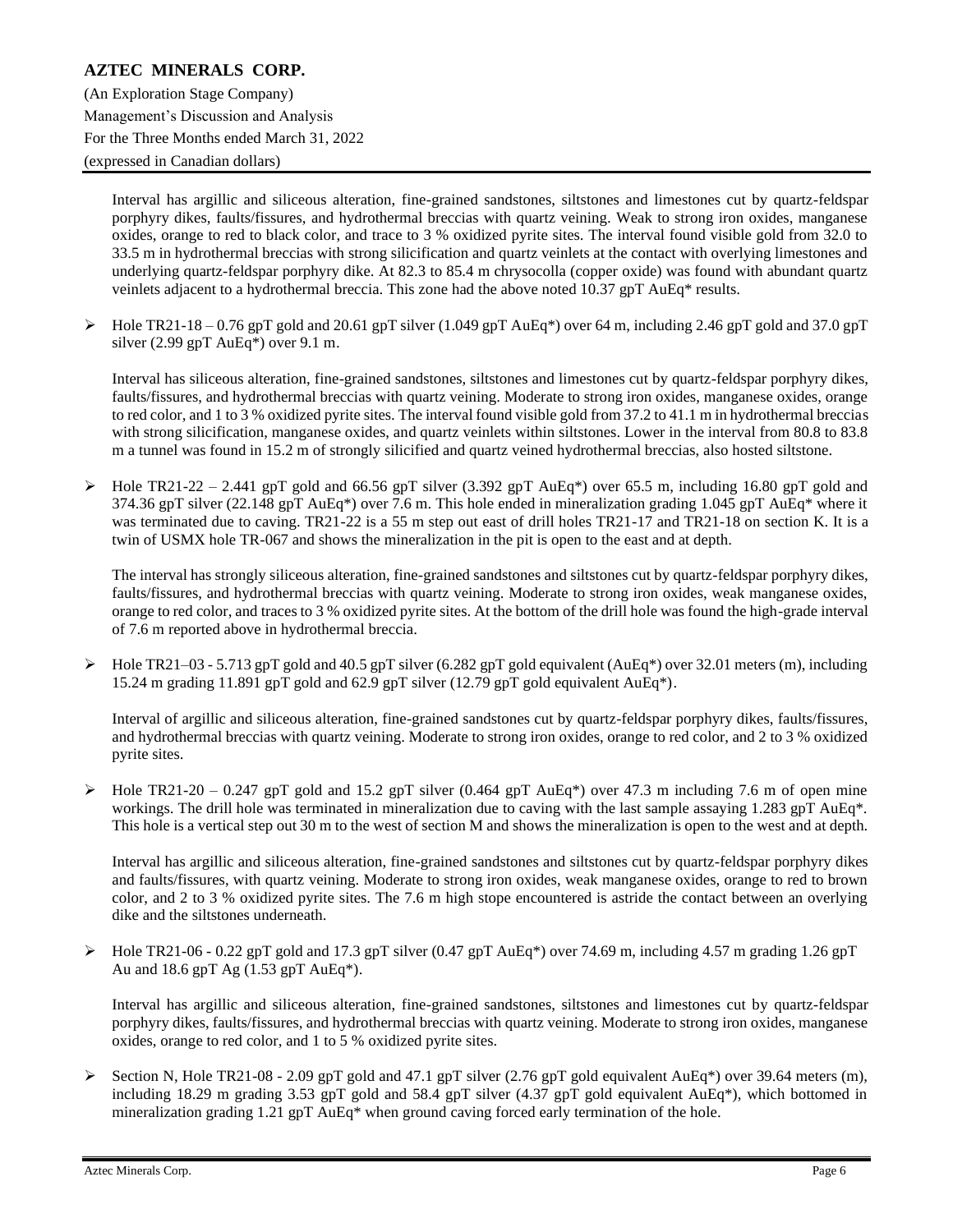Interval has argillic and siliceous alteration, fine-grained sandstones, hornfels, and siltstones cut by quartz-feldspar porphyry dikes, faults/fissures, and hydrothermal breccias with quartz veining. Moderate to strong iron oxides, orange to red color, and 2 to 3 % oxidized pyrite sites.

 $\triangleright$  Section O, Hole TR21-23 - 0.556 gpT gold and 16.6 gpT silver (0.793 gpT gold equivalent AuEq<sup>\*</sup>) over 24.4 meters (m), which bottomed in mineralization grading 1.188 gpT AuEq\* when ground caving forced early termination of the hole.

Interval has argillic and siliceous alteration, fine-grained sandstones, hornfels, and siltstones cut by quartz-feldspar porphyry dikes, faults/fissures, and quartz veining. Moderate to strong iron oxides, orange to red color, and 2 to 3 % oxidized pyrite sites.

 $\triangleright$  Hole TR21-21 – 0.797 gpT gold and 15.1 gpT silver (1.012 gpT AuEq\*) over 18.3 m including 3 m of open mine workings. The drill hole was terminated in mineralization due to caving following another intersection of a 4.6 m mine working, with the last sample assaying 1.997 gpT AuEq\*. This hole is a horizontal step out 50 m to the north of TR20-09, is the current northernmost drill hole and shows the mineralization is open in all directions and at depth.

Interval has argillic and siliceous alteration, fine-grained sandstones and siltstones cut by quartz-feldspar porphyry dikes and faults/fissures, with quartz veining. Moderate to strong iron oxides, weak manganese oxides, orange to red to brown color, and 2 to 3 % oxidized pyrite sites.

\*Gold equivalents are calculated using a 70:1 silver:gold ratio. Reported lengths are apparent widths, not true widths3.

Every one of the 23 drill holes intersected shallow oxidized gold-silver mineralization over substantial widths, thirteen drill holes crossed old tunnels where presumably the highest-grade ores were previously mined, several drill holes encountered visible gold, and all drill holes bottomed in mineralization, indicating the main mineralized zones are still open to depth as well as laterally.

The drill results continue to show strong grades over broad widths, confirming and expanding the historic gold and silver mineralized zones both along strike and down dip.

The Company is planning a Phase 3 core drill program to target deeper CRD (carbonate replacement deposits) lead-zinc-silvercopper-gold mineralization in Paleozoic limestone underlying the Tombstone property.

Further details of the exploration program for the Tombstone project are provided in the Company's news releases:

- News Release dated January 12, 2021 and titled, *"Aztec Reviews Geological Highlights of Phase 1 RC Drill Program from Tombstone Project, Arizona".*
- News Release dated March 4, 2021 and titled, *"Aztec and Tombstone Partners Plan Two Phase, CAD\$1.5 Million Exploration Program in 2021 at Tombstone Project, Arizona".*
- News Release dated July 7, 2021 and titled, *"Aztec Receives Initial 2021 RC Drill Results from Tombstone Project, Arizona; Intersects Broad and High-Grade Gold-Silver Mineralized Zones; Including 5.71 gpt Gold and 40.5 gpt Silver (6.282 gpt AuEq) over 32.01 m".*
- News Release dated July 27, 2021 and titled, *"Aztec Drilling Intersects Broad, High-Grade Gold-Silver Mineralized Zones at the Tombstone Project, Arizona; Including 1.39 gpt Gold and 56.40 gpt Silver (2.196 gpt AuEq) over 96.04 m".*
- News Release dated September 8, 2021 and titled, *"Aztec Reports Additional RC Drill Results from Tombstone Project, Arizona; Including 1.8 gpt Gold and 36.9 gpt Silver (2.33 gpt AuEq) over 70.1 m".*
- News Release dated September 14, 2021 and titled, *"Aztec Reports Additional RC Drill Results from Tombstone Project, Arizona; Including 1.73 gpt Gold and 56.2 gpt Silver (2.53 gpt AuEq) over 64.0 m".*
- News Release dated September 28, 2021 and titled, *"Aztec Reports Final Phase 2 RC Drill Results from Tombstone Project, Arizona; Including 2.44 gpt Gold and 66.56 gpt Silver (3.39 gpt AuEq) over 65.5 m with 16.80 gpt gold and 374.36 gpt silver (22.15 gpt AuEq) over 7.6 m".*
- News Release dated December 7, 2021 and titled, *"Aztec Summarizes 2021 RC Drill Results from Tombstone Project,*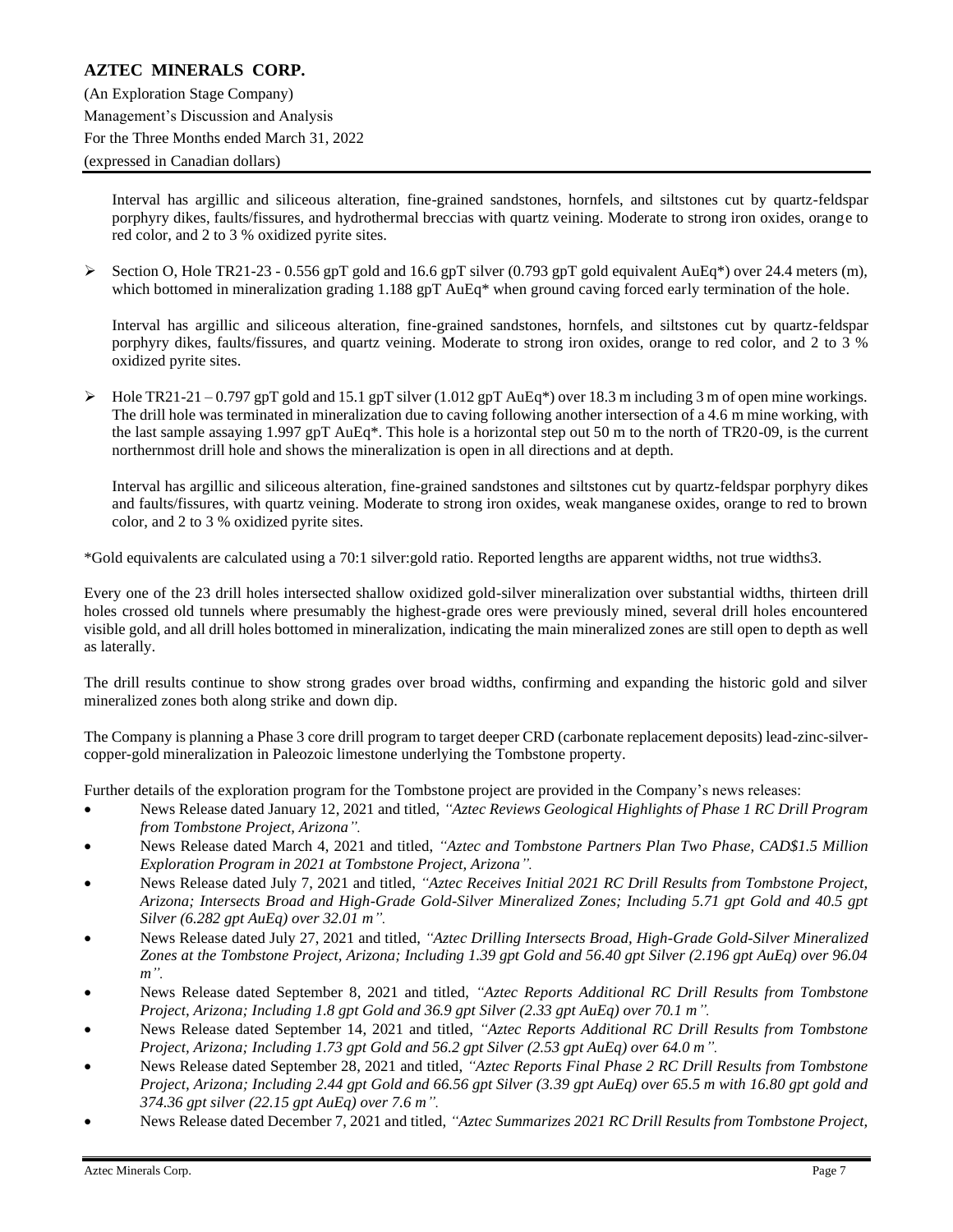## **AZTEC MINERALS CORP.** (An Exploration Stage Company) Management's Discussion and Analysis For the Three Months ended March 31, 2022 (expressed in Canadian dollars)

*Arizona; Multiple, Shallow, Thick, Oxidized Gold-Silver Intercepts Expand Mineralized Zones Around and Below the Contention Pit, Still Open in All Directions".*

David Heyl, BSc, CPG, Vice President (Exploration), is the Qualified Person who reviewed and approved any technical information in this MD&A.

#### *Other Matters*

In March 2022, common shares of the Company which are traded in the United States under the symbol AZZTF on the OTCQB are now Depository Trust Company ("DTC") eligible, allowing for accelerated settlement process for investors and brokers.

In May 2022, the Company announced a private placement for up to 10 million units at \$0.30 per unit. Each unit is comprised of one common share and one share purchase warrant which is exercisable to acquire one common share at an exercise price of \$0.40 for a period of two years.

### **1.3 Selected Annual Information**

The consolidated financial statements have been prepared in accordance with IFRS as issued by the IASB.

|                             |                                | Years Ended December 31, |                  |
|-----------------------------|--------------------------------|--------------------------|------------------|
|                             | 2021                           | 2020                     | 2019             |
| Total revenues              | \$<br>$\overline{\phantom{0}}$ | \$<br>٠.                 | \$               |
| Net loss:                   |                                |                          |                  |
| Total<br>(i)                | \$<br>(1,450,280)              | \$<br>(1,623,760)        | \$<br>(556, 881) |
| (ii) Basic per share        | \$<br>(0.02)                   | \$<br>(0.04)             | \$<br>(0.02)     |
| (iii) Diluted per share     | \$<br>(0.02)                   | \$<br>(0.04)             | \$<br>(0.02)     |
| Total assets                | \$<br>8,226,384                | \$<br>6,110,829          | \$<br>3,045,797  |
| Total long-term liabilities | \$<br>٠                        | \$<br>۰                  | \$               |
| Dividends per share         | \$<br>۰                        | \$<br>۰                  | \$               |

#### **1.4 Results of Operations**

#### *First Quarter of Fiscal 2022 – Three months ended March 31, 2022 and 2021*

The Company incurred a net loss of \$432,100 for the three months ended March 31, 2022, which is higher than the net loss of \$263,800 for the same comparable period in fiscal 2021, with the former also having commensurately higher operating expenses. Net loss was impacted by different functional expense items.

The Company has no sources of operating revenues. Operating losses were incurred for activities of the Company to acquire, explore or maintain its mineral property interests in the Cervantes and Tombstone properties and pursuing mineral projects of merit.

Accounting and audit fees of \$17,500 for the first quarter of 2022 were higher than \$2,800 in the first quarter of 2021. A part time accounting contractor was hired on a per diem basis in the second quarter of 2021 to support the heightened exploration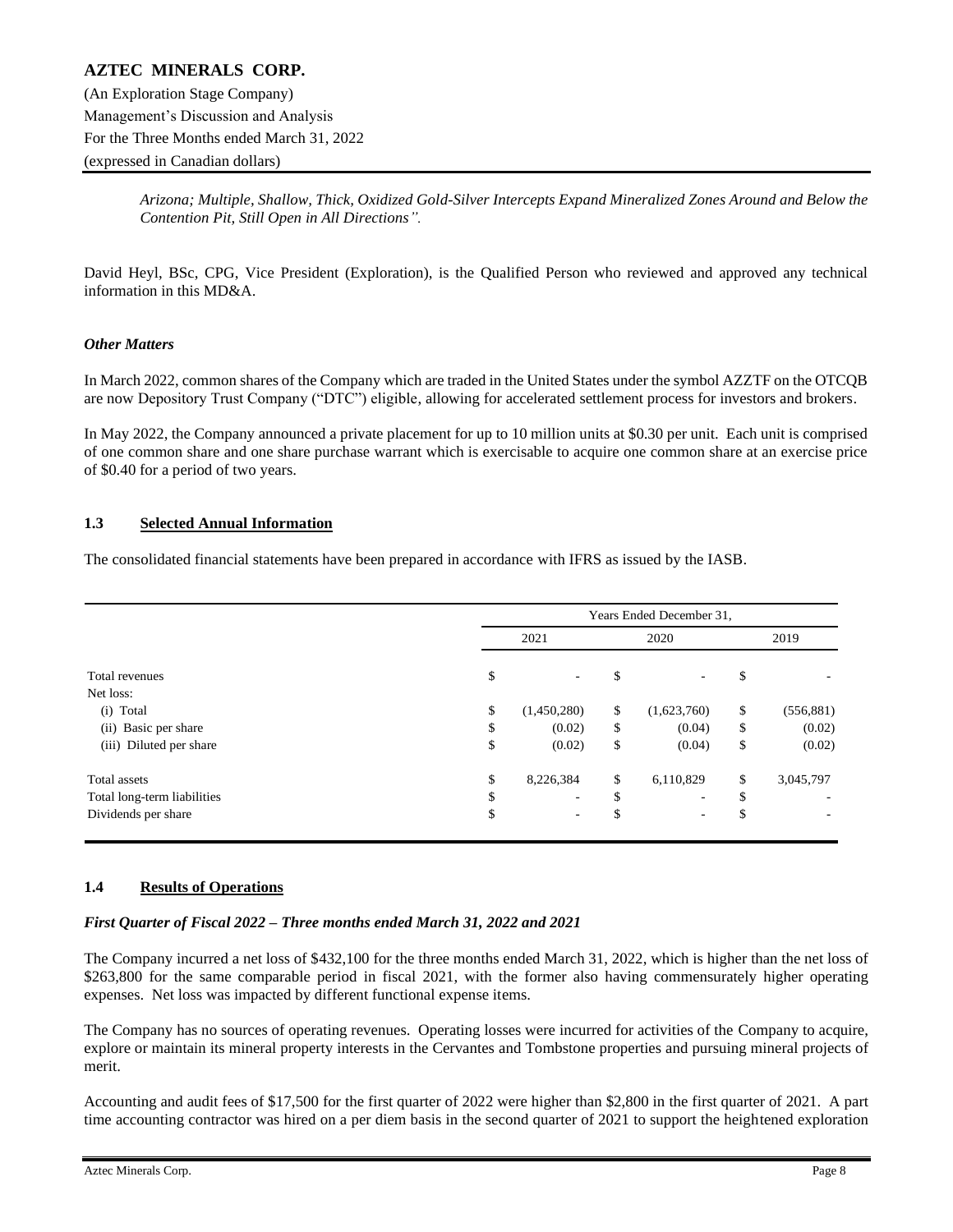## **AZTEC MINERALS CORP.** (An Exploration Stage Company)

Management's Discussion and Analysis For the Three Months ended March 31, 2022 (expressed in Canadian dollars)

activities for its two mineral properties which are subject to joint ventures and continued into the remaining quarters in 2021 and into 2022 resulting in higher expenses. The Company continues with its engagement of an external Mexican accounting firm to assist in financial reporting and tax compliance and representation in Mexico and to provide accounting support in which such fees were incurred, given the Cervantes project in located in Mexico and held by its Mexican subsidiary. Audit fees increased for 2021.

Amortization is attributable to office furniture and equipment for its shared office facilities. Amortization of \$450 in the first quarter of 2022 is nominally higher due to acquisitions subsequent to the first quarter of 2021, resulting in slightly higher amortization in the subsequent quarters.

Employee remuneration of \$70,500 in first quarter of 2022 was higher than the \$63,900 for the comparable quarter in 2021. Employee remuneration directly related to mineral exploration projects and corporate development were allocated to those specific activities rather than to operations. In 2022, the Company reinstated a monthly stipend payable to a technical director with capital markets experience as a mining executive to assist with advancing its mineral exploration projects, and exposure in the investment community, leading to higher costs. In the second quarter of 2021, increases in employee remuneration were attributable to bonuses paid, executive recruiter fees incurred for seeking a new senior officer, and interim fees charged by a technical director to act as a qualified person to review and approve technical exploration results which interim fees ceased in November 2021.

Legal fees of \$10,000 were higher in the current period than the \$2,600 in the comparable quarter in 2021. In the first quarter of 2022, legal services were rendered to all the Company's shares which are traded in the United States to be Depository Trust Company eligible to allow greater liquidity in the U.S. Legal services were also provided for both periods for its annual jurisdiction corporate filings in domestic and foreign jurisdictions and regulatory filings.

Office and sundry of \$20,300 in first quarter of 2022 (March 31, 2021 - \$26,500) include ancillary office support facilities for the Company's activities, and include insurance, office rent, telecommunications and software and systems support and licensing, most of which were reduced in 2022 as the Company reduced costs. Commercial liability insurance was reallocated to recurrent joint venture costs for exploration projects. Premiums for directors and officers insurance have increased due to high insurance payouts in the insurance industry resulting in higher premium renewal rates for directors and officers coverage. Office and sundry and rent are generally more fixed than other functional expense categories. In the fourth quarter of 2021, redundant security and backup features were reduced resulting in cost savings in subsequent quarters.

Regulatory expenses include ongoing regulatory compliance obligations and transfer agent services and tend to be similar for comparable periods. However in the first quarter of 2022 regulatory expenses of \$18,200 were higher than the first quarter of 2021 (\$14,400). Higher market capitalization resulted in higher sustaining fees and also higher annual regulatory fees. In the third quarter of 2021, the Company proceeded with its DTC eligibility in the USA to allow for greater liquidity in its stock, which was finalized in March 2022.

Shareholder relations are for advertising and marketing activities, engagement of consultants, and participation in conferences to create awareness of the Company and its Cervantes and Tombstone projects. Shareholder relation expenses of \$169,500 was higher than in the first quarter of 2021 (\$66,700). These activities included the attendance in various conferences and shareholder events in North America and Europe related to mineral exploration and mining as well as capital markets, and engaging market participants to assist with expanding the public profile of the Company and its projects. In the first quarter of 2022, the drilling program for the Cervantes project yielded positive geological results which Company needed to create more capital markets exposure. These efforts contributed to a proposed financing of up to \$3 million in May 2022 with a major mining company as a strategic investor participating for up to a 9.9% interest in the Company post closing of the financing, even though the capital markets remained stagnant.

Share-based payments were recognized for the vesting provisions for stock options and was higher in the first quarter of 2022 (\$126,200) than in first quarter of 2021 (\$79,100). There were more stock options subject to vesting provisions in 2022 quarter than the 2021 quarter. Also at the end of March 2022, stock options for 1,875,000 common shares were granted whereas there were no stock options granted for the first quarter in 2021. In April 2021, the Company granted stock options for 1,015,000 common shares with an exercise price of \$0.30 and expiry date of April 12, 2026. The stock options are subject to vesting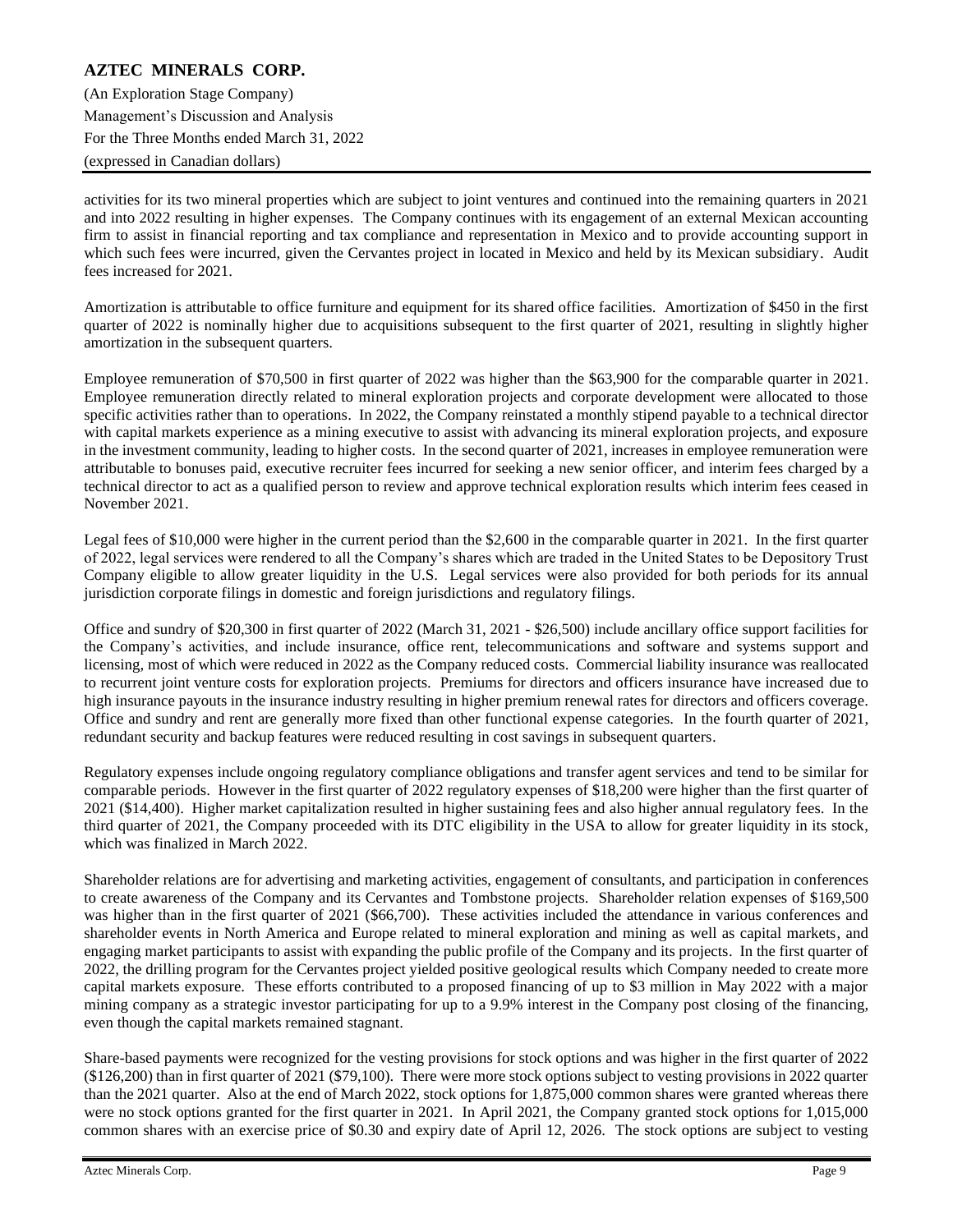(An Exploration Stage Company) Management's Discussion and Analysis For the Three Months ended March 31, 2022 (expressed in Canadian dollars)

provisions in which 20% vest on grant date and 20% vest every 6 months thereafter. The stock option grant would increase share based payments in the second quarter of 2021 and subsequent quarters, relative to prior quarters.

Interest income (March 31, 2022 - \$148 and March 31, 2021 - \$978) is realized from the Company's excess cash which is held in interest bearing investment savings account. As cash is expended on working capital needs and exploration programs, quarterly interest will commensurately decrease.

The foreign exchange gain (loss) was from the net effects of transactional foreign currency and jurisdictional translation and revaluation effects from its Mexican and US subsidiaries which operate in Mexican pesos and US dollars, respectively, and from certain U.S. dollar stated accounts during the period. The Company's functional currency is the CAD dollars. The US dollar and Mexican peso depreciated relative to the Canadian dollar during 2022.

As at March 31, 2022, the Company's mineral property interests are comprised of the following:

|                                           |                  |               | March 31, 2022 |                        |
|-------------------------------------------|------------------|---------------|----------------|------------------------|
|                                           | <b>Mexico</b>    |               | <b>USA</b>     |                        |
|                                           | <b>Cervantes</b> |               |                | <b>Total</b>           |
| <b>Acquisition Costs:</b>                 |                  |               |                |                        |
| Balance, December 31, 2021<br>Acquisition | \$<br>582,611    | $\mathcal{S}$ | 478,203<br>109 | \$<br>1,060,814<br>109 |
| Balance, March 31, 2022                   | 582,611          |               | 478,312        | 1,060,923              |
| <b>Deferred Exploration Expenditures:</b> |                  |               |                |                        |
| Balance, December 31, 2021                | 2,953,719        |               | 1,724,012      | 4,677,731              |
| Access and facilities                     | 86,987           |               |                | 86,987                 |
| Assays                                    | 57,593           |               |                | 57,593                 |
| Drilling                                  | 796,296          |               |                | 796,296                |
| Equipment and systems                     | 6,291            |               |                | 6,291                  |
| Field, camp, supplies                     | 15,689           |               |                | 15,689                 |
| Foreign exhange                           |                  |               | 4,119          | 4,119                  |
| General, administrative, legal, sundry    | 12,896           |               | 2,493          | 15,389                 |
| Geology                                   | 57,634           |               |                | 57,634                 |
| Salaries and local labour                 | 44,917           |               | 2,570          | 47,487                 |
| Surface taxes                             | 8,666            |               |                | 8,666                  |
| Surveying                                 | 9,957            |               |                | 9,957                  |
| Transportation and travel                 | 21,910           |               |                | 21,910                 |
| Contribution by joint venture partner     |                  |               | (1, 810)       | (1, 810)               |
| Balance, March 31, 2022                   | 4,072,555        |               | 1,731,384      | 5,803,939              |
| <b>Mineral Property Interests:</b>        |                  |               |                |                        |
| December 31, 2021                         | \$<br>3,536,330  | \$.           | 2,202,215      | \$<br>5,738,545        |
| March 31, 2022                            | 4,655,166        |               | 2,209,696      | 6,864,862              |

In December 2021, the Company mobilized a reverse circulation drilling program for the Cervantes project which was completed in March 2022 for 26 holes totalling 4,649 metres. The RC drill program tested four main targets, namely, California, California North, Jasper and Purisima East.

In the first quarter of 2022, the Company received \$303,000 in cash contributions from Kootenay for the Cervantes project and \$nil for the Tombstone project from the respective joint venture partners.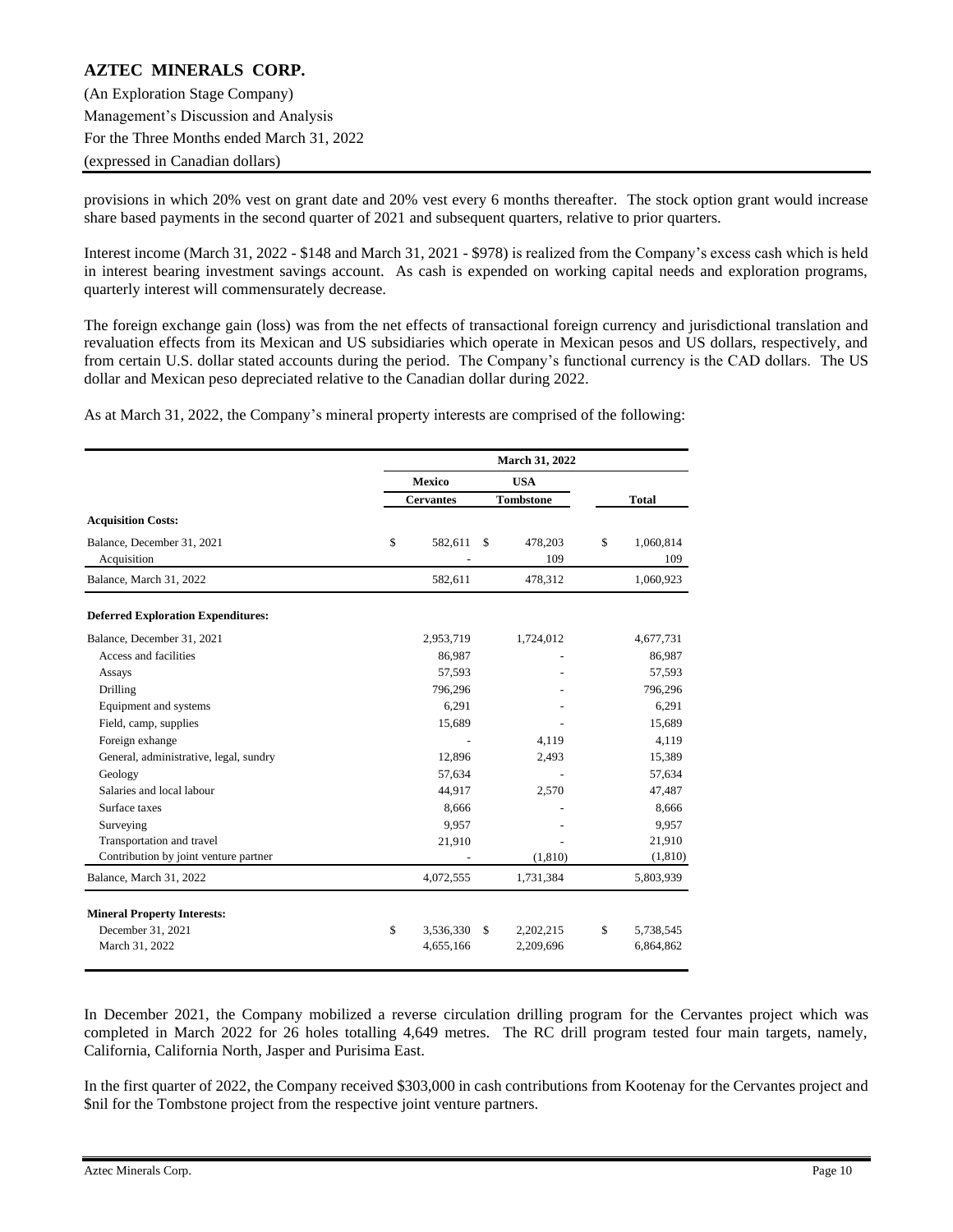(An Exploration Stage Company) Management's Discussion and Analysis For the Three Months ended March 31, 2022 (expressed in Canadian dollars)

### **1.5 Summary of Quarterly Results (Unaudited)**

The following table provides selected financial information of the Company for each of the last eight quarters ended at the most recently completed quarter, March 31, 2022. All dollar amounts are expressed in Canadian dollars unless otherwise indicated.

|                                  |     | 2022                     |                      |      |                 | 2021 |                |      |                   | 2020 |                          |      |                |        |                          |
|----------------------------------|-----|--------------------------|----------------------|------|-----------------|------|----------------|------|-------------------|------|--------------------------|------|----------------|--------|--------------------------|
|                                  |     | Mar <sub>31</sub>        | Dec 31               |      | Sept 30         |      | June 30        |      | Mar <sub>31</sub> |      | Dec 31                   |      | Sept 30        |        | June 30                  |
| Total revenues                   | \$  | $\sim$                   | \$                   | $-5$ |                 | $-5$ |                | $-5$ |                   | $-5$ |                          | $-5$ |                | $-$ \$ | ٠                        |
| Net income (loss):               |     |                          |                      |      |                 |      |                |      |                   |      |                          |      |                |        |                          |
| (i) Total                        | \$  | (432,094)                | \$<br>$(366,714)$ \$ |      | $(364, 535)$ \$ |      | $(456,957)$ \$ |      | (262,074)         | - \$ | $(591,764)$ \$           |      | $(647,885)$ \$ |        | (269, 143)               |
| (ii) Basic earnings (loss)       |     |                          |                      |      |                 |      |                |      |                   |      |                          |      |                |        |                          |
| per share                        | \$  | $(0.01)$ \$              | $\sim$               | \$   | $(0.01)$ \$     |      | $(0.01)$ \$    |      | $\sim$            | \$   | $(0.01)$ \$              |      | $(0.01)$ \$    |        | (0.01)                   |
| Diluted earnings (loss)<br>(iii) |     |                          |                      |      |                 |      |                |      |                   |      |                          |      |                |        |                          |
| per share                        | \$  | $(0.01)$ \$              | $\sim$               | \$   | $(0.01)$ \$     |      | $(0.01)$ \$    |      | $\sim$            | \$   | $(0.01)$ \$              |      | $(0.01)$ \$    |        | (0.01)                   |
| Total assets                     | \$  | 8,357,333                | \$<br>8,226,384      | \$   | 6,359,416 \$    |      | 6,483,066      | -S   | 6,248,454         | \$   | 6,110,829                | -S   | 6,293,503      | -S     | 3,835,012                |
| Total long-term liabilities      | \$  | $\overline{\phantom{a}}$ | \$<br>$\sim$         | \$   | $\sim$          | ъ    | $\sim$         | \$.  | $\sim$            | \$   | $\overline{\phantom{a}}$ |      | ۰              |        | $\overline{\phantom{a}}$ |
| Dividends per share              | \$. | $\overline{\phantom{a}}$ | \$<br>$\sim$         | \$   | $\sim$          | ъ    | $\sim$         | \$   | $\sim$            | \$.  | $\overline{\phantom{a}}$ | ъ    | $\sim$         |        | $\overline{\phantom{a}}$ |

In October and November 2021, the Company closed a private placement in two tranches totalling 5.25 million units at \$0.30 per unit for gross proceeds of \$1.58 million.

In 2021, the Company has incurred \$735,200 in exploration expenditures for Cervantes property, and \$302,100 in acquisition related expenses and \$724,700 in exploration expenditures, net of joint venture contributions, for Tombstone property.

In the first quarter of 2022, the Company has incurred \$1.1 million in exploration expenditures for Cervantes property, and \$7,400 in exploration expenditures, net of joint venture contributions, for Tombstone property.

## **1.6 Liquidity**

The Company is in the exploration stage and has not yet determined whether its mineral property interests contain reserves. The recoverability of amounts capitalized for mineral property interests is entirely dependent upon the existence of reserves, the ability of the Company to obtain the necessary financing to complete the development and upon future profitable production. The Company knows of no trends, demands, commitments, events or uncertainties that may result in the Company's liquidity either materially increasing or decreasing at the present time or in the foreseeable future except as disclosed in this MD&A and in its regulatory filings. Material increases or decreases in the Company's liquidity are substantially determined by the success or failure of the Company's exploration and development programs and overall market conditions for smaller mineral exploration companies. The Company has endeavored to secure mineral property interests that in due course could be brought into production to provide the Company with cash flow which would be used to undertake work programs on other projects. To that end, the Company has expended its funds on mineral property interests that it believes have the potential to achieve cash flow within a reasonable time frame. As a result, the Company has incurred losses during each of its fiscal years. This result is typical of smaller exploration companies and will continue unless positive cash flow is achieved.

The following table contains selected financial information of the Company's liquidity: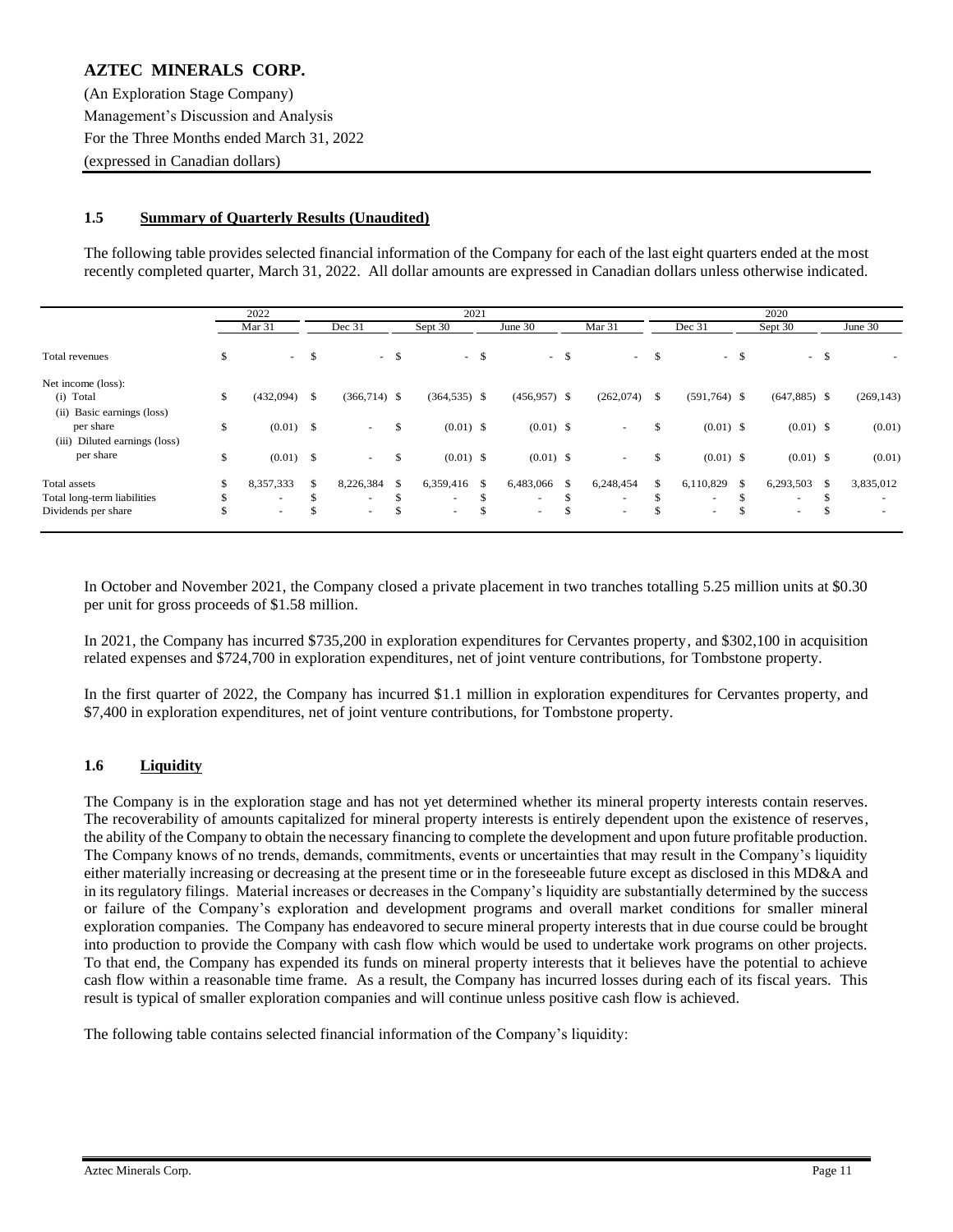(An Exploration Stage Company) Management's Discussion and Analysis For the Three Months ended March 31, 2022 (expressed in Canadian dollars)

|                         |   | March 31,<br>2022    | December 31,<br>2021         |  |  |
|-------------------------|---|----------------------|------------------------------|--|--|
| Cash<br>Working capital | S | 911,840<br>1,103,147 | \$<br>1,620,241<br>2,139,026 |  |  |

In October and November 2021, the Company closed a private placement in two tranches totalling 5.25 million units at \$0.30 per unit for gross proceeds of \$1.58 million.

In 2021, warrants for 3.2 million common shares and stock options for 160,000 common shares were exercised for gross proceeds of \$647,200.

In 2021, funds of \$402,000 were received for the Cervantes project and \$239,300 for the Tombstone project from the respective joint venture partners.

In the first quarter of 2022, warrants for 2,480,000 common shares were exercised for proceeds of \$248,000. Subsequent to the first quarter of 2022, stock options for 1.3 million common shares were exercised for proceeds of \$136,500.

In May 2022, the Company announced a private placement for up to 10 million units at \$0.30 per unit. Each unit is comprised of one common share and one share purchase warrant which is exercisable to acquire one common share at an exercise price of \$0.40 for a period of two years.

Ongoing operating expenses and exploration activities continue to reduce the Company's cash resources and working capital, as the Company has no sources of operating revenues.

The Company may enter into option agreements for mineral properties that involve payments in the form of cash and/or shares of the Company as well as minimum exploration expenditure requirements. Under Item 1.7, further details of contractual obligations are provided as at March 31, 2022. The Company will continue to rely upon equity financing as its principal source of financing its projects.

## **1.7 Capital Resources**

At March 31, 2022, the Company has earned in various interests in its minerals properties which are subject to joint venture agreements.

### **1.8 Off-Balance Sheet Arrangements**

There are no off balance sheet arrangements which could have a material effect on current or future results of operations, or the financial condition of the Company, except for those disclosed in this MD&A or in the Company's public filings.

### **1.9 Transactions with Related Parties**

Key management includes directors (executive and non-executive) and senior management. The compensation paid or payable to key management is disclosed in the table below.

Except as disclosed elsewhere in the MD&A, the Company had the following general and administrative costs with related parties during the three months ended March 31, 2022: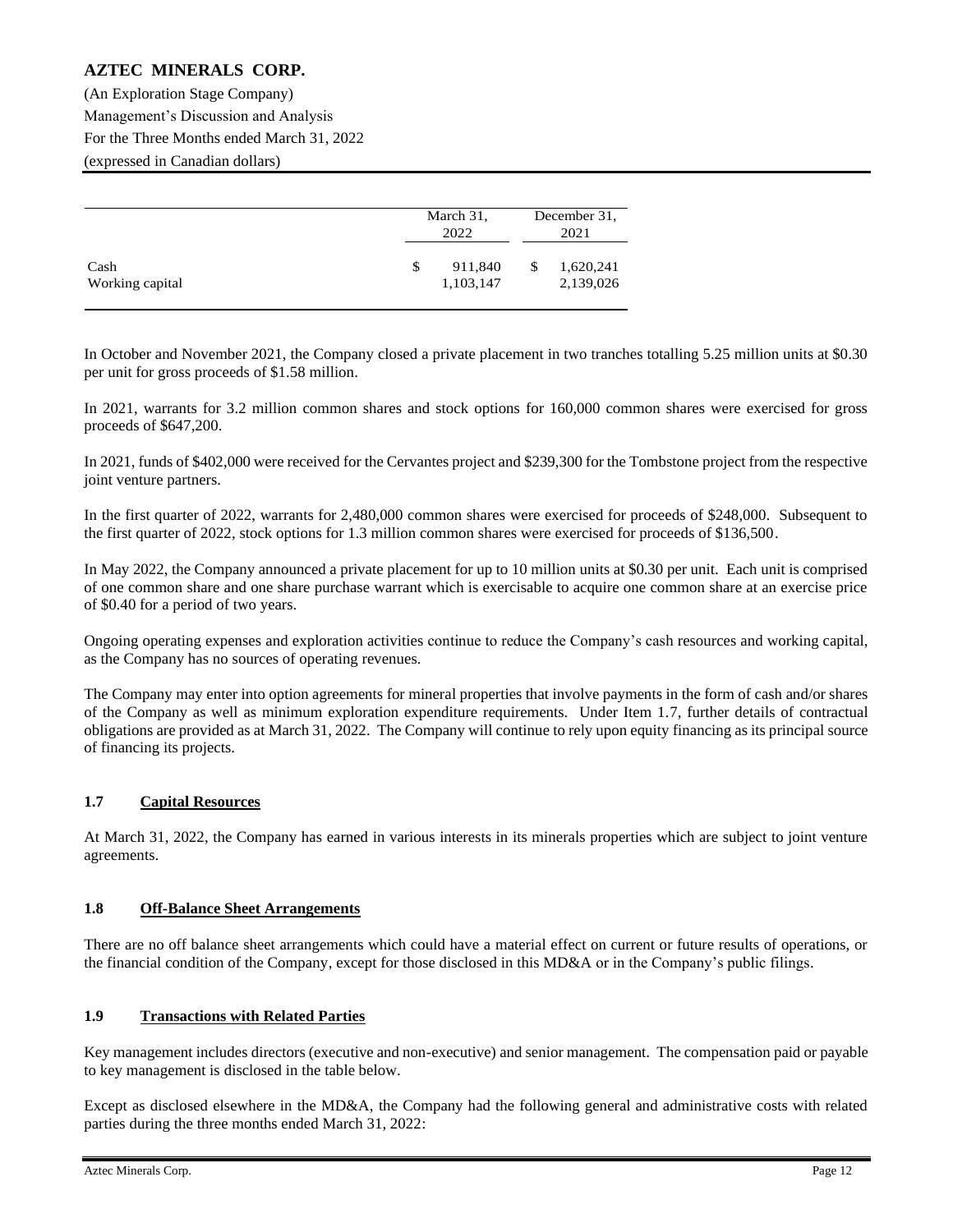(An Exploration Stage Company) Management's Discussion and Analysis For the Three Months ended March 31, 2022 (expressed in Canadian dollars)

|                                                                                              | Three months ended |   | Net balance<br>receivable (payable) |
|----------------------------------------------------------------------------------------------|--------------------|---|-------------------------------------|
|                                                                                              | March 31, 2022     |   | March 31, 2022                      |
| Key management compensation:                                                                 |                    |   |                                     |
| Executive salaries and remuneration <sup>(1)</sup>                                           | \$<br>111,488      | S |                                     |
| Directors fees                                                                               | 5,563              |   | (5,563)                             |
| Share-based payments                                                                         | 111,109            |   |                                     |
| Executive salaries and remuneration $(1)$                                                    | \$<br>228,160      | S | (5,563)                             |
| Net office, sundry, rent and salary allocations<br>recovered from (incurred to) company(ies) |                    |   |                                     |
| sharing certain common director(s) $^{(2)}$                                                  | (6, 584)           |   | (1,751)                             |

- (1) Includes key management compensation which is included in mineral property interests, employee remuneration, and project evaluation.
- $(2)$  The companies are Canagold Resources Ltd. and Endeavour Silver Corp., both of which shares one common director with the Company.

Amounts which are incurred to related parties are in the normal course of business. The Company shares common office facilities, employee and administrative support, and office sundry amongst companies with a common director, and such allocations to the Company are on a full cost recovery basis. Any balances due to related parties are payable on demand.

Item 1.2 provides further details of the acquisition of the Cervantes property from AzMet.

### **1.10 Proposed Transactions**

There are no proposed material asset or business acquisitions or dispositions, other than those in the ordinary course of business and other than those already disclosed in this MD&A, before the board of directors for consideration, and other than those already disclosed in its regulatory and public filings.

### **1.11 Critical Accounting Estimates and Judgements**

The preparation of financial statements in accordance with IFRS requires management to make estimates, assumptions and judgements that affect the application of accounting policies and the reported amounts of assets and liabilities and disclosure of contingent assets and liabilities at the date of the financial statements along with the reported amounts of revenues and expenses during the period. Actual results may differ from these estimates and, as such, estimates and judgements and underlying assumptions are reviewed on an ongoing basis. Revisions are recognized in the period in which the estimates are revised and in any future periods affected.

Significant areas requiring the use of management estimates relate to the variables used in the determination of the fair values of stock options granted and finders fee warrants issued; and the valuation of deferred tax assets. While management believes the estimates are reasonable, actual results could differ from those estimates and could impact future financial performance and cash flows.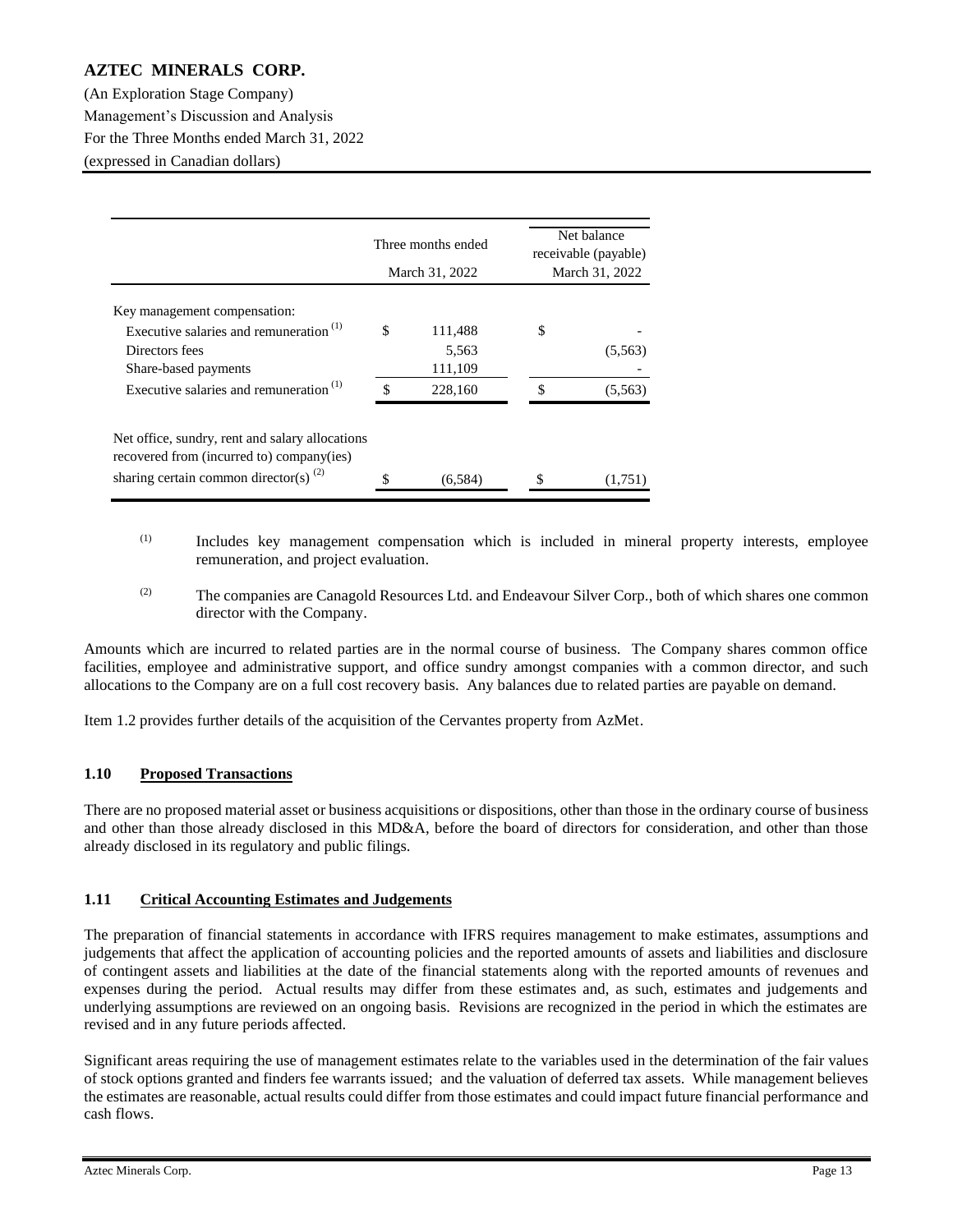(An Exploration Stage Company) Management's Discussion and Analysis For the Three Months ended March 31, 2022 (expressed in Canadian dollars)

## **1.12 Changes in Accounting Policies including Initial Adoption**

The Company did not early adopt any recent pronouncements as disclosed in Note 2(f), "*New accounting standards and recent pronouncements",* of the audited consolidated financial statements for the years ended December 31, 2021 and 2020.

### **1.13 Financial Instruments and Other Instruments**

The Company classifies its financial instruments as follows:

| <b>Financial Assets</b><br>Cash<br>Receivables                         | Fair value through profit or loss ("FVTPL")<br>Loans and receivable at amortized cost |
|------------------------------------------------------------------------|---------------------------------------------------------------------------------------|
| <b>Financial Liability</b><br>Accounts payable and accrued liabilities | Other financial liabilities under amortized cost                                      |

### Management of Financial Risk

The Company is exposed in varying degrees to a variety of financial instrument related risks, including credit risk, liquidity risk, and market risk which includes foreign currency risk, interest rate risk and other price risk. The types of risk exposure and the way in which such exposure is managed are provided as follows.

The fair value hierarchy categorizes financial instruments measured at fair value at one of three levels according to the reliability of the inputs used to estimate fair values. The fair values of assets and liabilities included in Level 1 are determined by reference to quoted prices in active markets for identical assets and liabilities. Assets and liabilities in Level 2 are valued using inputs other than quoted prices for which all significant inputs are based on observable market data. Level 3 valuations are based on inputs that are not based on observable market data.

The fair values of the Company's receivables and accounts payable and accrued liabilities and loans payable approximate their carrying values due to the short terms to maturity. Cash is measured at fair values using Level 1 inputs.

(a) Credit risk:

Credit risk is the risk of potential loss to the Company if the counterparty to a financial instrument fails to meet its contractual obligations. The Company's credit risk is primarily attributable to its liquid financial assets including cash. The Company limits exposure to credit risk on liquid financial assets through maintaining its cash with high-credit quality Canadian financial institutions. Management has reviewed the items comprising the accounts receivable balance which may include amounts receivable from certain related parties, and determined that all accounts are collectible.

(b) Liquidity risk:

Liquidity risk is the risk that the Company will not be able to meet its financial obligations as they become due. The Company ensures that there is sufficient capital in order to meet short-term business requirements, after taking into account the Company's holdings of cash and its ability to raise equity financings. As at March 31, 2022, the Company had working capital (current assets less current liabilities) of \$1.10 million. The Company will require additional funding to meet its short-term liabilities and administrative overhead costs, and to maintain its mineral property interests in 2022.

Accounts payable and accrued liabilities are due in less than 90 days.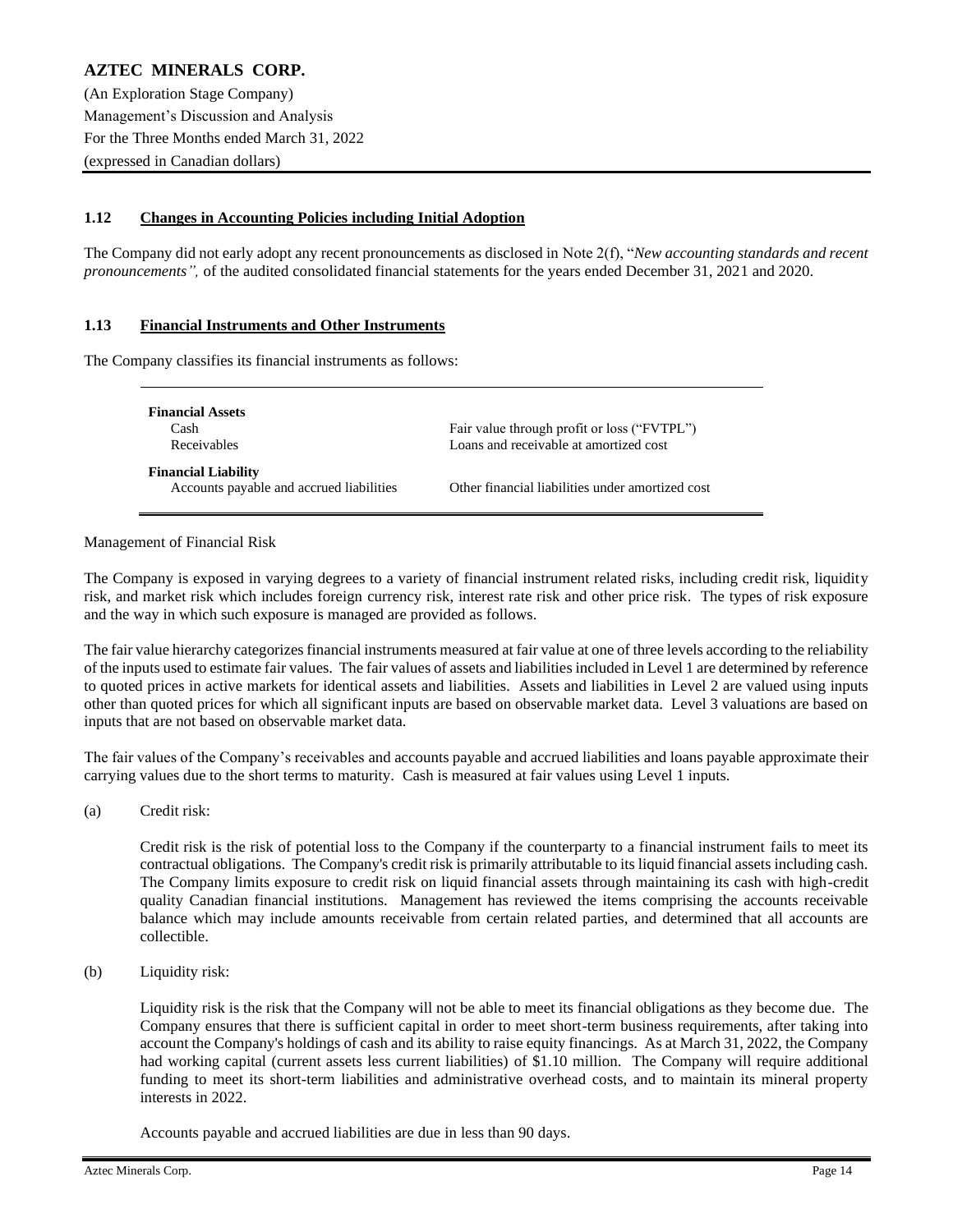(An Exploration Stage Company) Management's Discussion and Analysis For the Three Months ended March 31, 2022 (expressed in Canadian dollars)

#### (c) Market risk:

The significant market risk to which the Company is exposed are foreign currency risk, interest rate risk and other price risk.

#### (i) Foreign currency risk:

The Company has certain cash and accounts payable stated in United States dollars and Mexican pesos, mineral property interests which are in the USA and Mexico, and a portion of its operations is in Mexico, resulting in expenditures subject to foreign currency fluctuations. Fluctuations in the United States dollar and Mexican peso would impact the losses of the Company and the values of its assets and liabilities as the Company's functional and presentation currencies are the Canadian dollar. The Canadian dollar fluctuates and floats with the United States dollar and Mexican peso.

At March 31, 2022, the Company was exposed to currency risk for its Canadian dollar equivalent of financial assets and liabilities denominated in currencies other than Canadian dollars as follows:

|                                                    | <b>Stated in Canadian Dollars</b> |                              |       |                      |    |            |  |  |  |  |  |
|----------------------------------------------------|-----------------------------------|------------------------------|-------|----------------------|----|------------|--|--|--|--|--|
|                                                    |                                   |                              | Total |                      |    |            |  |  |  |  |  |
|                                                    |                                   | <b>United States Dollars</b> |       | <b>Mexican Pesos</b> |    |            |  |  |  |  |  |
| Cash                                               | \$                                | 569,571                      | \$    | 2,546                | \$ | 572,117    |  |  |  |  |  |
| Accounts receivable                                |                                   | 106,124                      |       |                      |    | 106,124    |  |  |  |  |  |
| Accounts payable and accrued liabilities           |                                   | (268, 893)                   |       | (73, 599)            |    | (342, 492) |  |  |  |  |  |
| Net financial assets (liabilities), March 31, 2022 | \$                                | 406,802                      | \$    | (71,053)             | \$ | 335,749    |  |  |  |  |  |

Based upon the above net exposure as at March 31, 2022 and assuming all other variables remain constant, a 5% depreciation or appreciation of the Canadian dollar relative to the United States dollar and Mexican pesos could result in a decrease/increase of approximately \$16,800 in the Company's net losses. The Company has not entered into any agreements or purchased any instruments to hedge possible currency risks at this time.

#### (ii) Interest rate risk:

In respect of financial assets, the Company's policy is to invest excess cash at floating rates of interest in cash equivalents, in order to maintain liquidity, while achieving a satisfactory return. Fluctuations in interest rates impact on the value of cash equivalents. Interest rate risk is not significant to the Company as it has no cash equivalents at period-end.

#### (iii) Other price risk:

Other price risk is the risk that the value of a financial instrument will fluctuate as a result of changes in market prices. The Company currently does not have any financial instruments which fluctuate with market prices.

### **1.14 Other MD&A Requirements**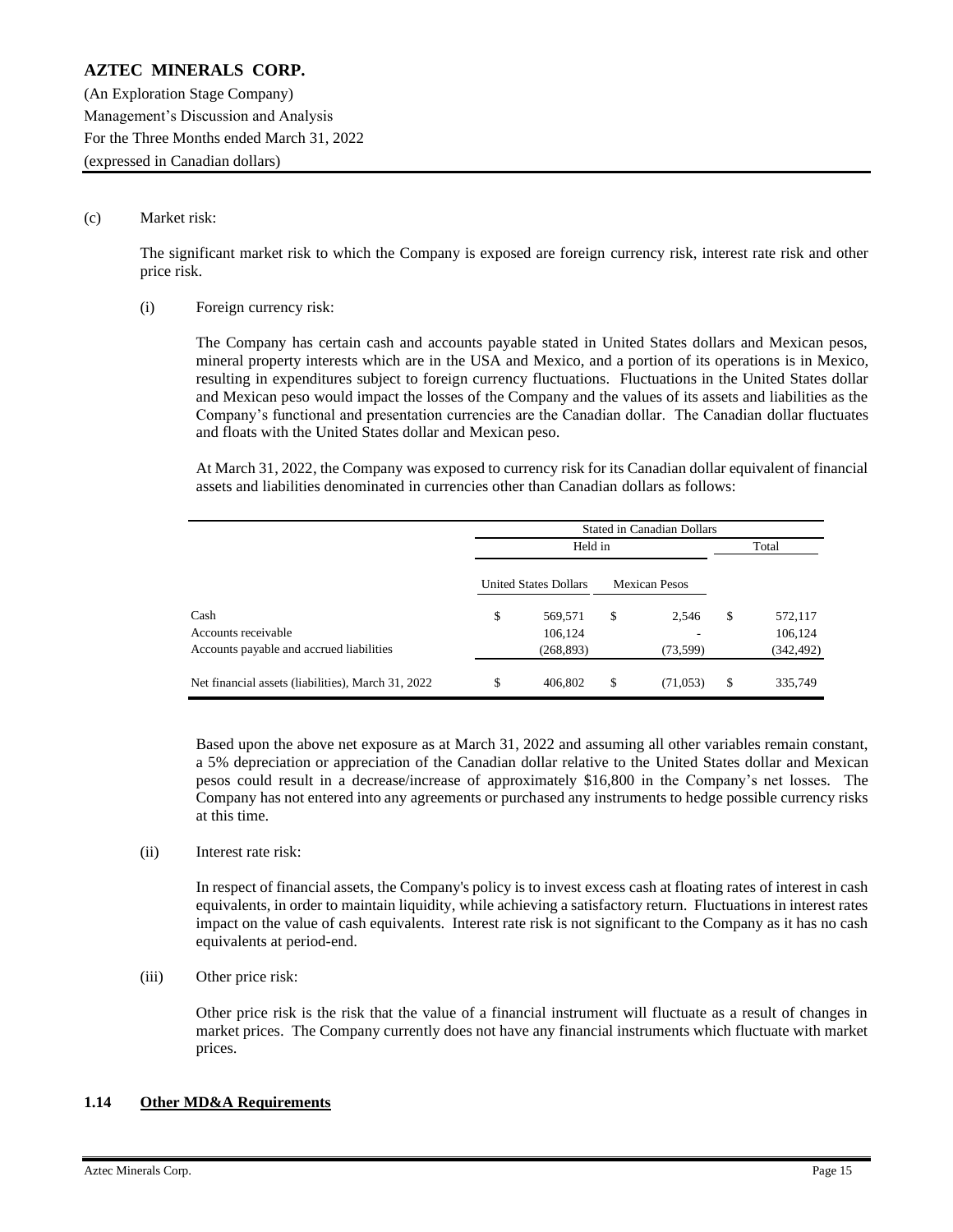(An Exploration Stage Company) Management's Discussion and Analysis For the Three Months ended March 31, 2022 (expressed in Canadian dollars)

### **1.14.1 Other MD&A Requirements**

Additional information relating to the Company are as follows:

- (a) may be found on SEDAR at [www.sedar.com;](http://www.sedar.com/)
- (b) is also provided in the Company's unaudited condensed consolidated interim financial statements for the three months ended March 31, 2022 and audited consolidated financial statements for the years ended December 31, 2021 and 2020.

#### **1.14.2 Outstanding Share Data**

The Company's authorized share capital consists of unlimited number of common shares without par value.

Changes in the Company's share capital for the three months ended March 31, 2022 are as follows:

|                              | Number of Shares |    | Amount     |  |
|------------------------------|------------------|----|------------|--|
| Balance at December 31, 2021 | 64,981,505       | S. | 11,749,159 |  |
| Issued:                      |                  |    |            |  |
| Share issue expenses         |                  |    | (7,980)    |  |
| Exercise of warrants         | 2.480,000        |    | 248,000    |  |
| Balance at March 31, 2022    | 67,461,505       |    | 11,989,179 |  |

In the first quarter of 2022, warrants for 2,480,000 common shares were exercised for proceeds of \$248,000. Subsequent to the first quarter of 2022, stock options for 1.3 million common shares were exercised for proceeds of \$136,500.

At May 27, 2022, there were 68,761,505 common shares issued and outstanding.

The Company has a stock option plan that allows it to grant stock options to its directors, officers, employees and consultants, provided that the aggregate number of stock options granted shall not at any time exceed 10% of the total number of issued and outstanding common shares of the Company. The exercise price of each stock option shall be based on the market price of the Company's shares as traded on the TSX Venture Exchange at the time of grant. Stock options have a maximum term of ten years and terminate 30 days following the termination of the optionee's employment, except in the case of death, in which case they terminate one year after the event. Vesting of stock options is made at the discretion of the Board at the time the stock options are granted.

The continuity of stock options for the three months ended March 31, 2022 is as follows: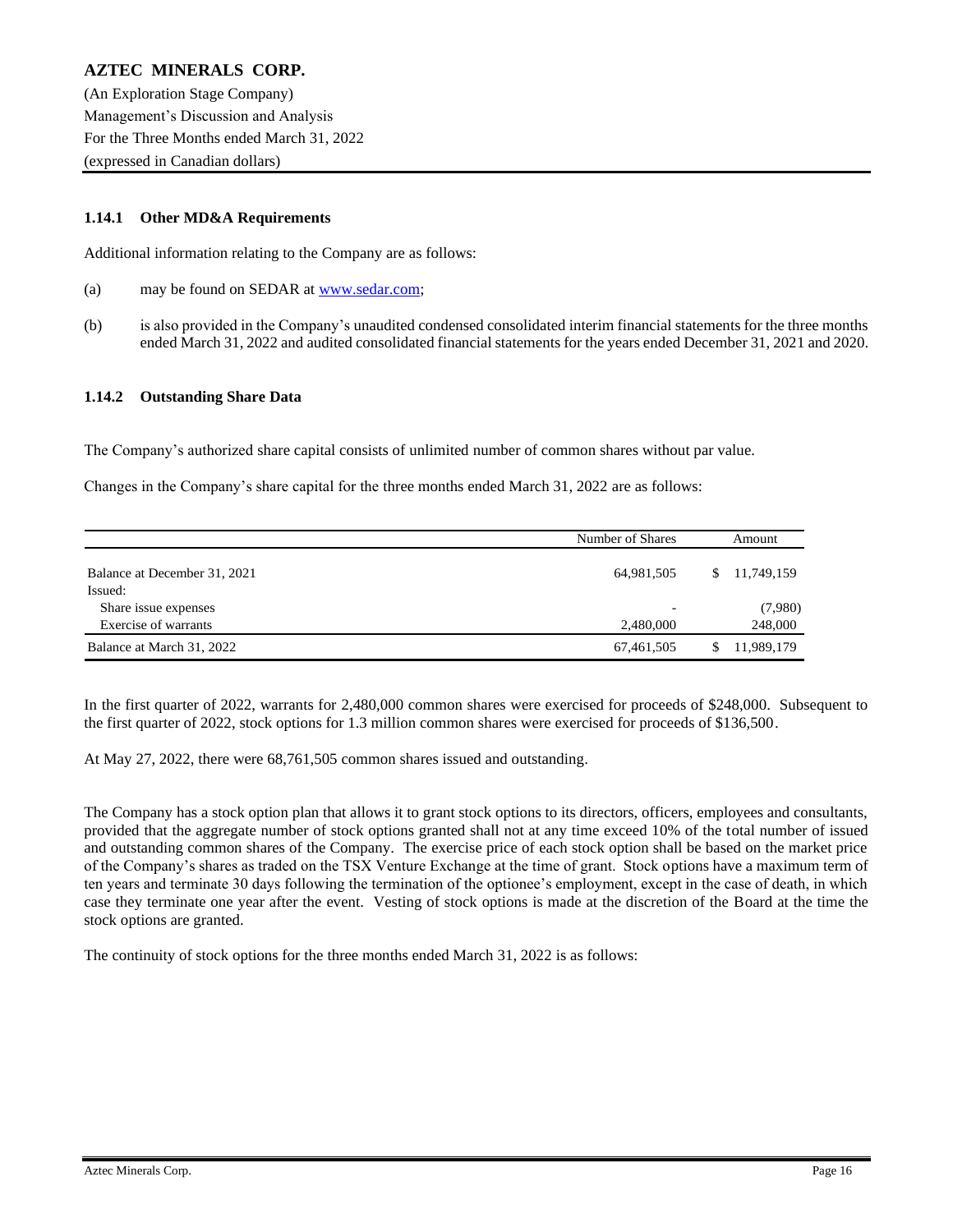(An Exploration Stage Company) Management's Discussion and Analysis For the Three Months ended March 31, 2022 (expressed in Canadian dollars)

|                                          | March 31, 2022      |                                    |  |
|------------------------------------------|---------------------|------------------------------------|--|
|                                          | Number<br>of shares | Weighted average<br>exercise price |  |
| Outstanding balance, beginning of period | 4,845,000           | \$0.25                             |  |
| Granted                                  | 1,875,000           | \$0.30                             |  |
| Expired                                  | (100,000)           | \$0.12                             |  |
| Outstanding balance, end of period       | 6,620,000           | \$0.26                             |  |

On March 28, 2022, the Company granted stock options for 1,875,000 common shares to directors, officers and employees with an exercise price of \$0.30 and expiry date of March 28, 2027. The stock options are subject to vesting provisions in which 20% vest on grant date and 20% vest every 3 months thereafter.

At May 27, 2022, stock options for 5,320,000 common shares remain outstanding of which 3,088,000 stock options are exercisable.

|  |  | At March 31, 2022, the Company had outstanding warrants as follows: |
|--|--|---------------------------------------------------------------------|
|  |  |                                                                     |

| Exercise |                                  | Outstanding at    |        |                          |         | Outstanding at |
|----------|----------------------------------|-------------------|--------|--------------------------|---------|----------------|
| Prices   | <b>Expiry Dates</b>              | December 31, 2021 | Issued | Exercised                | Expired | March 31, 2022 |
| \$0.10   | April 3, 2022                    | 2,480,000         |        | (2,480,000)              |         |                |
| \$0.40   | July 9, 2022                     | 3,538,082         | -      |                          |         | 3,538,082      |
| \$0.40   | July 9, 2022 <sup>(1)</sup>      | 212,040           |        | ۰.                       |         | 212,040        |
| \$0.40   | July 22, 2022                    | 1,591,342         |        | ۰                        |         | 1,591,342      |
| \$0.40   | July 22, 2022 <sup>(2)</sup>     | 89.837            |        |                          |         | 89.837         |
| \$0.40   | October 29, 2023 <sup>(3)</sup>  | 3,332,453         |        |                          |         | 3,332,453      |
| \$0.40   | October 29, 2023 <sup>(4)</sup>  | 980               | ۰      | $\overline{\phantom{a}}$ |         | 980            |
| \$0.40   | November 17, 2023 <sup>(5)</sup> | 1,917,939         | -      | ۰                        |         | 1,917,939      |
|          |                                  | 13,162,673        |        | (2,480,000)              |         | 10,682,673     |

- $(1)$  These finders fee warrants have a fair value of \$50,767 and was recorded as share issuance expense as applied to share capital with a corresponding credit to reserve for share-based payments calculated using the Black-Scholes option pricing model with the following assumptions: volatility 129%, risk-free rate 0.28%, expected life 2 years, and expected dividend yield 0%.
- $(2)$  These finders fee warrants have a fair value of \$22,962 and was recorded as share issuance expense as applied to share capital with a corresponding credit to reserve for share-based payments calculated using the Black-Scholes option pricing model with the following assumptions: volatility 129%, risk-free rate 0.27%, expected life 2 years, and expected dividend yield 0%.
- (3) On October 29, 2021, the Company issued 3,332,453 warrants with an exercise price of \$0.40 and an expiry date of October 29, 2023, and have a total fair value of \$99,973 as determined by the excess private placement price over the market price of the common share on closing date.
- (4) These finders fee warrants have a fair value of \$147 and was recorded as share issuance expense as applied to share capital with a corresponding credit to reserve for share-based payments calculated using the Black-Scholes option pricing model with the following assumptions: volatility 126%, risk-free rate 1.08%, expected life 2 years, and expected dividend yield 0%.